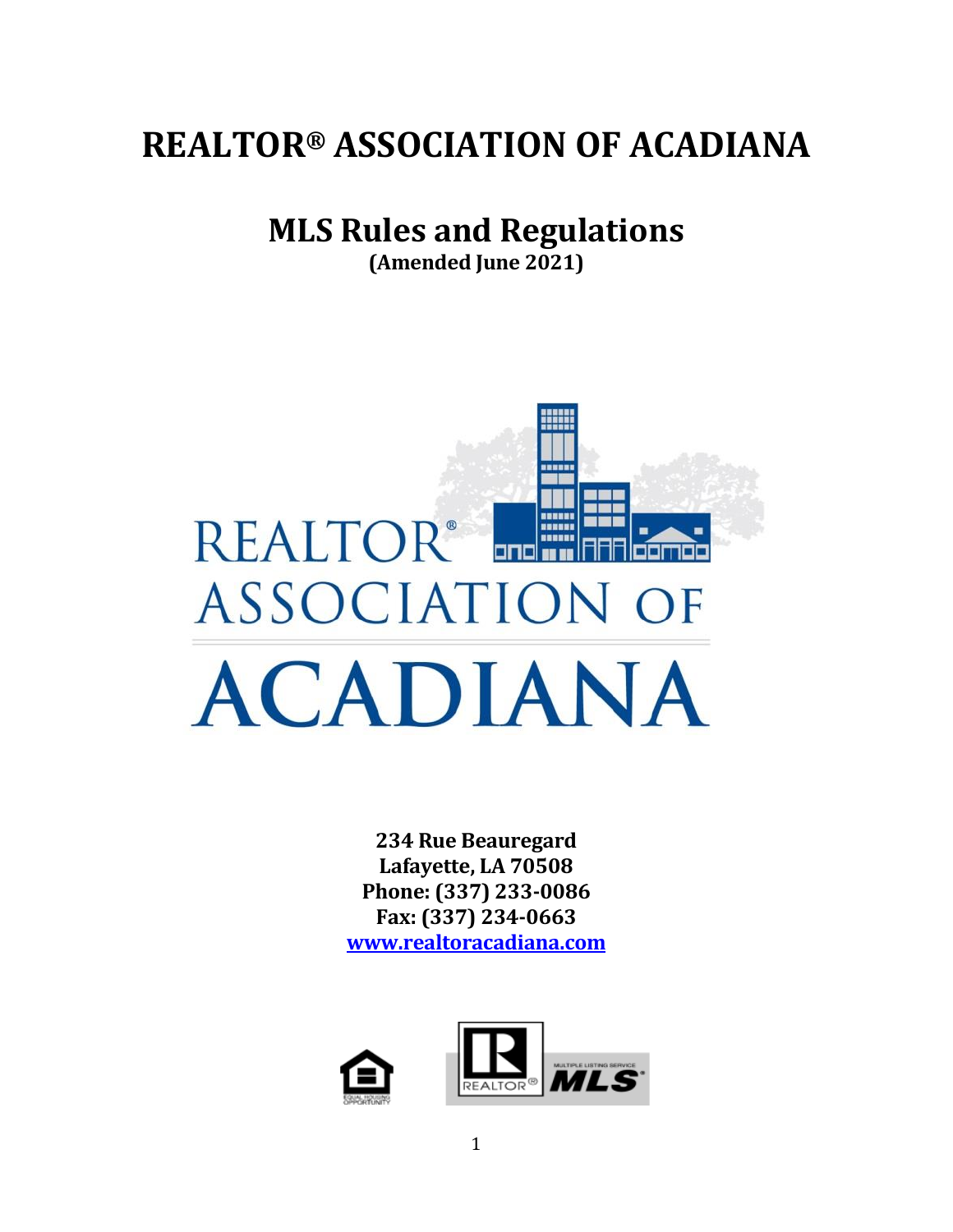#### **TABLE OF CONTENTS**

**Page Number**

| <b>DEFINITIONS</b>                  |  |
|-------------------------------------|--|
| <b>MEMBERSHIP</b>                   |  |
| <b>PROCEDURES FOR ACCESS TO MLS</b> |  |

**\*\*These rules and regulations are modeled after the National Association of REALTORS® Model Rules and Regulations for an MLS Operated as a Committee of an Association of REALTORS®. The sections listed below directly correspond with the NAR model rules. Some sections not adopted by this MLS may be omitted. \*\***

| <b>Section 1</b>  | <b>LISTING PROCEDURES</b>                                        | 10 |
|-------------------|------------------------------------------------------------------|----|
| <b>Section 2</b>  | <b>SELLING PROCEDURES</b>                                        | 19 |
| <b>Section 3</b>  | <b>REFUSAL TO SELL</b>                                           | 23 |
| <b>Section 4</b>  | <b>PROHIBITIONS</b>                                              | 23 |
| <b>Section 5</b>  | <b>DIVISION OF COMMISSIONS</b>                                   | 25 |
| Section 6         | <b>PARTICIPATION FEES AND CHARGES</b>                            | 28 |
| <b>Section 7</b>  | <b>COMPLIANCE WITH RULES</b>                                     | 30 |
| <b>Section 8</b>  | <b>MEETINGS</b>                                                  | 32 |
| <b>Section 9</b>  | <b>ENFORCEMENT OF RULES OR DISPUTES</b>                          | 33 |
| <b>Section 10</b> | <b>CONFIDENTIALITY OF MLS INFORMATION</b>                        | 34 |
| <b>Section 11</b> | <b>OWNERSHIP OF MLS COMPILATION AND COPYRIGHTS</b>               | 35 |
| <b>Section 12</b> | USE OF COPYRIGHTED MLS COMPILATION                               | 36 |
| <b>Section 13</b> | <b>USE OF MLS INFORMATION</b>                                    | 38 |
| <b>Section 14</b> | <b>CHANGES IN RULES AND REGULATIONS</b>                          | 38 |
| <b>Section 17</b> | <b>ORIENTATION</b>                                               | 38 |
| <b>Section 18</b> | <b>INTERNET DATA EXCHANGE (IDX)</b>                              | 40 |
| <b>Section 19</b> | <b>VIRTUAL OFFICE WEBSITES (VOWS)</b>                            | 48 |
| <b>Section 20</b> | <b>KEY &amp; LOCKBOX SYSTEM</b>                                  | 55 |
| <b>Section 21</b> | <b>SHOWINGTIME</b>                                               | 58 |
|                   | <b>Appendix A: Schedule of Fines and Penalties</b>               | 59 |
|                   | <b>Appendix B: Data Distribution Guidelines</b>                  | 65 |
|                   | <b>Appendix C: Coming Soon Status/Non-MLS Listing Guidelines</b> | 69 |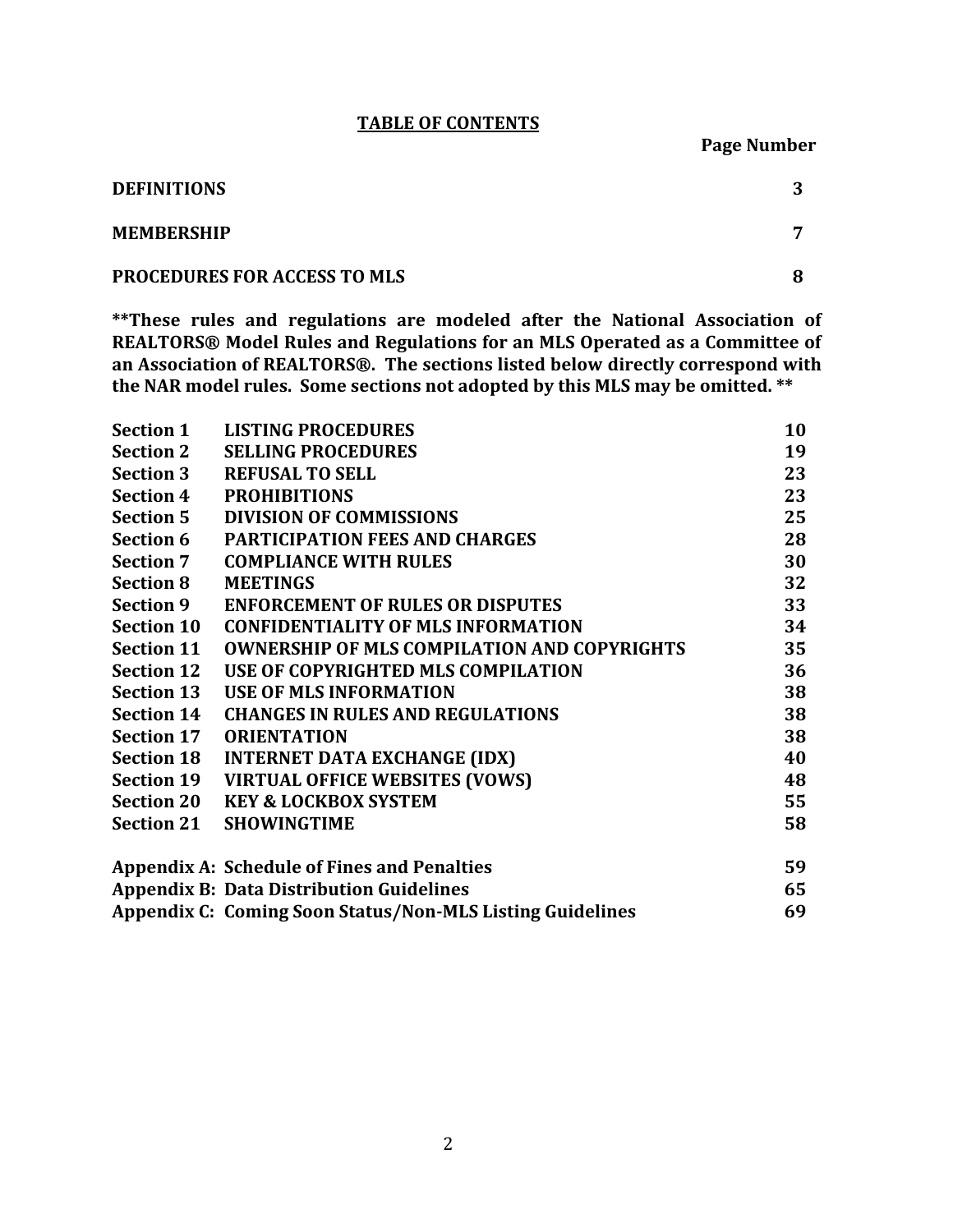#### **DEFINITIONS**

**L**

Mandatory rules as required by the *NAR Model Rules and Regulations*  **M**

 Recommended rules by the *NAR Model Rules and Regulations* adopted by this MLS **R**

 Optional rules by the *NAR Model Rules and Regulations* adopted by this MLS **O**

Local rules adopted by this MLS

**Authorized Person -** An *authorized* person is a member who has been issued an active lockbox key or MLS Participant and/or User.

**Business Day -** means any day except any Saturday, any Sunday, any day in which the RAA office is closed due to a Holiday, any day in which the RAA office is closed due to unforeseen circumstances including but not limited to weather conditions and will start at 12:0am and end at 11:59pm.

**Concessions –** Points paid by seller on behalf of buyer, seller-paid closing costs, cash or cash allowances not escrowed, down payment assistance, additions or alterations not considered deferred maintenance, and personal property not usual and customary to such transactions conveyed from seller to buyer having an agreed upon monetary value.

**Dual Variable Rate –** a rate in which the seller/landlord agrees to pay a specified commission if the property is sold/leased by the listing broker without assistance and a different commission if the sale/lease results through the efforts of a cooperating broker; or one in which the seller/landlord agrees to pay a specified commission if the property is sold/leased by the listing broker either with or without the assistance of a cooperating broker and a different commission if the sale/lease results through the efforts of a seller/landlord.

**Exclusive Right-to-Sell Listing Agreement** – A contractual agreement under which the listing broker acts as the agent or as the legally recognized non-agency representative of the seller(s), and the seller(s) agrees to pay a commission to the listing broker regardless of whether the property is sold through the efforts of the listing broker, the seller(s), or anyone else.

**Exclusive Right-to-Sell with Prospect Listing Agreement** – An Agreement similar to the Exclusive Right to Sell Listing Agreement with the exception that if the seller "reserves" a name of a potential buyer during the term of the listing agreement, no compensation is owed the broker if the property is purchased by a named buyer/prospect.

**Exclusive Agency Listing Agreement** –A contractual agreement under which the listing broker acts as the agent or as the legally recognized non-agency representative of the seller(s), and the seller(s) agrees to pay a commission to the listing broker if the property is sold through the efforts of any real estate broker. If the property is sold solely through the efforts of the seller(s), the seller(s) is not obligated to pay a commission to the listing broker.

**Jurisdiction –** The REALTOR® Association of Acadiana's areas of jurisdiction include the following parishes: Acadia, Iberia, Lafayette, St. Martin, St. Landry and Vermilion.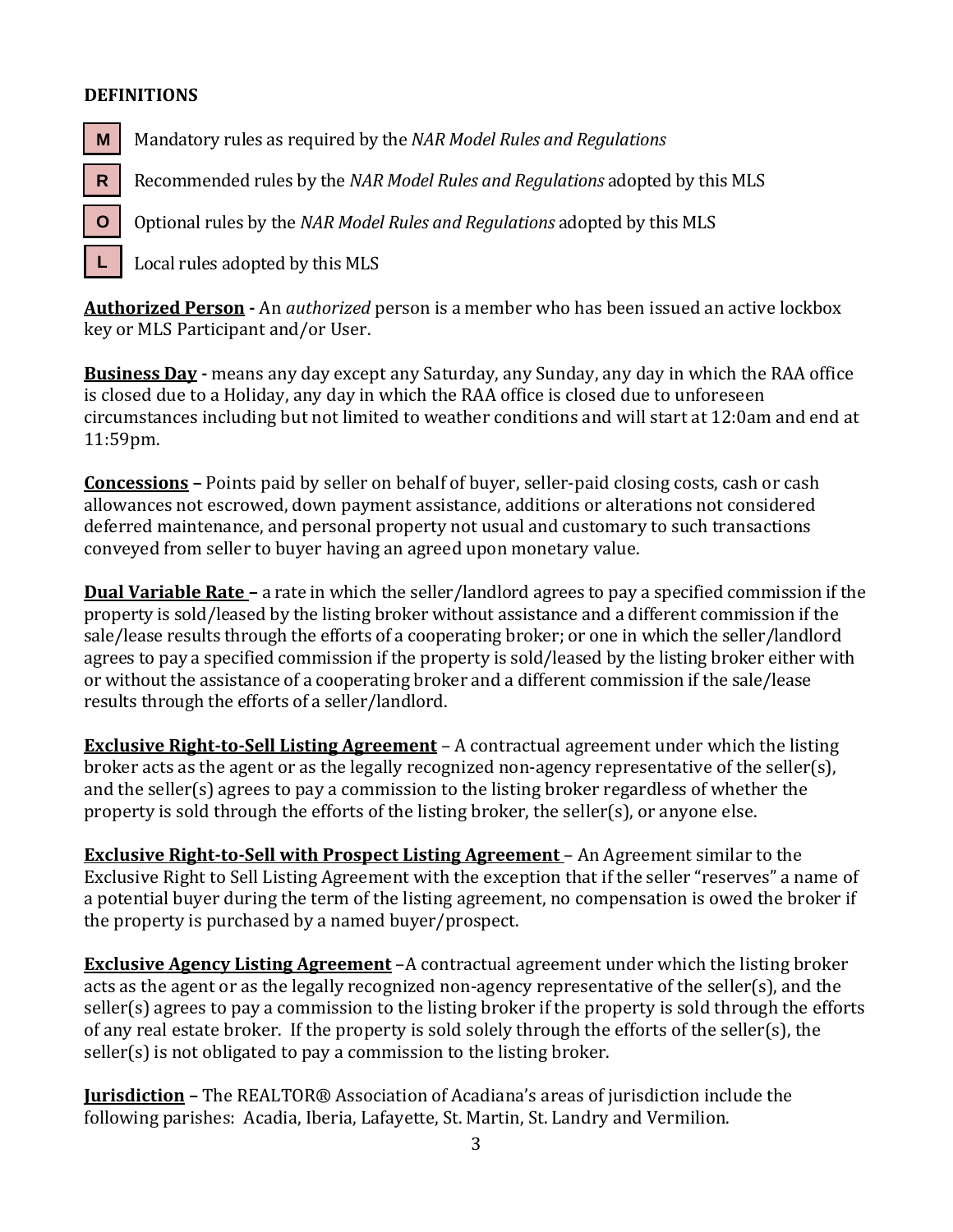**Licensed Assistant** – MLS Subscribers who are in a contractual relationship with other Subscribers to perform ministerial acts and/or real estate activities.

**Limited Service Listings** – Listing agreements which comply with Louisiana agency law regarding real estate transactions (La.R.S. 9:3891-3899) and under which the listing broker will not provide one, or more, of the following services:

(a) arrange appointments for cooperating brokers to show listed property to potential purchasers but instead gives cooperating brokers authority to make such appointments directly with the seller(s);

(b) accept and present to seller(s) offers to purchase procured by cooperating brokers but instead gives cooperating brokers authority to present offers to purchase directly to seller(s);

(c) advise seller(s) as to the merits of offers to purchase;

(d) assist seller(s) in developing, communicating, or presenting counter-offers;

(e) participate on the seller(s) behalf in negotiations leading to the sale of the listed property, which will be identified with an appropriate code or symbol (e.g. "LR" or "LS") in MLS so potential cooperating brokers will be aware of the extent of the services the listing broker will provide to the seller(s) and any potential for cooperating brokers being asked to provide some or all of these services to listing brokers' clients, prior to initiating efforts to show or sell the property.

**Listing Content -** "Listing Content" as used in the National Association's Multiple Listing policies, including the model MLS rules and regulations, includes, but is not limited to, photographs, images, graphics, audio and video recordings, virtual tours, drawings, descriptions, remarks, narratives, pricing information, and other details or information related to listed property.

**Living Area/Square Footage** - Living area and total square footage published in any MLS compilation of active listings.

**MLS** – MLS stands for The Multiple Listing Service, a service provided by REALTOR® Association of Acadiana to its members.

**Office Administrator** - unlicensed employees of a Participants company, or licensed employees of a Participant's Limited Function Referral Office where that Participant is a REALTOR® Member of the MLS and said employees are under the direct supervision of the MLS Participant and the employees are properly registered and authorized by the MLS.

**Open Listing Agreement** –A contractual agreement under which the listing broker acts as the agent or as the legally recognized non-agency representative of the seller(s), and the seller(s)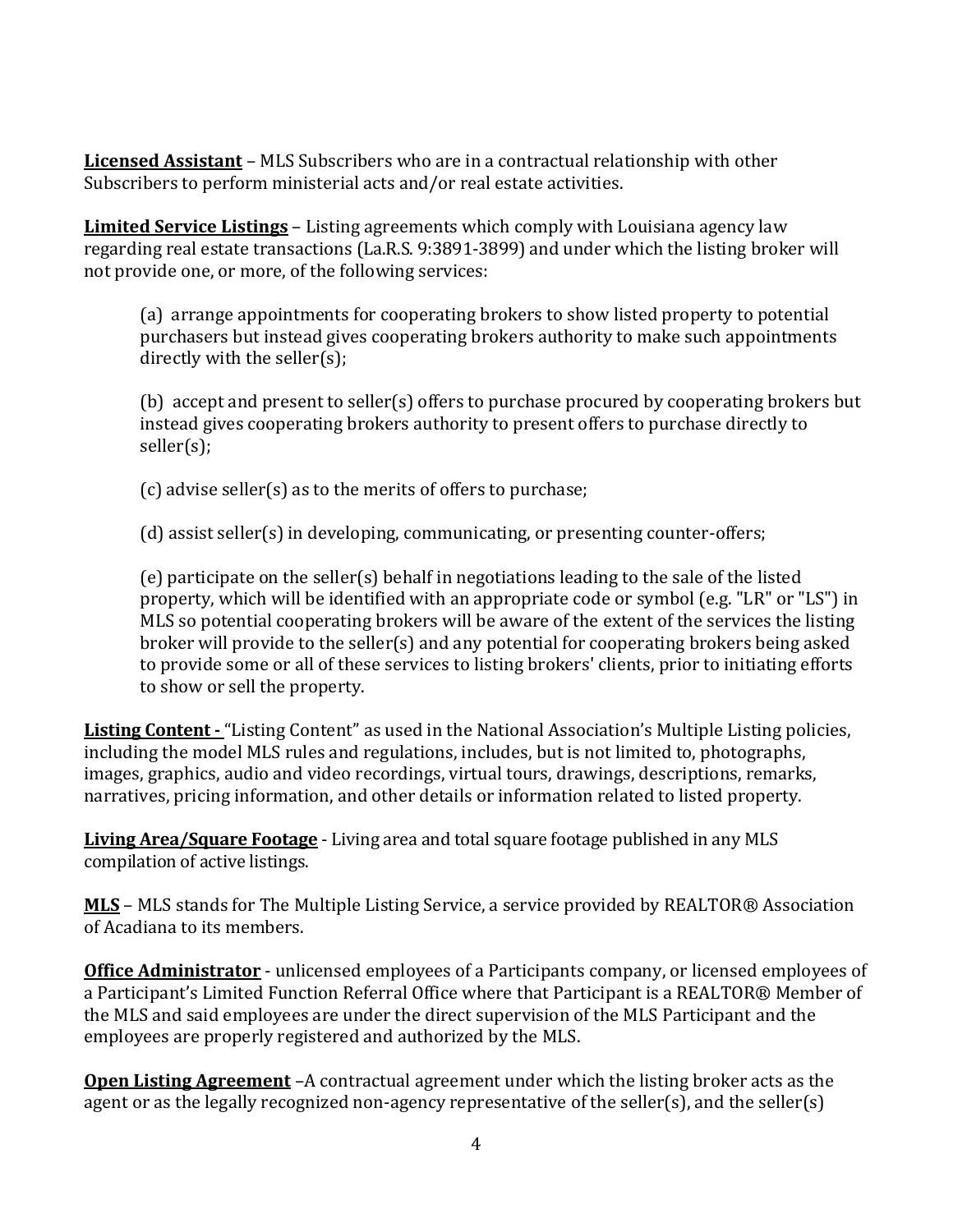agrees to pay a commission to the listing broker only if the property is sold through the efforts of the listing broker.

**Net Listing Agreement** – An agreement in which a broker's compensation for the sale, exchange or other transfer of real property is determined by the amount of the sales price which exceeds the amount of the sales price that seller agrees to accept at the time of entering into the agreement with the broker.

**Participant** – Any REALTOR® of this or any other Board or Association who is a principal, partner, corporate officer, or branch office manager acting on behalf of a principal, without further qualification, except as otherwise stipulated in the bylaws, shall be eligible to participate in Multiple Listing upon agreeing in writing to conform to the rules and regulations thereof and to pay the costs incidental hereto. However, under no circumstances is any individual or firm, regardless of membership status, entitled to Multiple Listing Service "membership" or "participation" unless they hold a current, valid real estate broker's license and offer or accept compensation to and from other Participants or are licensed or certified by an appropriate state regulatory agency to engage in the appraisal of real property. Use of information developed by or published by a Board Multiple Listing Service is strictly limited to the activities authorized under a Participant's licensure(s) or certification and unauthorized uses are prohibited. Further, none of the foregoing is intended to convey "participation" or "membership" or any right of access to information developed by or published by a Board Multiple Listing Service where access to such information is prohibited by law.

Mere possession of a broker's license is not sufficient to qualify for MLS participation. Rather, the requirement that an individual or firm offers or accepts cooperation and compensation means that the Participant actively endeavors during the operation of its real estate business to list real property of the type listed on the MLS and/or to accept offers of cooperation and compensation made by listing brokers or agents in the MLS. "Actively" means on a continual and ongoing basis during the operation of the Participant's real estate business. The "actively" requirement is not intended to preclude MLS participation by a Participant or potential Participant that operates a real estate business on a part-time, seasonal, or similarly time-limited basis or that has its business interrupted by periods of relative inactivity occasioned by market conditions. Similarly, the requirement is not intended to deny MLS participation to a Participant or potential Participant who has not achieved a minimum number of transactions despite good faith efforts. Nor is it intended to permit an MLS to deny participation based on the level of service provided by the Participant or potential Participant as long as the level of service satisfies state law.

The key is that the Participant or potential Participant actively endeavors to make or accept offers of cooperation and compensation with respect to properties of the type that are listed on the MLS in which participation is sought. This requirement does not permit an MLS to deny participation to a Participant or potential Participant that operates a "Virtual Office Website" (VOW) including a VOW that the Participant uses to refer customers to other Participants) if the Participants or potential Participant actively endeavors to make or accept offers of cooperation and compensation. An MLS may evaluate whether a Participant or potential Participant actively endeavors during the operation of its real estate business to offer or accept cooperation and compensation only if the MLS has a reasonable basis to believe that the Participant or potential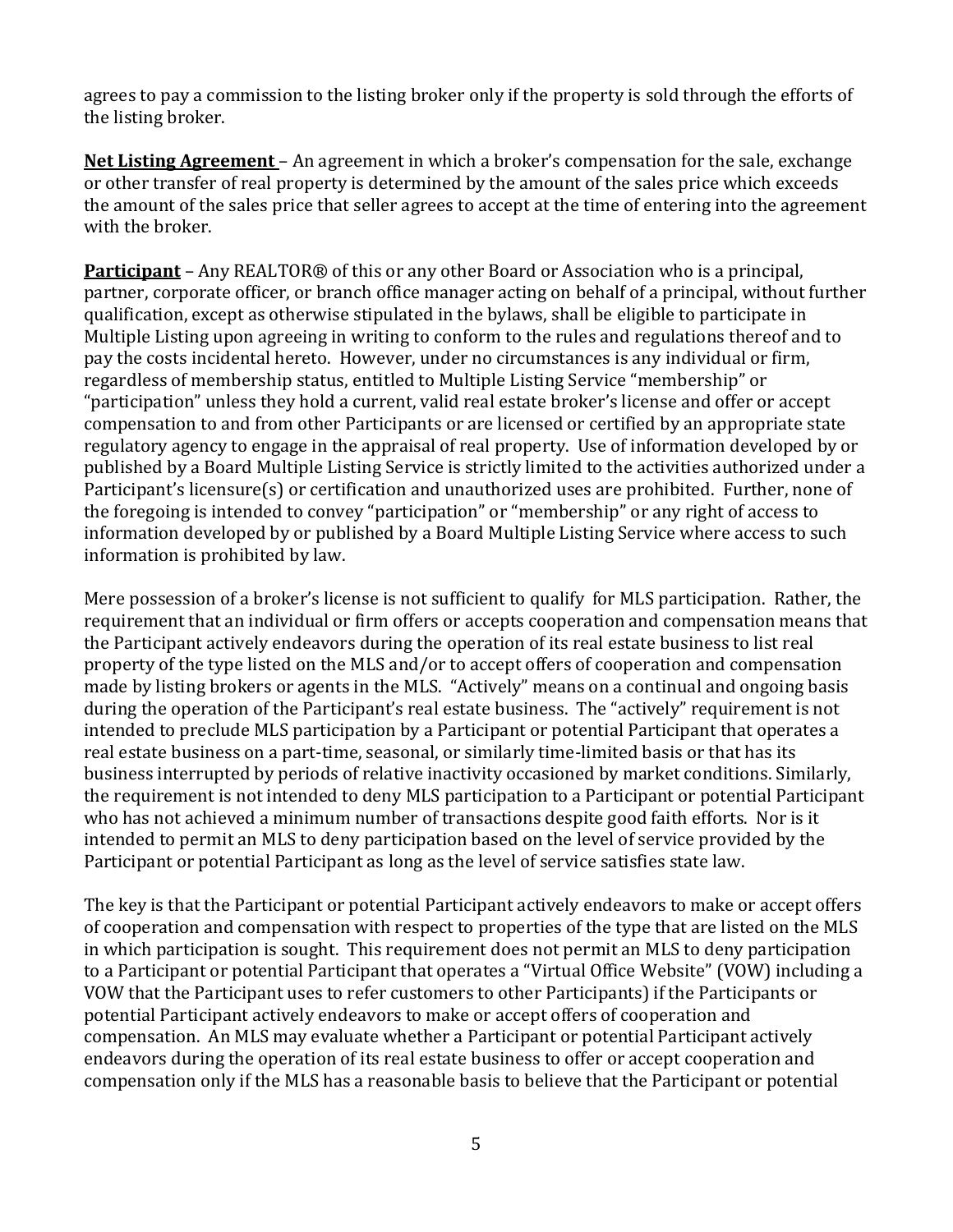Participant is in fact not doing so. The membership requirement shall be applied in a nondiscriminatory manner to all Participants and potential Participants.

**Personal Assistant** - unlicensed assistants or licensed assistants who are licensed to the Participants Limited Function Referral Office where that Participant is a REALTOR® Member of the MLS and employed by Subscribers who are under the direct supervision of an MLS Participant and who are properly registered and authorized by the MLS.

**Purchase Agreement -** Any written agreement offering to sell and buy property, including but not limited to the Agreement to Purchase and Sell, Option Agreement, Condominium Agreement to Purchase and Sell, Agreement to Purchase and Sell Unimproved Lot, etc.

**RAA –** REALTOR® Association of Acadiana

**Real Estate** – Also called "real property." Land and anything permanently affixed to the land, such as buildings, fences and those things attached to the buildings, such as light fixtures, plumbing and heating fixtures, or other such items that would be personal property if not attached.

**Rules -** Multiple Listing Service of the REALTOR® Association of Acadiana's Rules and Regulations.

**Short Sale –** a transaction where title transfers, where the sale price is insufficient to pay the total of all liens and costs of sale, and where the seller does not bring sufficient liquid assets to the closing to cure all deficiencies.

**Subscriber** – Subscribers of the MLS include non-principal brokers, sales associates, and licensed and certified appraisers affiliated with Participants. Subscribers also include affiliated unlicensed administrative and clerical staff, and individuals seeking licensure or certification as real estate appraisers who are under the direct supervision of an MLS Participant and who are properly registered to and authorized by the MLS.

**Users** – any Participants, subscribers, office administrators or personal assistants who are authorized by the RAA MLS to access and use the MLS in accordance with these rules and regulations.

**Variable Rate** - displaying a variable in the commission to cooperating broker such as x on the 1st \$100,000 and y on the remainder, is to be displayed as a % or \$ amount on the 1st \$100,000, separated by a slash (/), and then a % or \$ amount on the remainder. When there is a variable other than so much on the 1<sup>st</sup> \$100,000 and so much on the remainder, it must be noted in the 1<sup>st</sup> line of the Realtor Remarks.

**Note: These definitions are provided to facilitate categorization of listings in MLS compilations. In any area of conflict or inconsistency, state law or regulation takes precedence. If state law permits brokers to list property, on either an exclusive or open basis, without establishing an agency relationship, listings may not be excluded from MLS compilations on the basis that the listing broker is not the seller's agent.** Ⓜ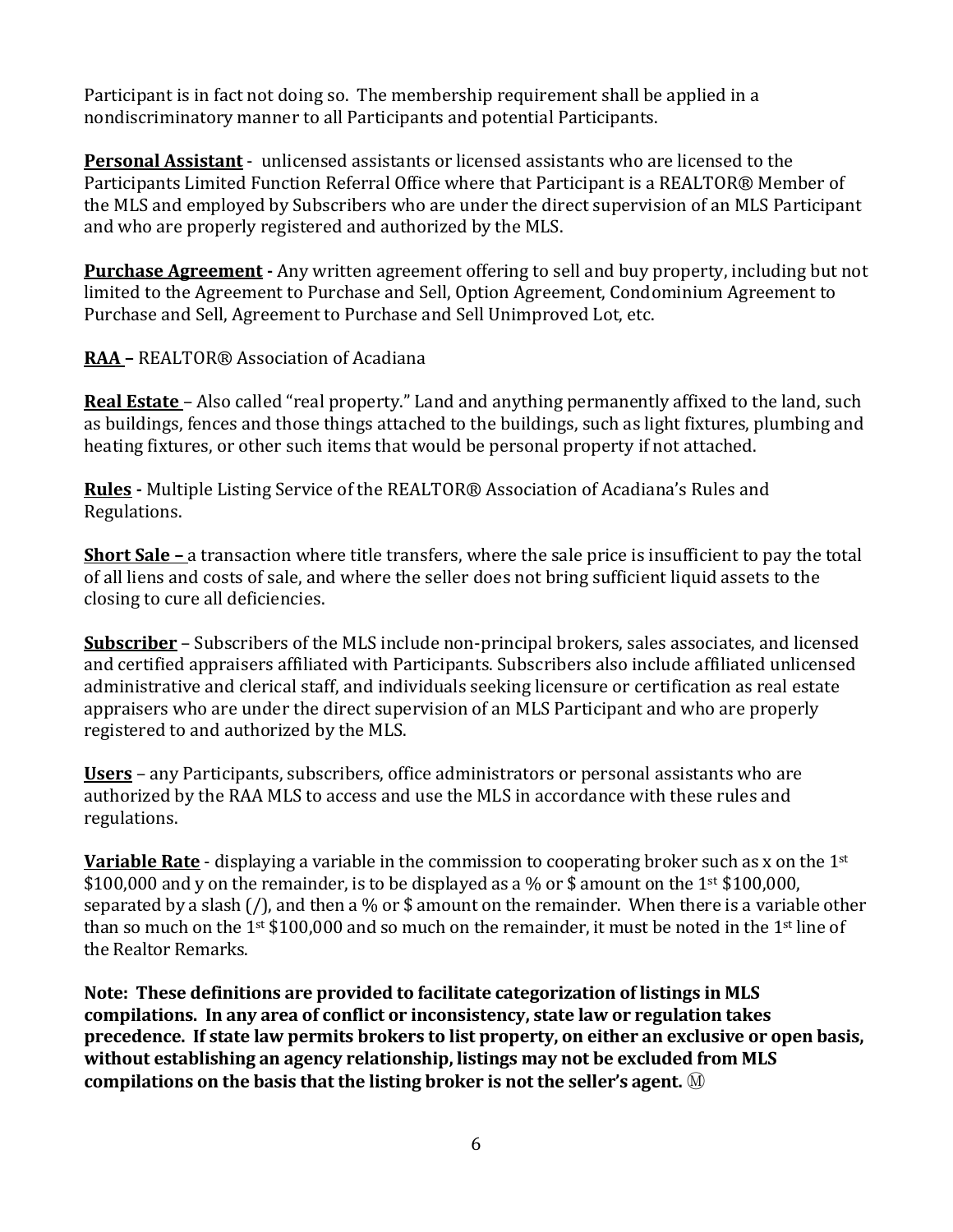# **MEMBERSHIP**

#### **MEMBERSHIP SHALL BE ONE CLASS ONLY:**

1. Active Membership: Any REALTOR® of this or any other Board or Association who is a principal, partner, corporate officer, or branch office manager acting on behalf of a principal, without further qualification, except as otherwise stipulated in the bylaws, shall be eligible to participate in Multiple Listing upon agreeing in writing to conform to the rules and regulations thereof and to pay the costs incidental hereto. However, under no circumstances is any individual or firm, regardless of membership status, entitled to Multiple Listing Service "membership" or "participation" unless they hold a current, valid real estate broker's license and offer or accept compensation to and from other Participants or are licensed or certified by an appropriate state regulatory agency to engage in the appraisal of real property.

Use of information developed by or published by a Board Multiple Listing Service is strictly limited to the activities authorized under a Participant's licensure(s) or certification and unauthorized uses are prohibited. Further, none of the foregoing is intended to convey "participation" or "membership" or any right of access to information developed by or published by a Board Multiple Listing Service where access to such information is prohibited by law.

Mere possession of a broker's license is not sufficient to qualify for MLS participation. Rather, the requirement that an individual or firm offers or accepts cooperation and compensation means that the Participant actively endeavors during the operation of its real estate business to list real property of the type listed on the MLS and/or to accept offers of cooperation and compensation made by listing brokers or agents in the MLS. "Actively" means on a continual and ongoing basis during the operation of the Participant's real estate business. The "actively" requirement is not intended to preclude MLS participation by a Participant or potential Participant that operates a real estate business on a part-time, seasonal, or similarly time-limited basis or that has its business interrupted by periods of relative inactivity occasioned by market conditions. Similarly, the requirement is not intended to deny MLS participation to a Participant or potential Participant who has not achieved a minimum number of transactions despite good faith efforts. Nor is it intended to permit an MLS to deny participation based on the level of service provided by the Participant or potential Participant as long as the level of service satisfies state law.

The key is that the Participant or potential Participant actively endeavors to make or accept offers of cooperation and compensation with respect to properties of the type that are listed on the MLS in which participation is sought. This requirement does not permit an MLS to deny participation to a Participant or potential Participant that operates a "Virtual Office Website" (VOW) (including a VOW that the Participant uses to refer customers to other Participants) if the Participants or potential Participant actively endeavors to make or accept offers of cooperation and compensation. An MLS may evaluate whether a Participant or potential Participant actively endeavors during the operation of its real estate business to offer or accept cooperation and compensation only if the MLS has a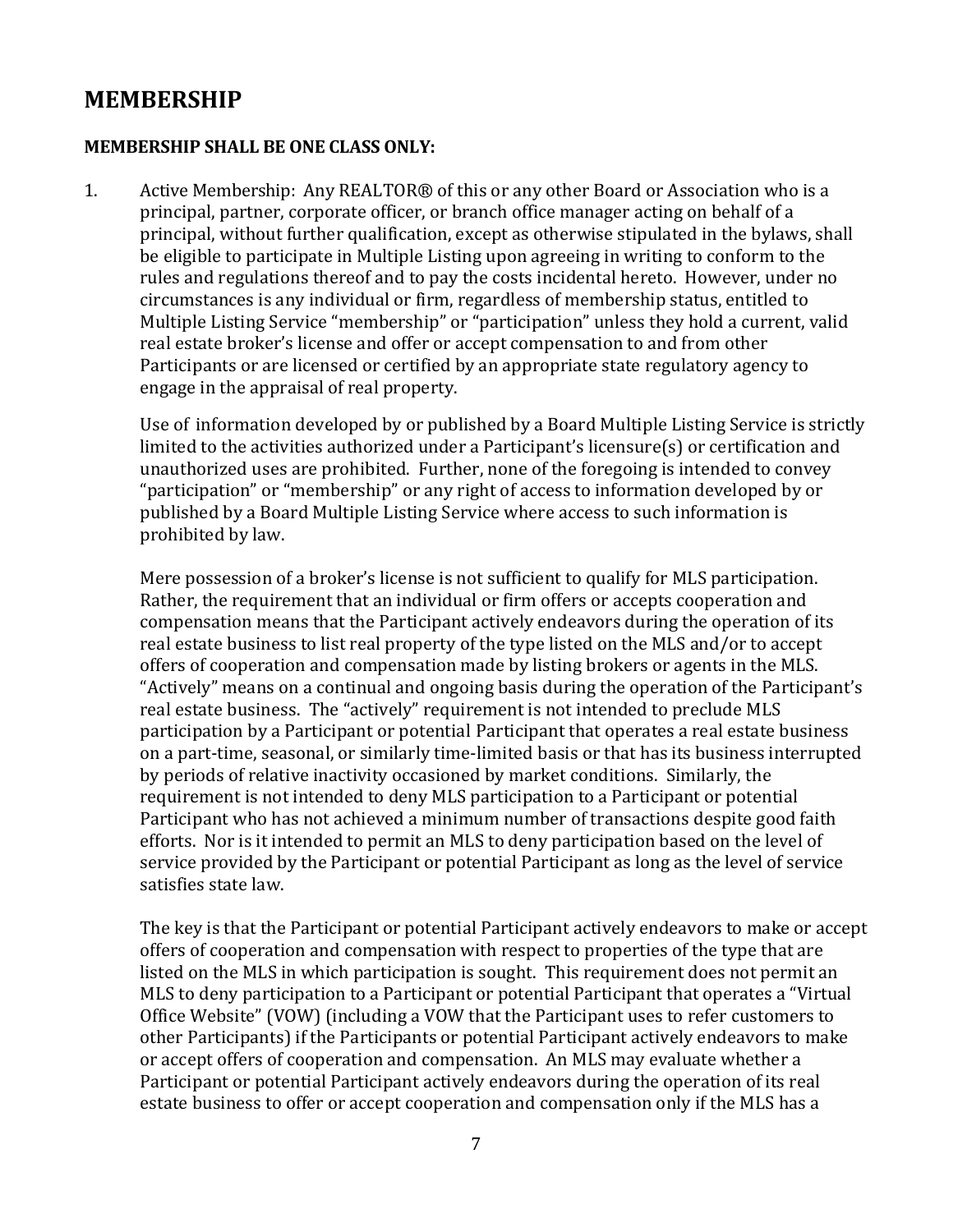reasonable basis to believe that the Participant or potential Participant is in fact not doing so. The membership requirement shall be applied in a nondiscriminatory manner to all Participants and potential Participants.  $\mathcal{M}$ 

2. Upon application for membership, the member will pay an initial service charge in accordance with the attached fee schedule, payable in full along with submission of the application.

# **PROCEDURES TO ACCESS MLS**

### **PROCEDURE FOR REALTOR® ACCESS TO MLS**

- 1. Participant must fill out an application for Membership in the RAA or be a REALTOR® member of any other Board of REALTORS®.
- 2. Participant/Subscriber must pay the initial fee as set by the REALTOR® Association of Acadiana.
- 3. Participant/Subscriber, at their discretion, may take the Basic MLS Training Course if so desired.

### **PROCEDURE FOR PERSONAL ASSISTANTS ACCESS TO MLS**

"Personal Assistants" are defined as unlicensed assistants employed by Subscribers.

- 1. The Subscriber must complete a "Request for Personal Assistant Account Form" which must be signed by the Subscriber, the Assistant applicant and the Participant. This form will also include an acknowledgement of activities that a personal assistant can and cannot perform.
- 2. This account is solely to be used by paid assistants employed by a Subscriber and the MLS may request legal verification of employment such as a W-2, 1099 or W-9 before establishing such an account.
- 3. All Personal Assistant Accounts must be issued in the name of the individual using the login.
- 4. Personal Assistants will have an access type equal to that of the MLS Subscriber requesting the Personal Assistant account be established.
- 5. The Subscriber assumes responsibility for billing and all activity on the MLS associated with this account and responsibility for compliance with all rules and regulations of the MLS associated with that account. Any past MLS fees or assessments are limited to those in the current fiscal year only.
- 6. Participant/Subscriber must pay \$10 MLS fee per month/per assistant for Personal Assistant Account(s) as set by the Board of Directors.
- 7. Personal Assistants may, at their discretion, attend MLS training at the next scheduled MLS training class, which will include Basic MLS Instruction.
- 8. Upon termination of employment of Personal Assistant, Participant/Subscriber must notify the MLS of such termination within 3 business days.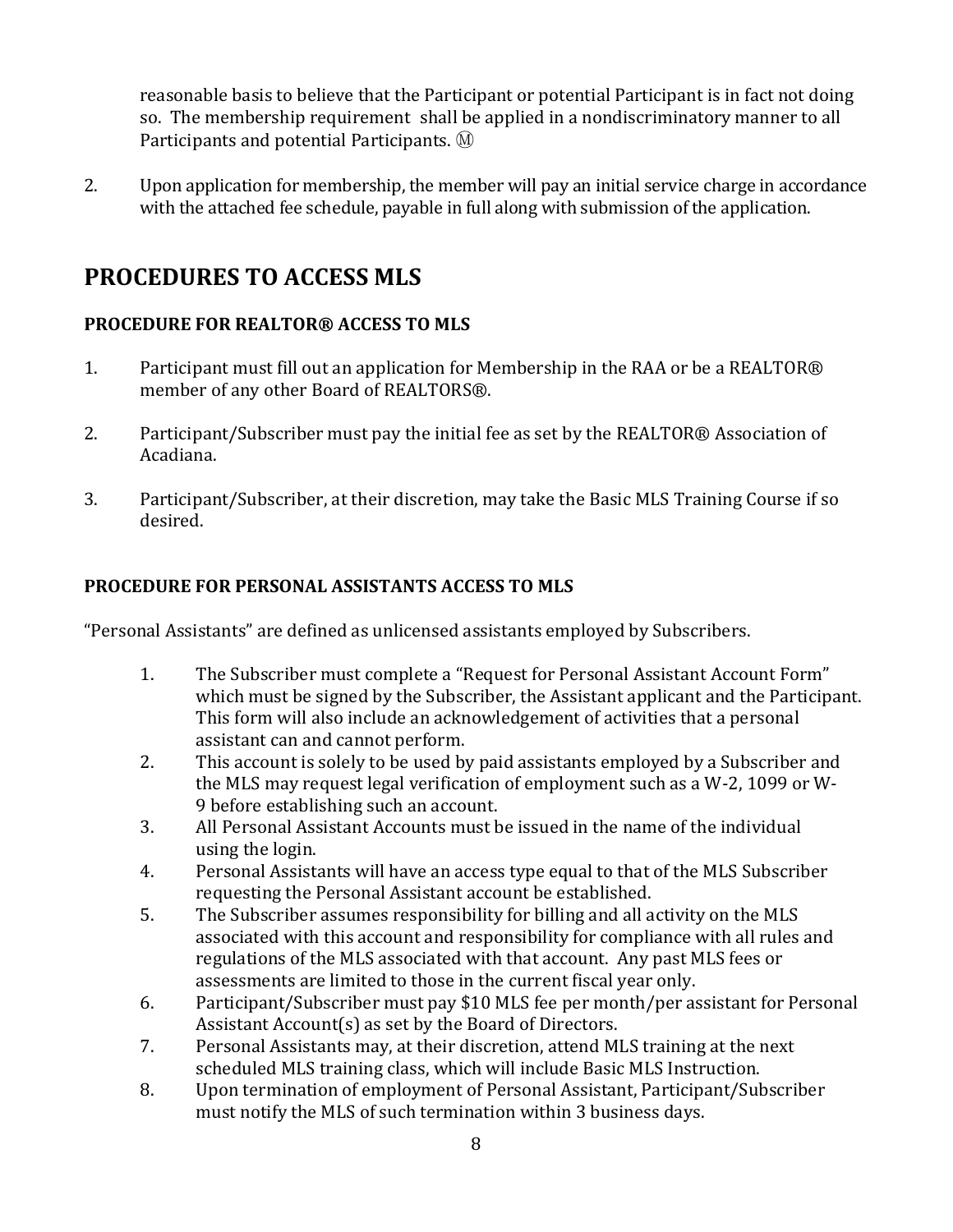### **PROCEDURE FOR TEAM ASSISTANTS ACCESS TO MLS**

"Team Assistants" are defined as unlicensed assistants working for a team that is registered with the REALTOR® Association of Acadian and are employed by Subscribers.

- 1. The Subscriber must complete a "Request for Personal Assistant Account Form" which must be signed by the Subscriber, the Assistant applicant and the Participant. This form will also include an acknowledgement of activities that a personal assistant can and cannot perform.
- 2. This account is solely to be used by paid assistants employed by a Subscriber and the MLS may request legal verification of employment such as a W-2, 1099 or W-9 before establishing such an account.
- 3. All Team Assistant Accounts must be issued in the name of the individual using the login.
- 4. Team Assistants may have an access type equal to that of the MLS Subscriber requesting the Team Assistant account or the Subscriber's Participant.
- 5. The Subscriber who serves as the team leader assumes responsibility for billing and all activity on the MLS associated with this account and responsibility for compliance with all rules and regulations of the MLS associated with that account. Any past MLS fees or assessments are limited to those in the current fiscal year only.
- 6. Participant/Subscriber must pay \$10 MLS fee per month/per assistant for Team Assistant Account(s) as set by the Board of Directors.
- 7. Team Assistants may, at their discretion, attend MLS training at the next scheduled MLS training class, which will include Basic MLS Instruction.
- 8. Upon termination of employment of Team Assistant, Participant/Subscriber must notify the MLS of such termination within 3 business days.

# **PROCEDURE FOR OFFICE SUPPORT STAFF ACCESS TO MLS**

"Office Support Staff" are defined as unlicensed employees of a firm or a company or employees of a firm or a company who are employed by a Participant where that Participant is a REALTOR® Member of the MLS.

- 1. Participant/Subscriber must complete a "Request for Personal Assistant Account Form" which must be signed by the MLS Participant.
- 2. This account is solely to be used by paid Office Support Staff employed by a member firm and the MLS may request legal verification of employment such as a W-2 or W-9 before establishing such an account.
- 3. All Office Support Staff Accounts must be issued in the name of the individual using the login.
- 4. Office Support Staff will have an access type equal to that of the MLS Participant requesting the Office Support Staff account be established.
- 5. The Participant assumes responsibility for billing and all activity on the MLS associated with this account and responsibility for compliance with all rules and regulations of the MLS associated with that account. Any past MLS fees or assessments are limited to those in the current fiscal year only.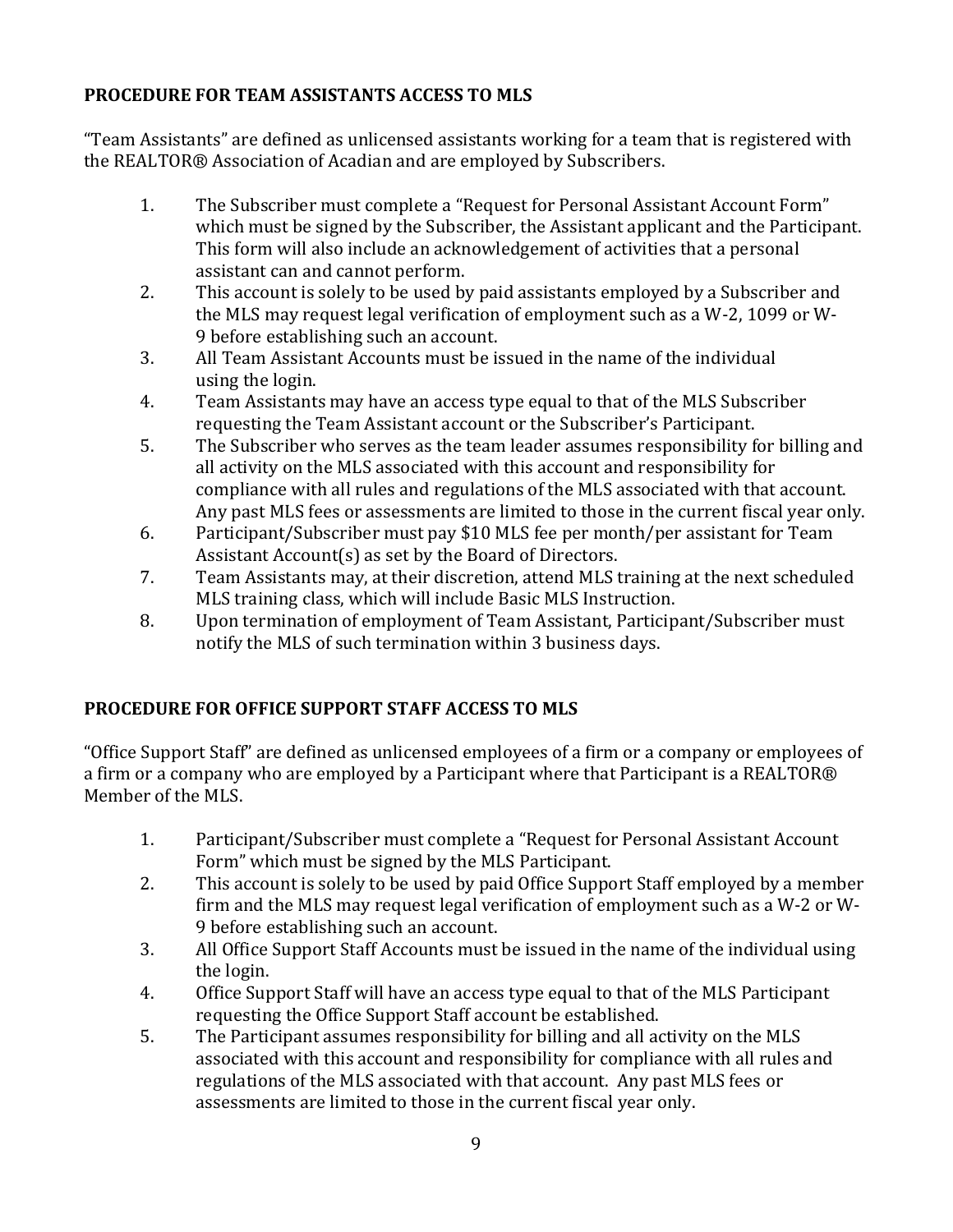- 6. Participant/Subscriber must pay \$10 MLS fee per month/per assistant for Office Support Staff account(s) as set by the Board of Directors.
- 7. Office Support Staff may, at their discretion, attend MLS training which will include Basic MLS Instruction.
- 8. Upon termination of employment of Office Support Staff, Participant/Subscriber must notify the MLS service of such termination with 3 business days.

# **PROCEDURE FOR LICENSED ASSISTANTS ACCESS TO MLS**

"Licensed Assistants" are defined as MLS Subscribers who are in a contractual relationship with other Subscribers to perform ministerial acts and/or real estate activities.

- 1. The Subscriber hiring the Licensed Assistant must complete this request form, which must be signed by the Subscriber, the Licensed Assistant applicant and the Participant (Broker) for both parties.
- 2. The cost for Licensed Assistant Access to a Subscriber's account is \$10 per month billed semiannually to the hiring Subscriber.
- 3. All Licensed Assistant Accounts will be given SuperUser access to the hiring Subscriber's MLS account. This gives them the ability to use the MLS as the Subscriber/Participant they are working for.
- 4. Licensed Assistants will have an access type equal to that of the MLS Subscriber requesting the Licensed Assistant SuperUser ability.
- 5. Upon termination of employment of a Licensed Assistant, Participant/Subscriber must notify the MLS of such termination within 3 business days.
- 6. The MLS may request verification of the contractual relationship before granting the SuperUser access or at any point in time.

# **LISTING PROCEDURES**

# **Section 1. M**

Listings of real or personal property of the following types, which are listed subject to a real estate broker's license, and are located within the territorial jurisdiction of the MLS, and are taken by Participants on forms accepted by the MLS (see Note 1), shall be delivered to the MLS or to the Commercial Property Data Base (LACDB) immediately but not later than the third (3rd) business day upon receipt of a fully executed contract signed by all parties. Failure to deliver listings to the MLS in the proper time frame will result in an MLS fine as outlined in Section 7.0.1.

- a. Single family homes for sale or exchange
- b. Vacant lots and acreage for sale or exchange
- c. Residential buildings with two or more units for sale or exchange
- d. Commercial buildings for sale, exchange or lease
- e. Single family homes for lease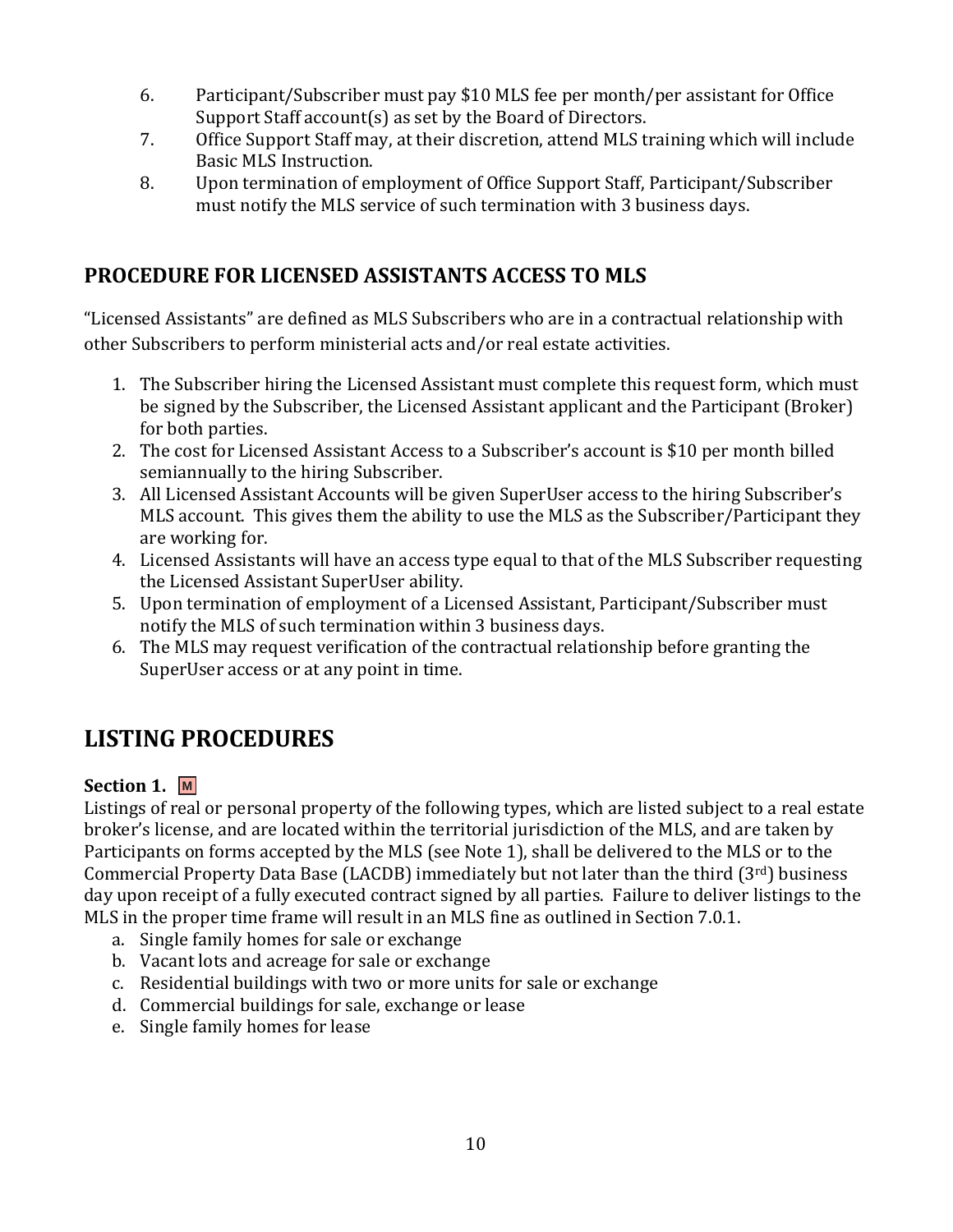### **Note 1:**

The MLS shall not require a Participant to submit listings on a form other than the form the Participant individually chooses to utilize provided the listing is of a type accepted by the MLS, although a "Property Data Form" may be required as approved by the MLS. However, the MLS, through its legal counsel:

- 1. May reserve the right to refuse to accept a listing form that fails to adequately protect the interest of the public and the Participants.
- 2. Assure that no listing form filed with the MLS establishes, directly, or indirectly, any contractual relationship between the MLS and the client (buyer or seller).

The MLS shall accept exclusive right to sell listing contracts and exclusive agency listing contracts, and may accept other forms of agreement which make it possible for the listing broker to offer cooperation and compensation to the other Participants of the MLS acting as subagents, buyer agents, or both.

The Listing agreement must include the seller's authorization to submit the agreement to the MLS.

The different types of listing agreements include:

- 1. Exclusive Right to Sell
- 2. Exclusive Agency
- 3. Open
- 4. Net

# **Types Of Listings Accepted:**

A listing accepted by the MLS immediately comes under the rules and regulations of MLS. Only "Exclusive Right to Sell" and "Exclusive Agency" listings located within the State of Louisiana, will be accepted for publication by the MLS.

**Note 2:** A MLS does not regulate the type of listings its members may take. This does not mean that a MLS must accept every type of listing. The MLS shall decline to accept open listings (except where acceptance is required by law), net listings, and it may limit its service to listings of certain kinds of property. But if it chooses to limit the kind of listings it will accept, it shall leave its Members free to accept such listings to be handled outside the MLS.

**Note 3**: A MLS service may, as a matter of local option, accept exclusively listed property that is subject to auction. Reference Section 1.1.2 for additional rules regarding auction listings in MLS. M

# **Section 1.01 CLEAR COOPERATION: M**

Within one (1) business day of marketing a property to the public, the listing broker must submit the listing to the MLS for cooperation with other MLS Participants. Public marketing includes, but is not limited to, flyers displayed in windows, yard signs, digital marketing on public facing websites, brokerage website displays (including IDX and VOW), digital communications marketing (email blasts), multi-brokerage listing sharing networks, and applications available to the general public. *Adopted 11/19; effective 04/20.* 

Note: Exclusive listing information for required property types (Residential, Land, MultiFamily and Rental) must be filed and distributed to other MLS Participants for cooperation under the Clear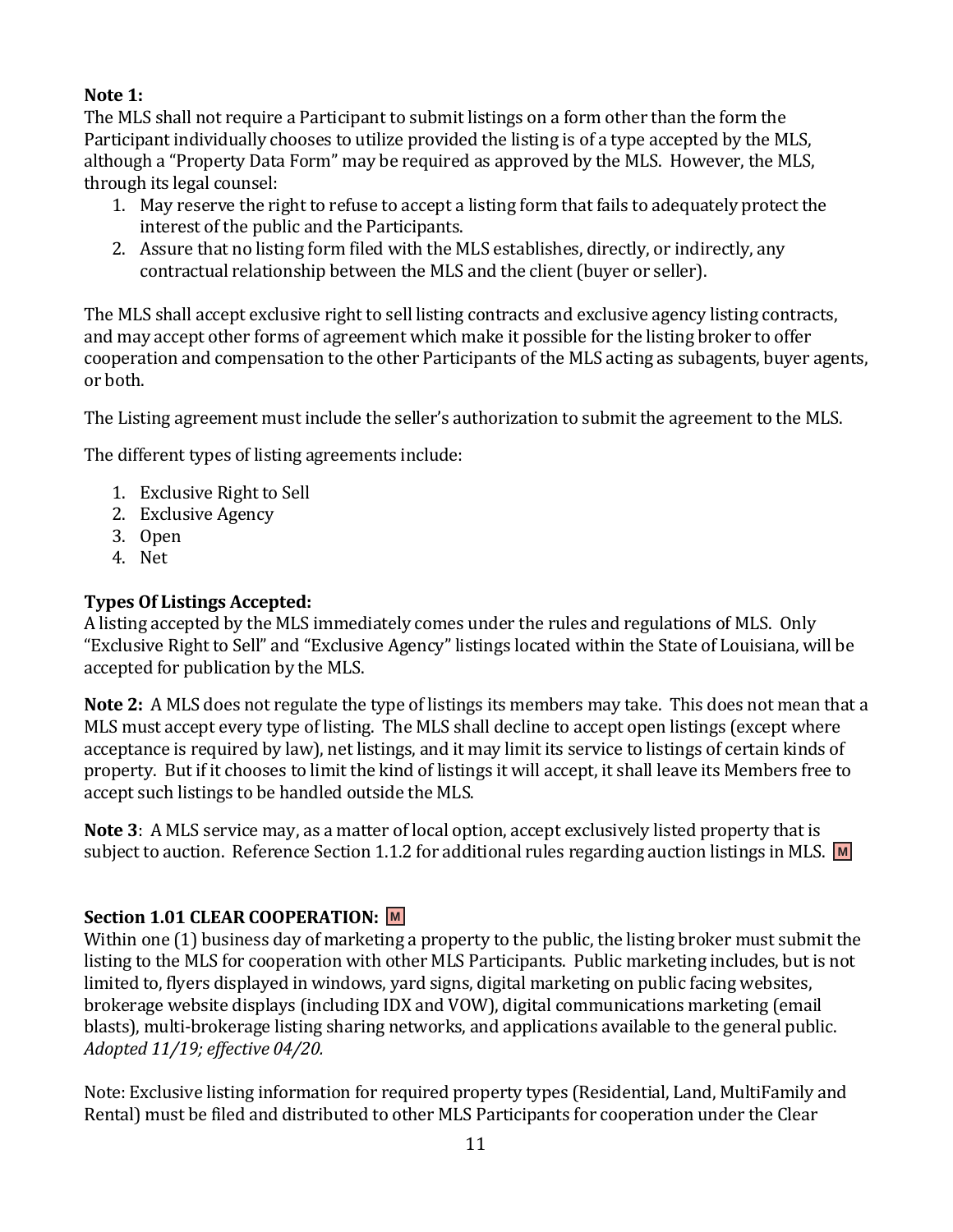Cooperation Policy. This applies to listings filed under Section 1 and listings exempt from distribution under Section 1.3 of the NAR model MLS rules, and any other situation where the listing broker is publicly marketing an exclusive listing that is required to be filed with the service and is not currently available to other MLS Participants.

# **Section 1.1 TYPES OF PROPERTIES: O**

The following are the types of properties that may be handled through the MLS, including types described in Section 1 that are required to be filed with the MLS and others types that may be filed with the MLS at the Participant's option provided, however, that any listing submitted is entered into within the scope of the Participant's licensure as a real estate broker:

- a. Single-family homes for sale or exchange
- b. Townhouses, town homes and condominiums for sale or exchange
- c. Vacant lots or acreage for sale or exchange
- d. Two-family, three-family and four-family and all other multi-family residential buildings for sale or exchange
- e. Land and ranch property for sale or exchange
- f. Business opportunity which may or may not include some interest in real property for sale or exchange.
- g. Motel/Hotel property for sale or exchange
- h. Mobile Home parks for sale or exchange
- i. Commercial income property for sale or exchange
- j. Industrial property for sale or exchange
- k. Investment property for sale or exchange
- l. Office space for sale or exchange
- m. Retail for sale or exchange
- n. Residential or Commercial Property for lease

Listing of all properties shall be taken by Participant and their affiliated agents on approved "Property Data Forms" of the MLS, and shall be filed with the MLS by the third (3rd) business day upon receipt of a fully executed contract signed by all parties.

The term "filed with the MLS" shall include broker loading by Participants, in which case, the rule shall be satisfied by Participants entering the listing data into the Active status in MLS by third  $(3^{rd})$ business day upon receipt of a fully executed contract signed by all parties. No documentation is necessary to be delivered to the MLS unless specifically requested.

Participants wishing to publicly market a property prior to the listing being ready for showings and added into the Active status in MLS may use the Coming Soon status. In these instances, Participant and their Subscribers will have one (1) business day to file the listing with the MLS. If listings in the Coming Soon status are shown to prospective purchasers by the listing or selling agent, the listing firm must change the listing's status to Active. A listing cannot be in the Coming Soon status for longer than 30 days. The MLS software will automatically change the listing to the Active status on the Start Showing Date indicated on the listing. A front exterior photo of the property is required to place a listing in the Coming Soon status. Days on Market will not calculate for these properties until they are in the Active status in the MLS. Refer to Appendix C for further details on the Coming Soon status.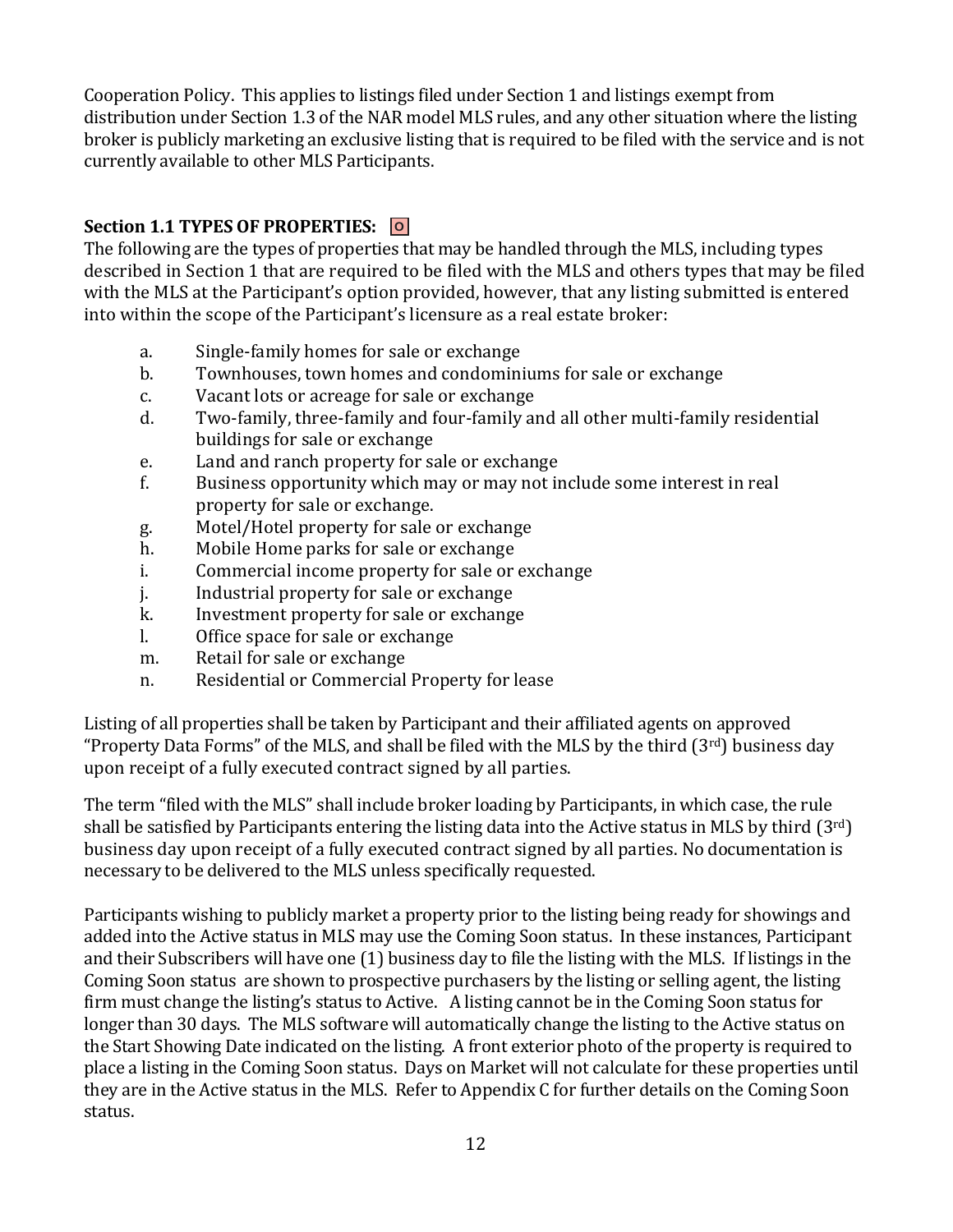### **Section 1.1.0 OWNERSHIP OF LISTING AND LISTING CONTENT (Policy Statement 7.85 & 7.86): M**

The listing broker owns the listing agreement. Prior to submitting a listing to the MLS, the listing broker should own, or have the authority to license all listing content (e.g., photographs, images, graphics, audio and video recordings, virtual tours, drawings, descriptions, remarks, narratives, pricing information, and other details or information related to listed property) to be published in the MLS compilation of listing information.

Use of listings and listing information by MLSs for purposes other than the defined purposes of MLS requires Participants' consent. Such consent cannot be required as a condition of obtaining or maintaining MLS participatory rights. MLSs may presume such consent provided that listing brokers are given adequate prior notice of any intended use unrelated to the defined purpose of MLS, and given the opportunity to affirmatively withhold consent for that use.

Participants cannot be required to transfer ownership rights (including intellectual property rights) in their listings or listing content to MLS to obtain or maintain participatory rights except that MLSs may require Participants to grant the licenses necessary for storage, reproduction, compiling, and distribution of listings and listing information to the extent necessary to fulfill the defined purposes of MLS. MLSs may also require Participants to warrant that they have the right in submitted information necessary to grant these rights to MLS.

#### **Section 1.1.1 LISTINGS SUBJECT TO RULES AND REGULATIONS OF THE MLS:**

Any listing taken on a contract to be filed with the MLS is subject to the Rules and Regulations of the MLS upon signature of the seller(s). **R**

# **Section 1.1.2 AUCTION LISTINGS IN MLS**

MLS shall accept listings subject to auction terms provided they are conducted in accordance with all applicable laws and the following conditions are met:

(1) a valid listing contract between the Participant and the Seller exists, subject to the requirements outlined in Section 1

(2) a listing price is specified as outlined in Section 1.7

(3) compensation is offered to cooperating Participants as outlined in Section 5

(4) an agency relationship between the Seller and the Participant exists for the duration of the auction process

(5) the Participant clearly discloses in the MLS that the listing is subject to auction terms.

(6) the Participant clearly discloses in public Remarks any and all participation terms and conditions as they relate to financial obligations to the buyer. **L**

# **Section 1.2 DETAIL ON LISTINGS FILED WITH THE MLS:**

A listing, when filed with the MLS by the Participant, shall be complete in every detail regarding property data. All listings must contain the correct data in all required fields on the appropriate MLS input form for property type. Failure to include accurate listing details will result in an MLS fine as outlined in Section 7.0.1. **R**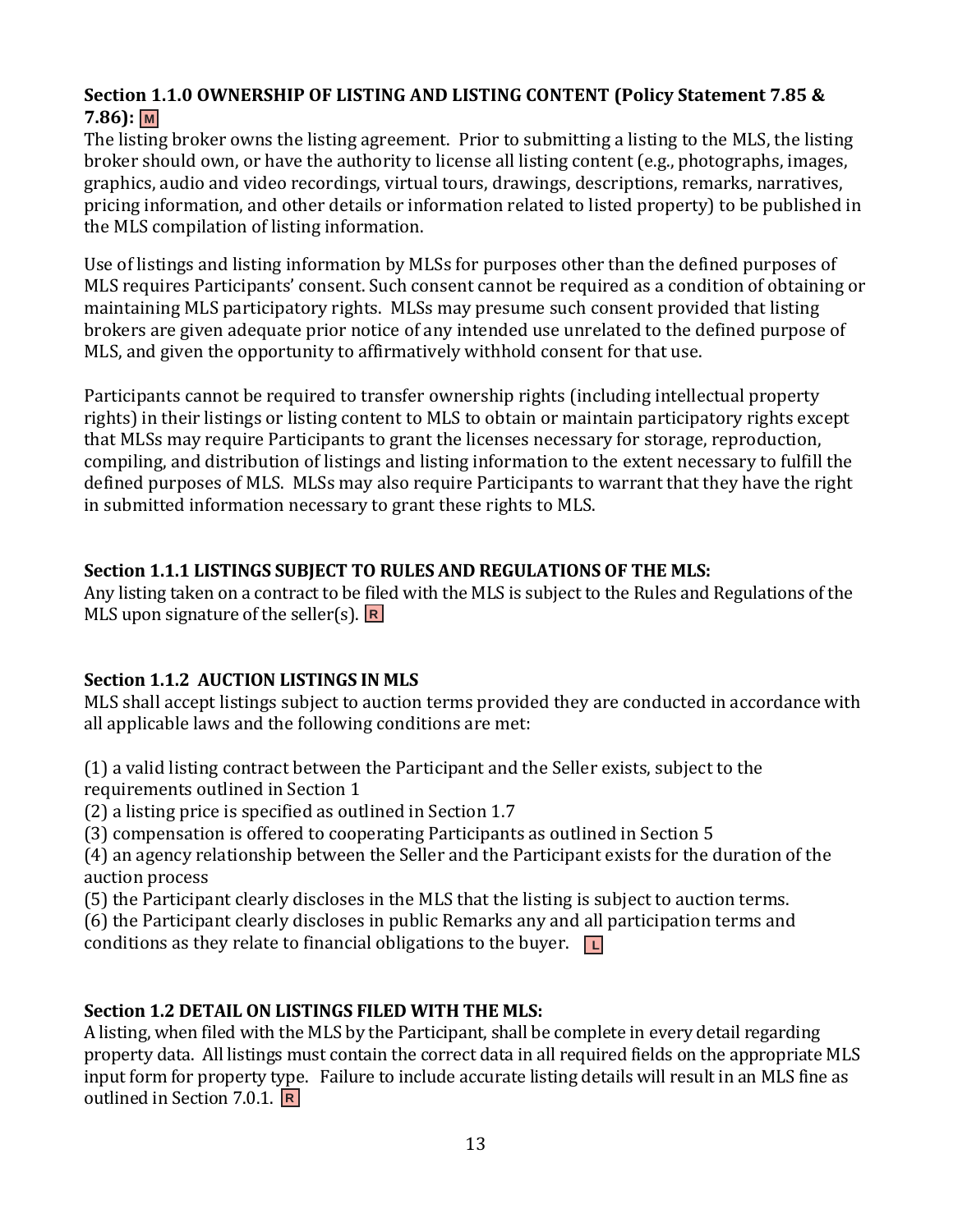- a. Remarks and any media in listing information submitted to the MLS shall be objective and may not contain any contact information or reference to the listing agent, the listing broker or brokerage, or any third party. A third-party reference that discloses material fact directly related to the property being marketed is allowed. Also, remarks and any media in listing information may not contain any form of marketing which solicit leads or provide branded listing documentation to the public. **L**
- b. Contact information may only be placed in fields designated for contact information or in REALTOR® remarks. **L**
- c. All Residential properties (excluding under construction and proposed construction) require a minimum of five (5) photos of the property. The exterior front photo of the subject property must have the primary photo flag and display in the first image slot. Photos must also include both a kitchen and bathroom photo in the MLS listing.

All Commercial, Multi-Family, Rental and Land properties (excluding under construction and proposed construction) require a minimum of one (1) photo which is the exterior front of the subject property and a true representation of the existing structure or vacant land.

All Confidential listings must use an MLS approved logo as the primary photo for the listing.

Proposed Construction, Under Construction and New Construction properties can have a sketch or rendering as the primary photo, but it must reflect an accurate portrayal of property for that particular listing. **L**

d. Once photos, renderings or depictions on listings have been submitted to the service they cannot be downloaded and resubmitted by others on their listings without written consent from the listing broker who originally submitted the photo, sketch, rendering or depiction to the MLS. In addition, all photos, sketches, renderings or depictions submitted to the MLS must reflect an accurate portrayal of the property for that particular listing. Floor plans may be submitted. Text may be placed on the photos, sketches, renderings or depictions as long as it states a material fact about the property.

New Construction and Proposed Construction listings may include sample images that accurately represent the features and amenities of the subject property with the exception of the first image slot. These additional images must clearly include the words "SAMPLE PHOTO" on them. Upon closing of the property, all sample photos must be removed from the listing. **L**

e. "Listing content" shall include, but is not limited to, photographs, images, graphics, audio and video recordings, virtual tours, drawings, descriptions, remarks, narratives, pricing information and other details or information related to listed property. **L**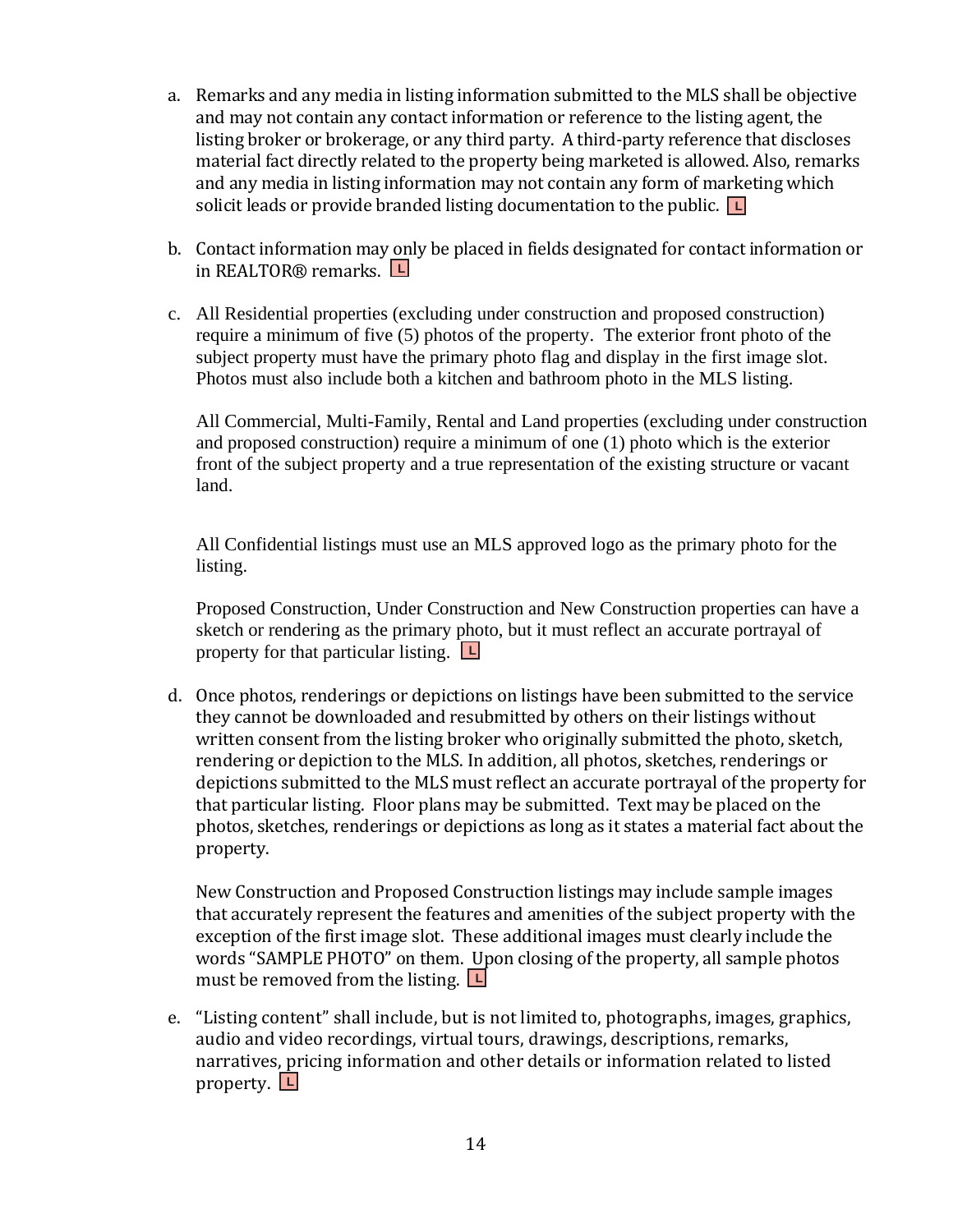f. All Residential properties submitted to the MLS must contain the Residential Property Disclosure Form. The Information Page  $(1^{st})$  page of the Property Disclosure Form) is required to be submitted to the MLS for any listings that are Excluded from providing the Residential Property Disclosure (reference page 1 of Disclosure Form for complete list of excluded properties). Said information to be filed by the third  $(3<sup>rd</sup>)$  business day upon receipt of a fully executed contract signed by all parties. **L**

#### **Section 1.2.0 ACCURACY OF LISTING DATA**

Participants and subscribers are required to submit accurate listing data and required to correct any known errors. **M**

#### **Section 1.2.1 LIMITED SERVICE LISTINGS**

Listing agreements which comply with Louisiana agency law regarding real estate transactions (La.R.S. 9:3891-3899) and under which the listing broker will not provide one, or more, of the following services:

(a) arrange appointments for cooperating brokers to show listed property to potential purchasers but instead gives cooperating brokers authority to make such appointments directly with the seller(s);

(b) advise seller(s) as to the merits of offers to purchase;

(c) assist seller(s) in developing, communicating, or presenting counter-offers;

(e) participate on the seller(s) behalf in negotiations leading to the sale of the listed property, which will be identified with an appropriate code or symbol (e.g. "LR" or "LS") in MLS so potential cooperating brokers will be aware of the extent of the services the listing broker will provide to the seller(s) and any potential for cooperating brokers being asked to provide some or all of these services to listing brokers' clients, prior to initiating efforts to show or sell the property.

will be identified with an appropriate code or symbol (e.g. LR or LS) in MLS compilations so potential cooperating brokers will be aware of the extent of the services the listing broker will provide to the seller(s), and any potential for cooperating brokers being asked to provide some or all of these services to listing brokers' clients, prior to initiating efforts to show or sell the property.

Limiting service(s) to the seller(s) does not limit the obligation of the Participant to compensate in the MLS. As mentioned in Section 5, offers of compensation are blanket unilateral offers of cooperation to other MLS Participants and are unconditional.

Participants offering limited service listings should also refer to the MLS Rules and Regulations Section 4.1 and 11.3 and Louisiana agency law regarding real estate transactions (La.R.S. 9:3891- 3899) for further information applicable to this type of listing. **O**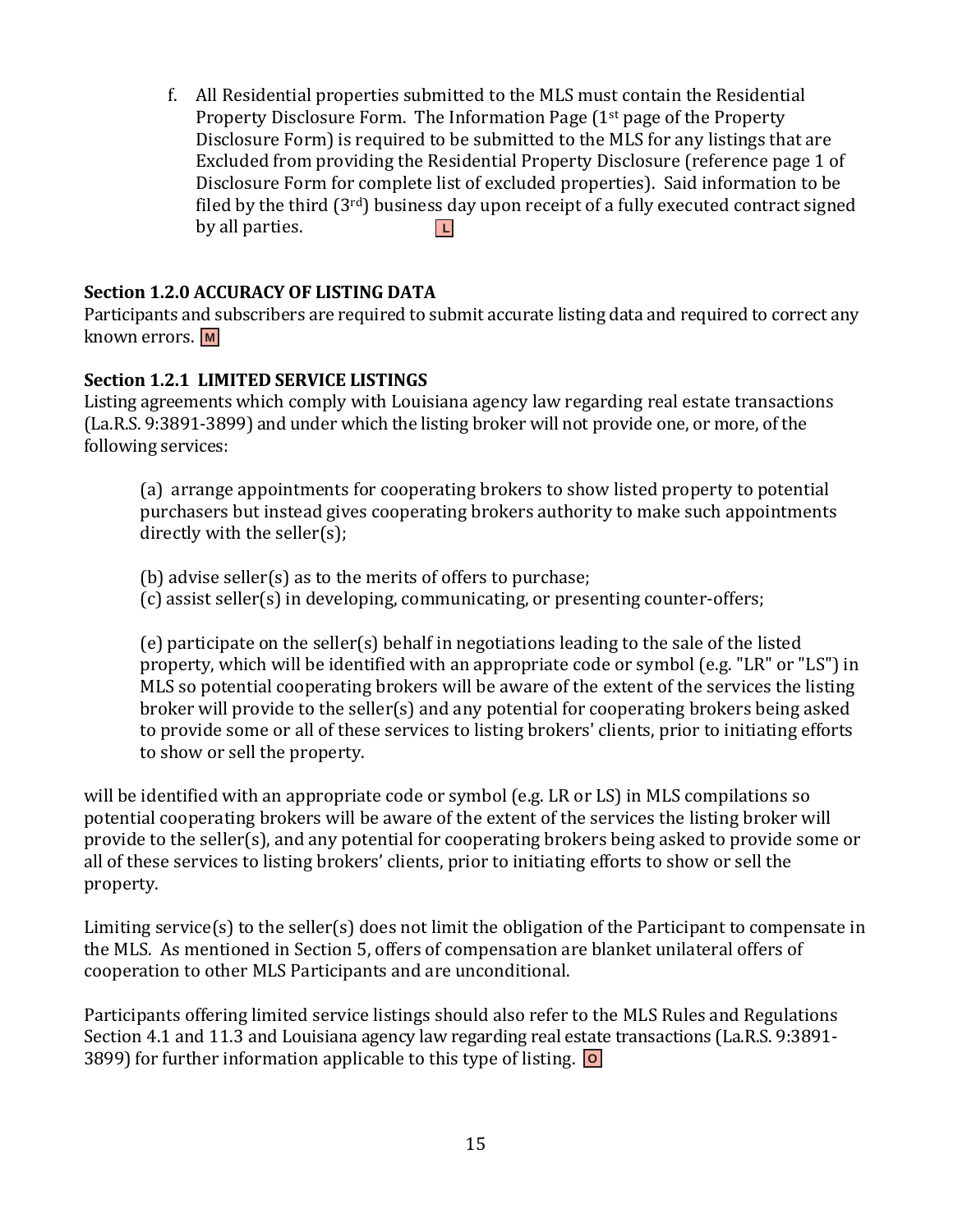### **Section 1.3 EXEMPT LISTINGS: M**

If the seller refuses to permit the listing to be disseminated by the MLS, the REALTOR® may then take the listing ("office exclusive") and the certification form shall be delivered to the MLS by the third (3rd) business day upon receipt of a fully executed contract signed by all parties but not disseminated to the Participants. Certification form should be signed by the seller that he does not desire the listing to be disseminated by the MLS.

Note: MLS Participants must distribute exempt listings within one (1) business day once the listing is publicly marketed. See Section 1.01, Clear Cooperation.

#### **Section 1.4 CHANGE OF STATUS OF LISTING:**

Any change in listed price or other change in the original listing agreement shall be made only when authorized in writing by the seller and shall be filed with the MLS by the third (3<sup>rd</sup>) business day upon receipt of a fully executed contract signed by all parties after the authorized change is received by the listing broker. **R**

For listings where more than one price change is made in a 30 day period, the listing agent must submit valid price change documentation to the RAA staff within 3 business days of the price change being submitted to the MLS. **L**

Temporary Off Market Status - In situations where a listing broker has a listing agreement in place, but the seller does not want the property to be actively marketed through the MLS, the listing broker may use the Temporary Off Market (Withdrawn) status in the MLS. The status change to Temporary Off Market shall be made only when authorized in writing by the seller and shall be filed with the MLS by the third (3rd) business day upon receipt of executed status change documentation. The Temporary Off Market Remarks shall also state the reason for the off-market status and any other information pertinent to the status (time frame, showing information, etc.). Properties in the Temporary Off Market status will expire on the expiration date in the listing unless it has been extended prior to the expiration date. There are no showings allowed for listings in the Temporary Off Market status. When a property is in the Temporary Off Market status, the Cumulative Days on Market stop and do not commence until the listing is changed to an Active status.

#### **Section 1.5 CANCELLATION OF LISTING PRIOR TO EXPIRATION:**

Listings of property may be cancelled in the MLS by the listing broker before the expiration date of the listing agreement by following the procedures and requirements as noted in 1.4. Sellers do not have the unilateral right to require an MLS to cancel a listing without the listing broker's concurrence. However, when a seller(s) can document that his exclusive relationship with the listing broker has been terminated, the MLS may remove the listing at the request of the seller. M Cumulative Days on Market rule for cancelled listings is as follows:

> a. New Listing Office and the most recent address match was Cancelled less than 90 days ago, add DOM from previous listing and CDOM continues. These listings must be entered with a new MLS#.

**L**

b. Same Listing Office and the most recent address match was Cancelled less than 90 days ago, this listing must be listed with a new MLS number and CDOM continues.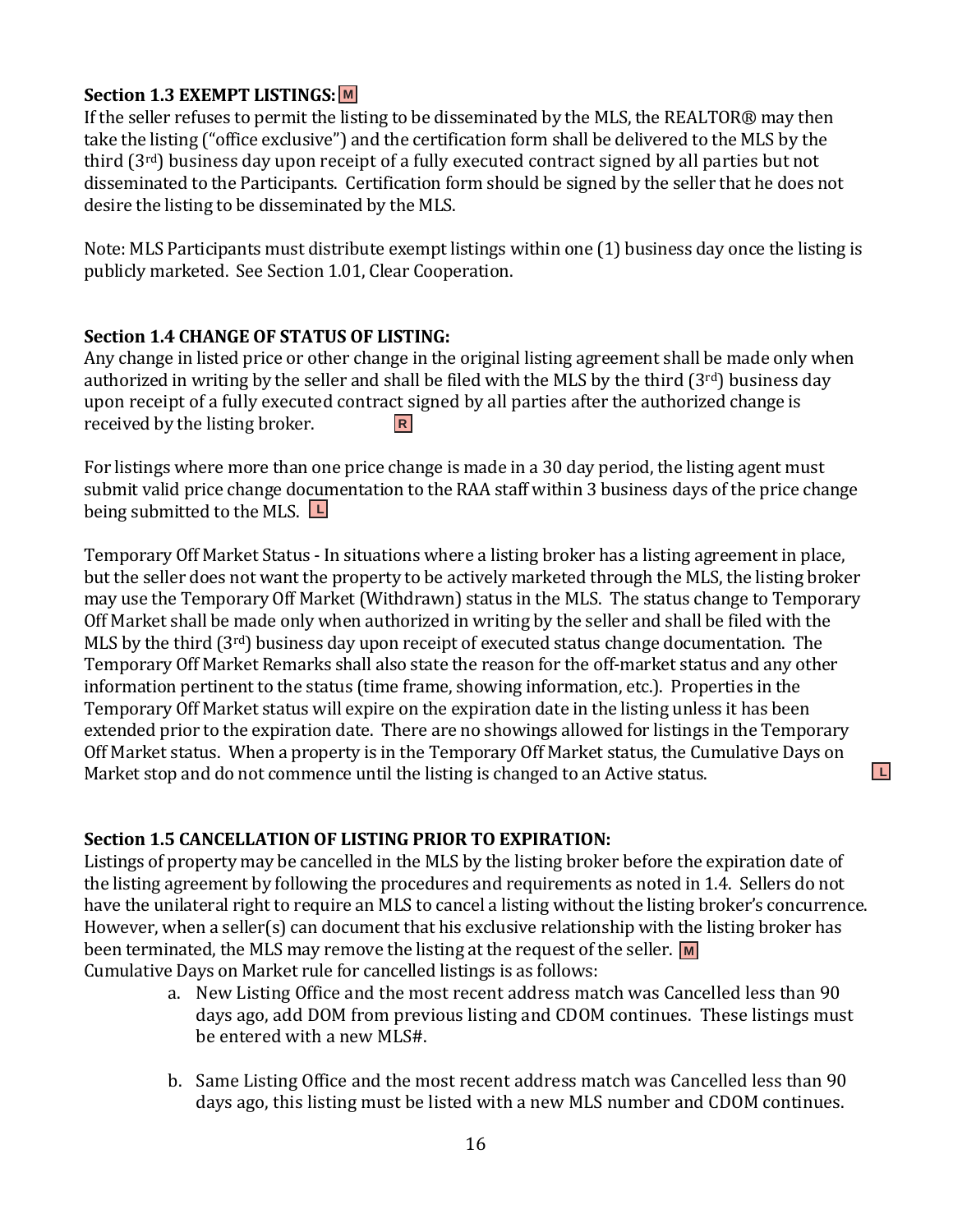c. Most recent address match was Cancelled 90 days ago or older, CDOM does not include data from previous listings. Listing will be entered with new MLS# and DOM will commence at this point. *(revised BOD 5/2015)* **L**

Cancelled listings that intend to be re-listed within 90 days of cancellation must submit the current listing agreement to the RAA staff prior to putting them back to active status in MLS. RAA staff will use the documentation to determine if the listing should be entered with a new MLS number or if the previous MLS number should be put Back on Market. This is to ensure that listing agents are not cancelling and re-listing properties in MLS for marketing purposes only. This is a fineable offense as outlined in Section 7.0.1. **L**

#### **Section 1.6 CONTINGENCIES APPLICABLE TO LISTINGS:**

Any contingency of conditions of any term in a listing shall be specified and noticed to the Participants. **M**

Note: Exclusive Agency Listings and Exclusive Right to Sell Listings with named prospects exempted should be clearly distinguished by a simple designation such as a code or symbol from Exclusive Right to Sell Listings with no named prospects exempted, since they can present special risks of procuring cause controversies and administrative problems not posed by Exclusive Right to Sell Listings with no named prospects exempted. Care should be exercised to ensure that different codes or symbols are used to denote exclusive agency and exclusive right to sell listings with prospect reservations. The code for exclusive right to sell listings is "ER", for exclusive agency listings "EA" and for exclusive right to sell with prospect exclusions "ERP". **L**

#### **Section 1.7 LISTING PRICE SPECIFIED:**

The full gross listing price stated in the listing contract will be included in the information published in the MLS compilation of current listings. **M**

#### **Section 1.8 LISTING MULTIPLE UNIT PROPERTIES:**

All properties, which are to be or may be sold separately, must be listed individually. When part of a listed property has been sold the Listing shall be considered canceled and the remainder of the property should be relisted, or proper notification should be given to the MLS. **O**

#### **Section 1.9 NO CONTROL OF COMMISSION RATES OR FEES CHARGED BY PARTICIPANTS:**

The MLS shall not fix, control, recommend, suggest, or maintain commission rates or fees for services to be rendered by Participants. Further, the MLS shall not fix, control, recommend, suggest, or maintain the division of commissions or fees between cooperating Participants and non-Participants. **M**

#### **Section 1.10 EXPIRATION OF LISTINGS:**

Any listing filed with the MLS automatically expires on the date specified on the listing agreement unless renewed and notice of renewal or extension is filed with the MLS prior to the expiration.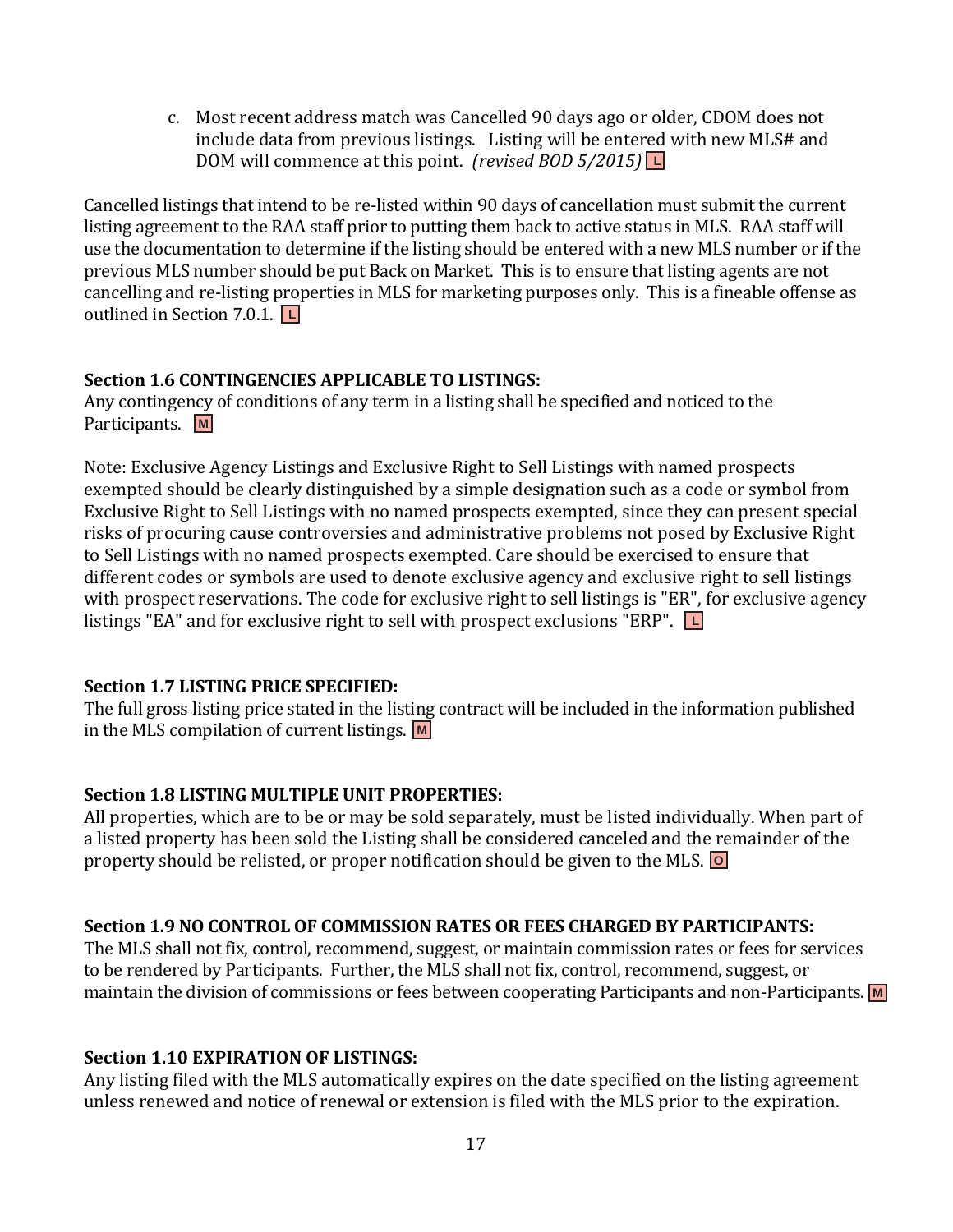Renewals must be signed by the seller(s) and input into the MLS immediately but not later than the third business day. Renewals cannot be added to the MLS if the listing expires. It must be added with a new MLS number. **M**

Cumulative Days on Market Rule for expired listings is as follows:

- a. New Listing Office and most recent address match have expired less than 90 days ago, add DOM from previous listing and CDOM continues. These listings must be entered with a new MLS number.
- b. Same Listing Office and the most recent address match has Expired less than 90 days ago, this listing must be listed with a new MLS number and CDOM continues.
- *c.* Most recent address match has Expired 90 days or older, CDOM does not include data from previous listings. Listing will be entered with new MLS# and DOM will commence at this point. *(revised BOD 5/2015)* **L**

#### **Section 1.11 TERMINATION DATE ON LISTINGS:**

Listings filed with the MLS shall bear a definite and final termination date as negotiated between the broker and the seller. **M**

#### **Section 1.12 SERVICE AREA:**

Only listings of the designated types of property located within service area of the REALTOR® Association of Acadiana's MLS are required to be submitted to the MLS. The service area is defined by the geographical areas listed in the MLS. The REALTOR® Association of Acadiana services Acadia, Iberia, Lafayette, St. Landry, St. Martin and Vermillion parishes. Listings of property located outside the MLS's service area will be accepted if submitted voluntarily by a Participant but cannot be required by the MLS. **M**

#### **Section 1.13 LISTINGS OF SUSPENDED PARTICIPANTS:**

When a Participant of the MLS is suspended from the MLS for failing to abide by a membership duty (i.e., violation of the Code of Ethics, Association Bylaws, MLS Bylaws, MLS Rules and Regulations, or other membership obligation except failure to pay appropriate dues, fees or charges), all listings currently filed with the MLS by the Participant shall, at the Participant's option, be retained in the MLS until sold, withdrawn, or expired, and shall not be renewed or extended by the MLS beyond the termination date of the listing agreement in effect when the suspension became effective. If a Participant has been suspended from the Association (except where MLS participation without Association Membership is permitted by law) or MLS (or both) for failure to pay appropriate dues, fees or charges, the Association MLS is not obligated to provide MLS services, including continued inclusion of the suspended Participant's listing in the MLS compilation of the current listing information. Prior to any removal of suspended Participant's listing from the MLS, the suspended Participant should be advised in writing of the intended removal so that the suspended Participant may advise his client. **M**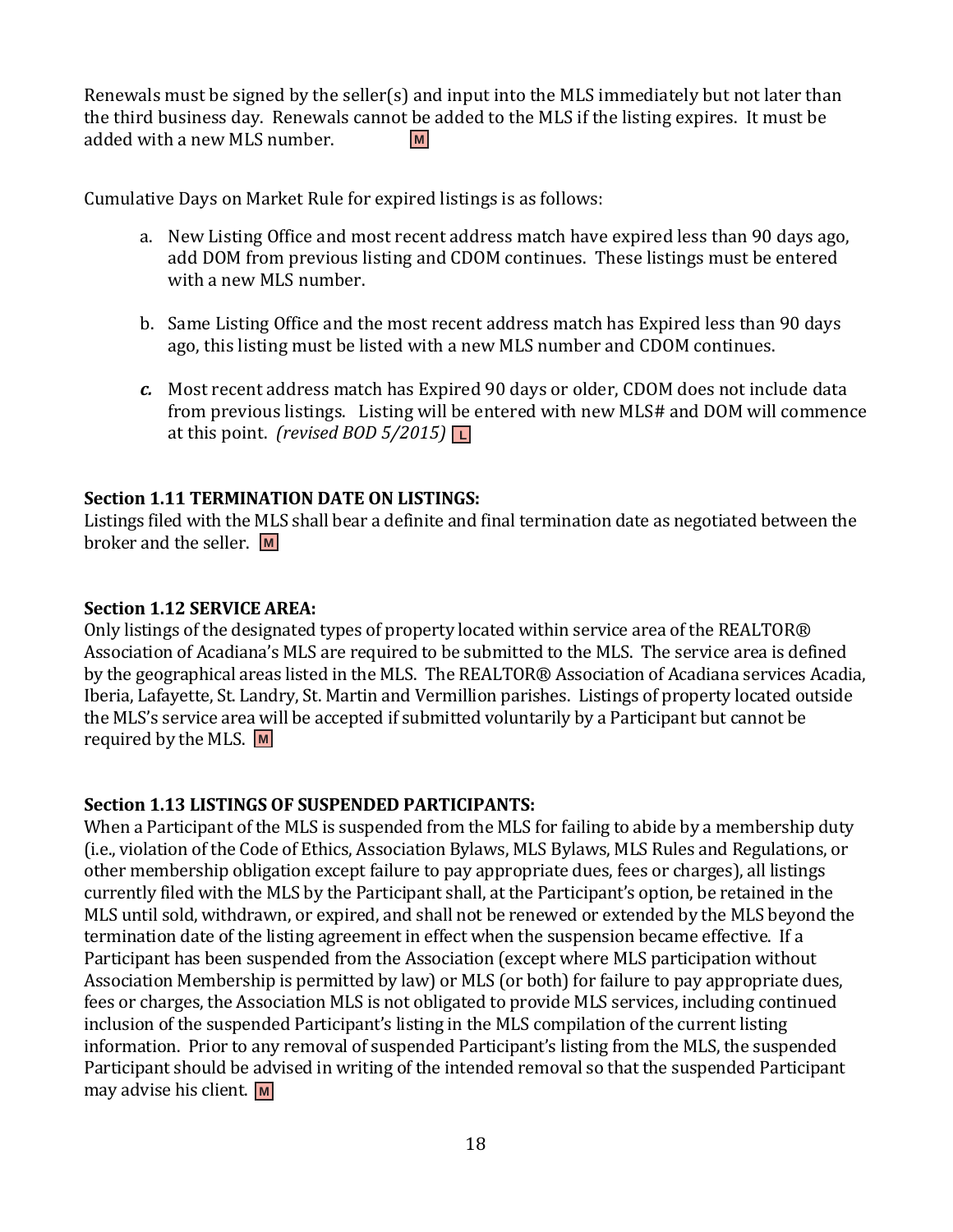#### **Section 1.14 LISTINGS OF EXPELLED PARTICIPANTS:**

When a Participant of the MLS is expelled from the MLS for failing to abide by a membership duty (i.e., violation of the Code of Ethics, Association Bylaws, MLS Bylaws, MLS Rules and Regulations, or other membership obligations except failure to pay appropriate dues, fees or charges), all listings currently filed with the MLS by the Participant shall, at the expelled Participant's option, be retained in the MLS until sold, withdrawn, or expired, and shall not be renewed or extended by the MLS beyond the termination date of the listing agreement in effect when the expulsion became effective. If a Participant has been expelled from the Association (except where MLS participation without Association Membership is permitted by law) or MLS (or both) for failure to pay appropriate dues, fees or charges, the Association MLS is not obligated to provide MLS services, including continued inclusion of the expelled Participant's listings in the MLS compilation of current listing information. Prior to any removal of an expelled Participant's listings from the MLS, the expelled Participant should be advised in writing of the intended removal so that the expelled Participant may advise his clients. **M**

#### **Section 1.15 LISTINGS OF RESIGNED PARTICIPANTS:**

When a Participant resigns from the MLS, the MLS is not obligated to provide services, including continued inclusion of the resigned Participant's listings in the MLS compilation of current listing information. Prior to any removal of a resigned Participant's listings from the MLS, the resigned Participant should be advised in writing of the intended removal so that the resigned Participant may advise his clients. **O**

# **SELLING PROCEDURES**

#### **Section 2. SHOWINGS AND NEGOTIATIONS:**

No one shall enter a listed property without authorization. All appointments with the seller of listed property must be authorized through ShowingTime or the listing agent/broker, or as otherwise indicated in the Realtor Remarks of the MLS. Once a licensed agent/broker grants access to the property to any third party, they MUST remain onsite while the third party they have granted access to the property is on the premises. Third parties may include, but are not limited to, clients, client's family and friends, appraisers, inspectors, contractors, roofers, etc. Subscribers/Participants violating this rule are subject to a \$1,000 fine. If a listing agent obtains authorization from the seller or responsible party, they may allow third parties to remain on the premises without the presence of a licensed agent. **L**

All negotiations with the seller for the purchase of listed property filed with the MLS shall be conducted through the listing agent/broker except under the following circumstances:

- a. The listing broker gives the cooperating broker specific authority to show and/or negotiate directly, in the "Realtor Remarks" section of the MLS, or
- b. After reasonable effort, the cooperating broker cannot contact the listing broker or his representative. However, the listing broker, at his option, may preclude such direct negotiations by cooperating brokers.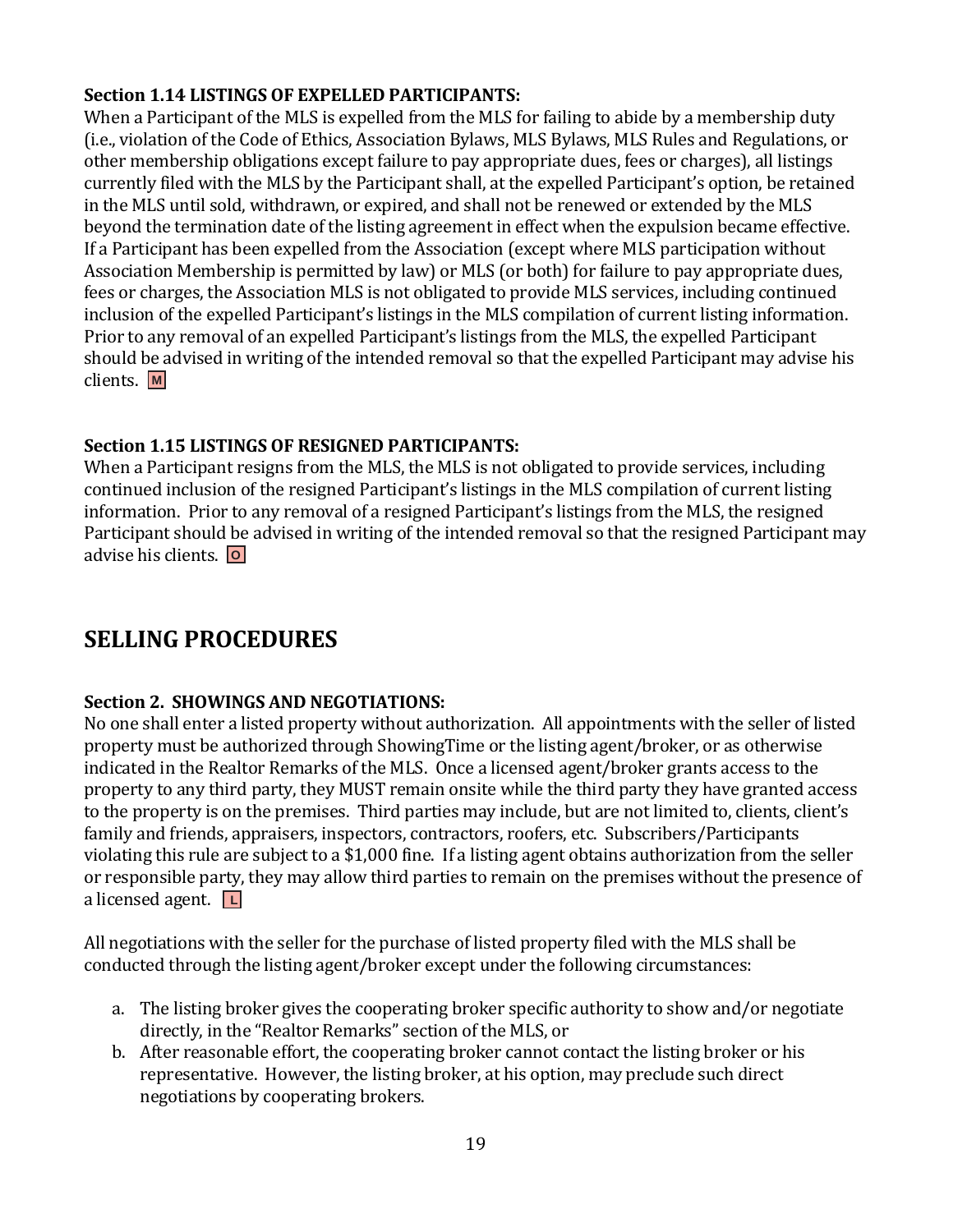An unauthorized entry or showing of a listed property is subject to a \$1000 fine for each offense and subsequent offenses may be subject to disciplinary action by the Board of Directors.

#### **L**

### **Section 2.1 PRESENTATION OF OFFERS:**

The listing broker must make arrangements to present the offer as soon as possible or give the cooperating broker a satisfactory reason for not doing so. **M**

All written offers presented by the cooperating broker to a listing broker shall be accordance with Section 3903 of the Louisiana Licensing Law. The listing broker shall immediately inform the selling broker of action taken. **L**

# **Section 2.2 SUBMISSION OF WRITTEN OFFERS AND COUNTER-OFFERS:**

The listing broker shall submit to the seller all written offers until closing unless precluded by law, government rule, regulation, or agreed otherwise in writing between the seller and the listing broker. Unless the subsequent offer is contingent upon the termination of an existing contract, the listing broker shall recommend that the seller obtain the advice of legal counsel prior to acceptance of the subsequent offer.

Participants representing buyers or tenants shall submit to the buyer or tenant all offers and counteroffers until acceptance, and shall recommend that buyers and tenants obtain legal advice where there is a question about whether a pre-existing contract has been terminated. **M**

# **Section 2.3 RIGHT OF COOPERATING BROKER IN PRESENTATION OF OFFER:**

The cooperating broker or his representative shall have the right to participate in the presentation to the seller or lessor of any offer he secures to purchase or lease. He does not have the right to be present at any discussion or evaluation of that offer by the seller or lessor and the listing broker. However, if the seller or lessor gives written instructions to the listing broker that the cooperating broker not be present when an offer the cooperating broker secured is presented, the cooperating broker has the right to a copy of the seller's or lessor's written instructions. None of the foregoing diminishes the listing broker's right to control the establishment of appointments for such presentations.

Where the cooperating broker is not present during the presentation of the offer, the cooperating broker can request in writing, and the listing broker must provide, as soon as practical, written affirmation stating the offer has been submitted to the seller, or written notification that the seller has waived the obligation to have the offer presented. *(Adopted 11/2019)* **M**

# **Section 2.4 RIGHT OF LISTING BROKER IN PRESENTATION OF COUNTER-OFFER:**

The listing broker or his representative has the right to participate in the presentation of any counter-offer made by the seller or lessor. He does not have the right to be present at any discussion or evaluation of a counter-offer by the purchaser or lessee (except when the cooperating broker is a subagent). However, if the purchaser or lessee gives written instructions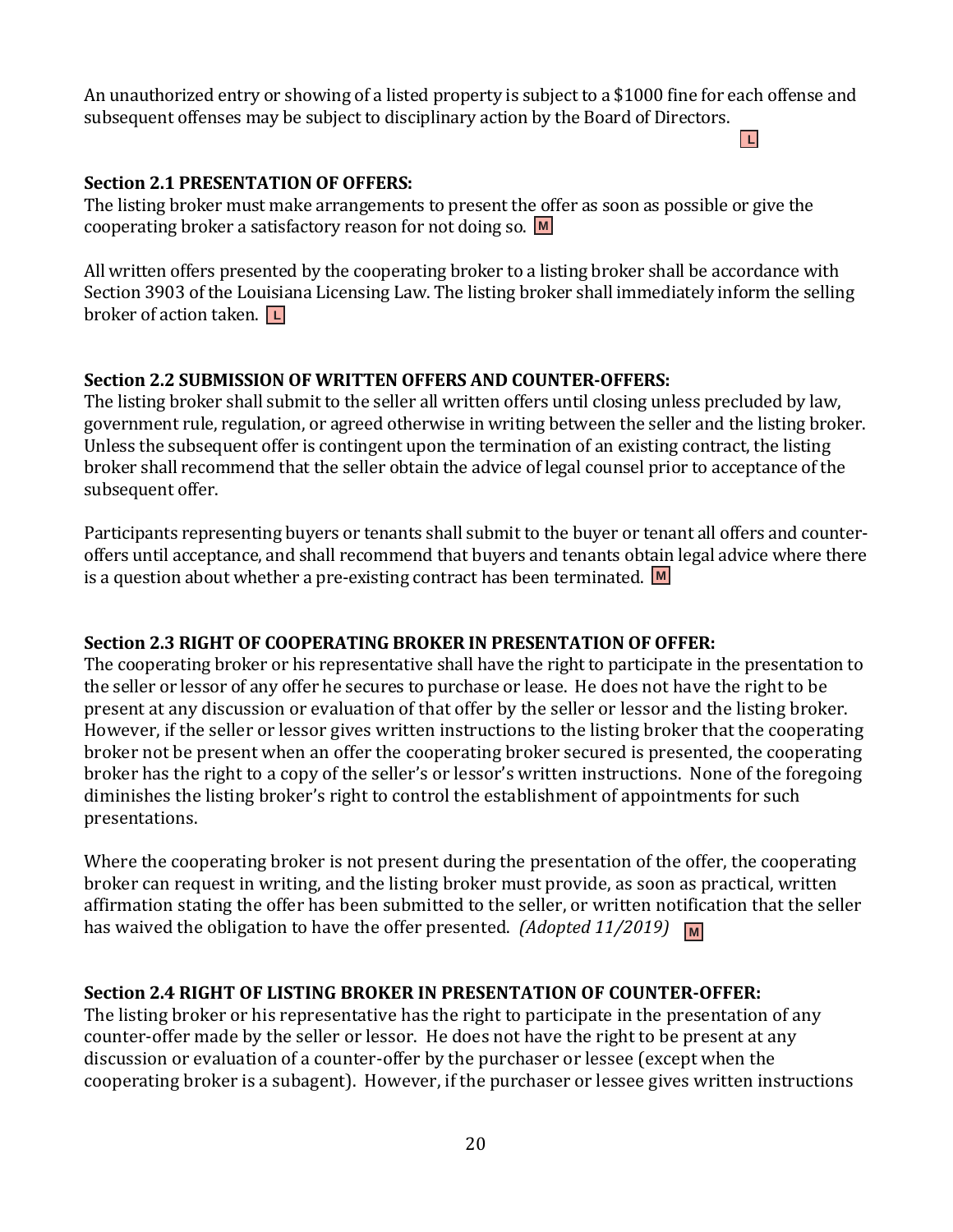to the cooperating broker that the listing broker not be present when a counter-offer is presented, the listing broker has the right to a copy of the purchaser's or lessee's written instructions.

**M**

# **Section 2.5 REPORTING SALES TO THE MLS:**

Status changes, including final closing of sales and sales prices, shall be reported to the MLS by the listing broker within three (3) business days after they have occurred. If negotiations were carried on under Section 2(a) or (b) hereof, the cooperating broker shall report accepted offers to the listing broker within three (3) business days after occurrence and the listing broker shall report them to the MLS within three (3) business days after receiving notice from the cooperating broker. **M**

**Note 1:** The listing agreement of a property filed with the MLS by the listing broker should include a provision expressly granting the listing broker authority to advertise; to file the listing with the MLS; to provide timely notice of status changes of the listing to the MLS; and to provide sales information including selling price to the MLS upon sale of the property. If deemed desirable by the MLS to publish sales information prior to final closing (settlement) of a sales transaction, the listing agreement should also include a provision expressly granting the listing broker the right to authorize dissemination of this information by the MLS to its Participants.

**Note 2:** If the sale price of a listed property is recorded, the reporting of the sale price is required by the MLS.

The MLS may provide sale price information to governmental bodies only to be used for statistical purposes (including use of aggregated data for purposes of valuing property) and to confirm the accuracy of information submitted by property owners or their representatives in connection with property valuation challenges; and to third-party entities only to be used for academic research, statistical analysis, or for providing services to participants and subscribers. In any instance where a governmental body or third-party entity makes sale price information provided by the MLS available other than as provided for in this provision, a listing participant may request the sale price information for a specific property be withheld from dissemination for these purposes with written authorization from the seller and withholding of sale price information from those entities shall not be construed as a violation of the requirement to report sale prices. **M**

The REALTOR® Association of Acadiana MLS will cooperate in the sharing of MLS data with tax assessors within its jurisdiction. Tax assessors agreeing to cooperate will be given full access to the MLS data. **L**

Sales of all properties not listed in the MLS (Add Sold Listing), such as For Sale by Owner properties, or properties subject to a One-Time Listing Agreement and/or Buyer Representation Agreement, on which a commission, fee or other compensation is paid to an MLS Participant may be reported to the MLS with seller's permission within three (3) days after the closing. Residential sales reported to the MLS must include land and improvements as a single transaction. **L**

When reporting sales for vacant lots and acreage, the sold price must reflect the total sales price for the entire tract of land sold. Sold prices cannot be stated as a per acre price. **L**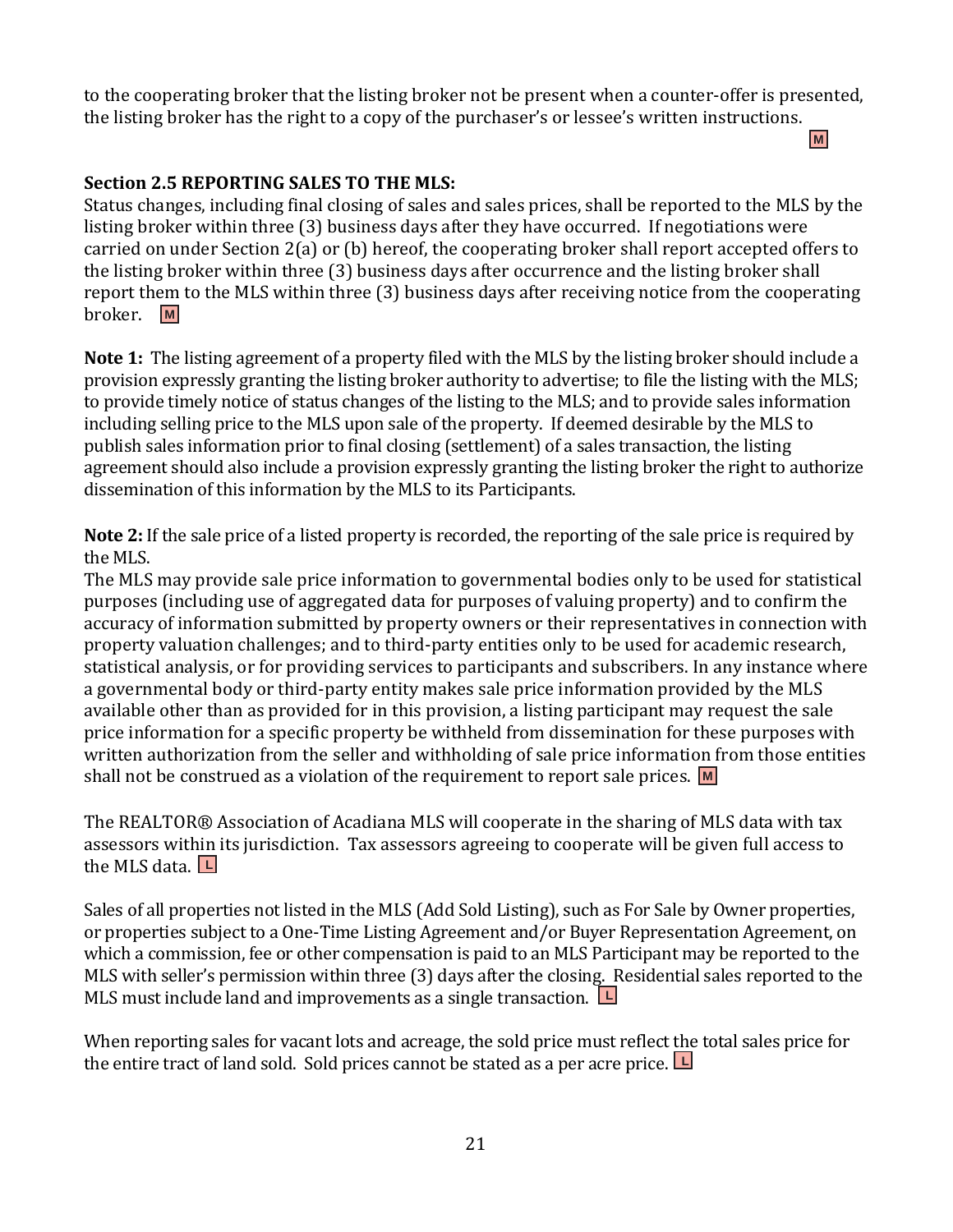When reporting leases for listings in the Rental property type, the leased price must reflect the monthly rate for the lease. Leased prices cannot be stated as a total for the entire lease. **L**

### **Section 2.6 REPORTING RESOLUTIONS OF CONTINGENCIES:**

The listing broker shall report to the MLS by the third  $(3<sup>rd</sup>)$  business day upon receipt of a fully executed contract signed by all parties that a contingency on file with the MLS has been fulfilled or removed, or the agreement cancelled. **M**

#### **Section 2.7 ADVERTISING OF LISTING FILED WITH THE MLS:**

A listing shall not be advertised by any Participant, other than the listing broker, without the prior consent of the listing broker. This includes the sharing of properties on social media platforms. **M**

### **Section 2.8 REPORTING CANCELLATION OF PENDING SALE:**

The listing broker shall file by the third (3<sup>rd</sup>) business day of the cancellation of any pending sale and the new status of listing. **M**

### **Section 2.10 AVAILABILITY OF LISTED PROPERTY:**

Listing brokers shall not misrepresent the availability of access to show or inspect listed property. **O**

# **Section 2.11 UNDER CONTRACT: L**

Upon execution of an Agreement to Buy or Sell (or other valid purchase or lease agreement), a listing's status shall be reported as Pending.

If there is a contingency in the executed Agreement to Buy or Sell (or other valid purchase or lease agreement), a listing's status shall be reported as Active/Contingent. The contract must include a contingency addendum and the Seller/Buyer shall have the right to withdraw from the current contract. The Broker will be required to provide further explanation describing the contingency and the length of time involved with the contingency. A valid contingency excludes those contingencies that are written or defined in the Louisiana Agreement to Buy or Sell.

If the listed property is a corporate transfer, relocation property or short sale and the Broker is waiting for final approval or signatures from a third party, a listing's status shall be reported as Active/Contingent until all signatures and approvals are received. For corporate transfers, the Broker must have received electronic notification that the corporation has agreed to an offer prior to changing the status to Active/Contingent. Once the Agreement to Buy or Sell (or other valid purchase or lease agreement) is executed, the listing's status shall be changed to Pending.

When reporting a listing as P or AC in status, a projected closing date will be required. If the property has not closed by the projected closing date, then the listing's projected closing date should be updated to reflect a new projected closing date. *(revised 10/2017 BOD)*

Cumulative Days on Market rule for Pending or Contingent listings is as follows:

a. Same Listing Office generally means sale has fallen through and office still has contract. If, however, the expiration date is past 90 days ago, this listing should be entered with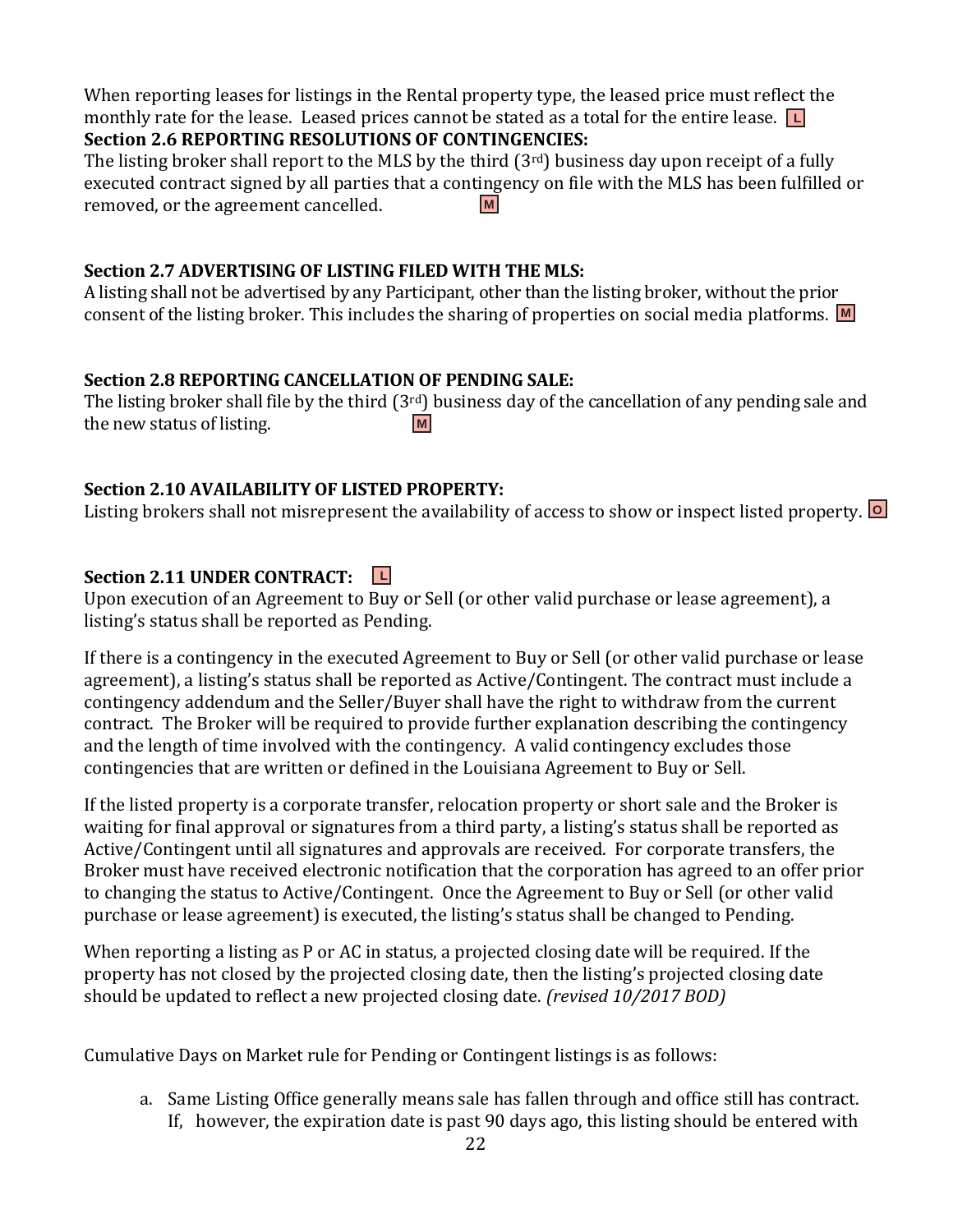a new MLS# and no CDOM. If it is under 90 days, it may either be put BOM and DOM will commence at this point or entered as a New Listing with new MLS #, add DOM from previous listing and create CDOM.

b. Different Listing Office and expiration date has passed and is less than 90 days, it is entered with new MLS# and CDOM should be created.

Note: Same Listing Office generally means sale has fallen through and office still has contract. Current Listing Agent/Office should have this option as well. *(revised 8/2010 BOD)*

# **REFUSAL TO SELL**

#### **Section 3. REFUSAL TO SELL:**

If the seller of any listed property filed with the MLS refuses to accept a written offer satisfying the terms and conditions stated in the listing, such fact shall be transmitted immediately to the MLS and to all Participants by the listing broker. **R**

# **PROHIBITIONS**

#### **Section 4. PROHIBITIONS:**

Any listing filed with the MLS shall not be made available by the MLS to any broker or firm not a member of the MLS without the prior consent of the listing broker. M

#### **Section 4.1 "FOR SALE" SIGNS:**

Only the "For Sale" sign of the listing broker may be placed on the property. M

#### **Section 4.2 "SOLD" SIGNS:**

Prior to closing, only the listing broker's "SOLD" sign may be placed on a property, unless the listing broker authorizes the cooperating broker to post such a sign. **M**

#### **Section 4.3 SOLICITATION OF LISTING FILED WITH THE MLS:**

Participants shall not solicit a listing on a property filed with the MLS unless such solicitation is consistent with Article 16 of the REALTORS®' Code of Ethics, its Standards of Practice and Case Interpretations. **M**

**Note 1:** This Section is to be construed in a manner consistent with Article 16 of the Code of Ethics and particularly Standard of Practice 16-4. This Section is intended to encourage sellers to permit their properties to be filed with the MLS by protecting them from being solicited, prior to expiration of the listing, by brokers and salespersons seeking the listing upon its expiration.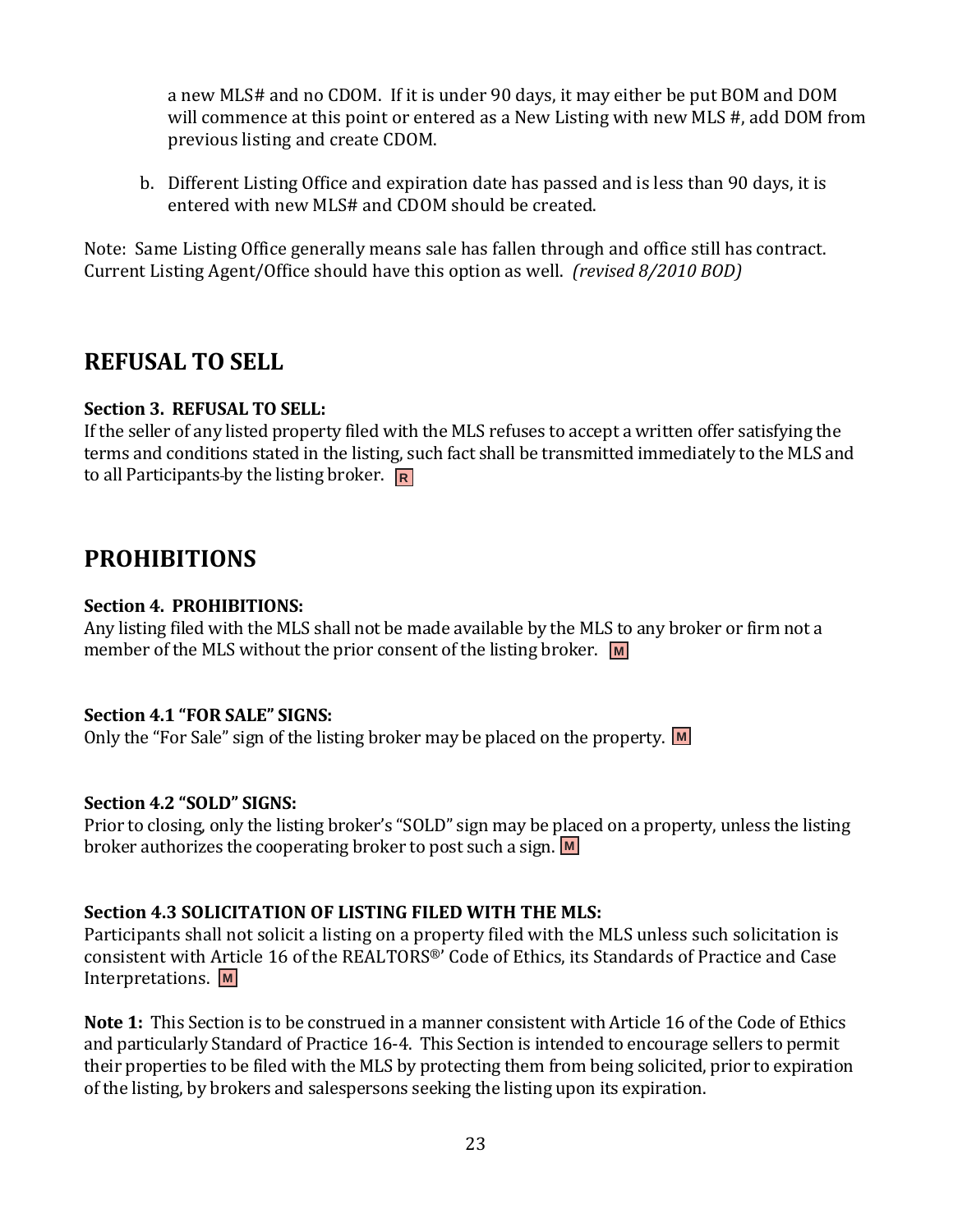Without such protection, a seller could receive hundreds of calls, communications, and visits from brokers and salespersons who have been made aware through MLS filing of the date the listing will expire and desire to substitute themselves for the present brokers.

This Section is also intended to encourage brokers to participate in the MLS by assuring them that other Participants will not attempt to persuade the seller to breach the listing agreement or to interfere with their attempts to market the property. Absent the protection afforded by this Section, listing brokers would be most reluctant to generally disclose the identity of the seller or the availability of the property to other brokers.

This Section does not preclude solicitation of listings under the circumstances otherwise recognized by the Standards of Practice related to Article 16 of the Code of Ethics. **M**

#### **Section 4.4 USE OF THE TERMS MLS AND MULTIPLE LISTING SERVICE, MODEL MLS RULES AND REGULATIONS:**

No MLS Participant, subscriber or licensee affiliated with any Participant shall, through the name of their firm, their URLs, their e-mail addresses, their website addresses, or in any other way represent, suggest, or imply that the individual or firm is an MLS, or that they operate an MLS. **O** Participants, subscribers and licensees affiliated with Participants shall not represent, suggest, or imply that consumers or others have direct access to MLS databases, or that consumers or others are able to search MLS databases available only to Participants and subscribers. This does not prohibit Participants and subscribers from representing that any information they are authorized under MLS rules to provide to clients or customers is available on their websites or otherwise.

#### **Section 4.5 SUBMISSION OF FRAUDULENT DATA TO THE MLS**

Any participant, subscriber or authorized user of the service who knowingly submits a document or reports data electronically to the MLS which contains facts which are false, untrue, forged, or a known misrepresentation, shall be in violation of these rules and subject to a fine. Furthermore, a violation of this rule shall be grounds for denial of membership. Appeals will be reviewed by the RAA Board of Directors. Any appeal will be limited to evidence that shows the information submitted was not, in fact, intentionally false. **L**

#### **Section 4.6 EXPORT OF DATA RESTRICTIONS**

MLS data is for the exclusive use of Participants and their Subscribers, Users and clients as expressed through these Rules. Any data file transfer or export of data through use of the 'Export Function' within the MLS software to third parties without authorized consent of the Service is considered a violation of these Rules, as referenced in Sections 10, 11, 12 and 13.

**NOTE:** Participants are always allowed to send their own data to any third party as allowed by these rules. MLS data can be assembled and used for internal research and use. This rule prohibits the transfer or export of the MLS Compilation, in part or in whole, to third parties who are not clients or MLS Users. **L**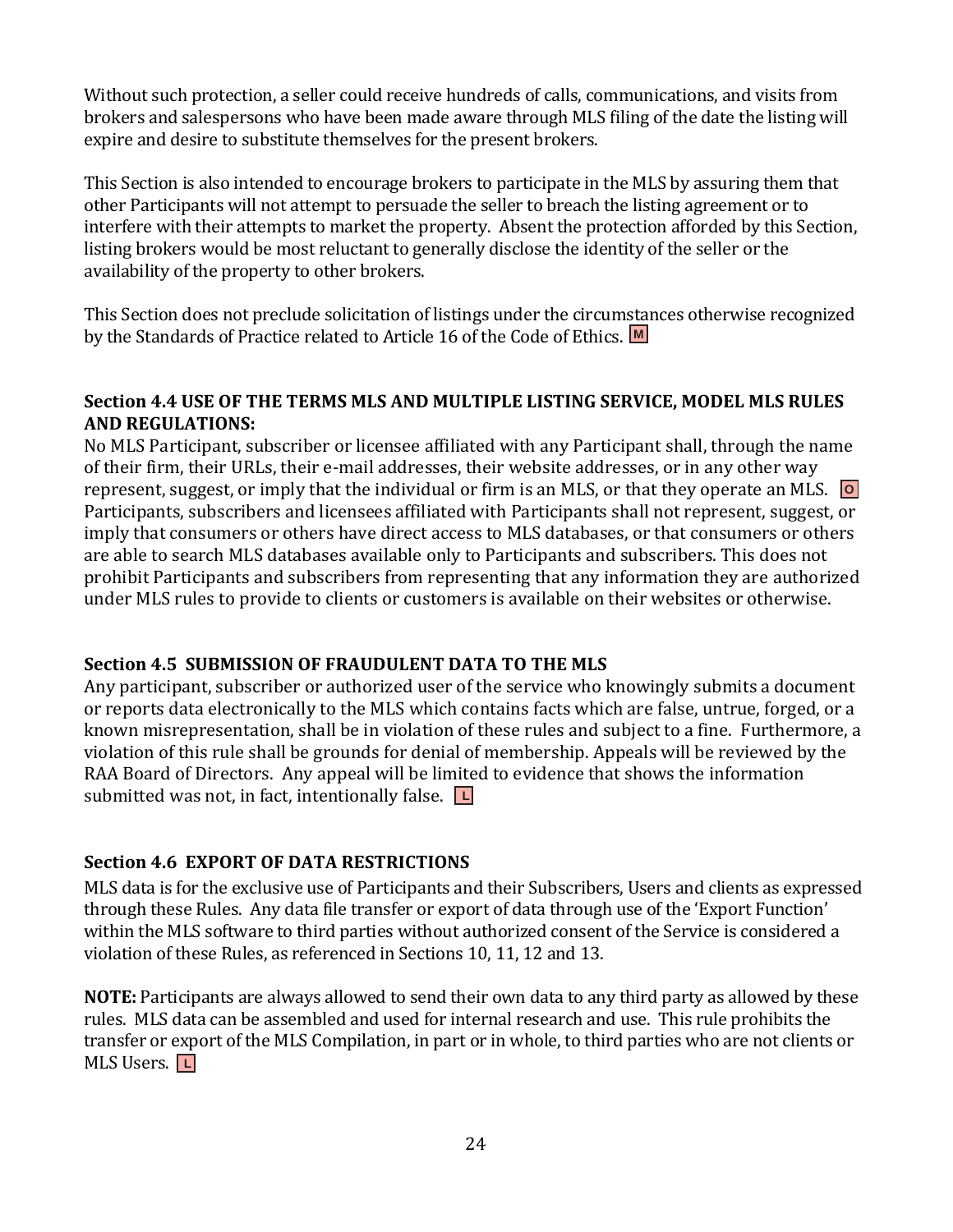# **DIVISION OF COMMISSIONS**

### **Section 5. COOPERATIVE COMPENSATION SPECIFIED ON EACH LISTING:**

The listing broker shall specify, on each listing filed with the MLS, the compensation offered to other MLS Participants for their services in the sale of such listing. Such offers are unconditional except that entitlement to compensation is determined by the cooperating broker's performance as the procuring cause of the sale (or lease). The listing broker's obligation to compensate any cooperating broker as the procuring cause of the sale (or lease) may be excused if it is determined through arbitration that, through no fault of the listing broker and in the exercise of good faith and reasonable care, it was impossible or financially unfeasible for the listing broker to collect a commission pursuant to the listing agreement. In such instances, entitlement to cooperative compensation offered through MLS would be a question to be determined by an arbitration hearing panel based on all relevant facts and circumstances including, but not limited to, why it was impossible or financially unfeasible for the listing broker to collect some or all of the commission established in the listing agreement; at what point in the transaction did the listing broker know (or should have known) that some or all of the commission established in the listing agreement might not be paid; and how promptly had the listing broker communicated to cooperating brokers that the commission established in the listing agreement might not be paid. (*Amended 11/98)*

In filing property with the MLS of the REALTOR® Association of Acadiana, Participants make blanket unilateral offers of compensation to the other MLS participants and shall therefore specify on each listing filed with the MLS the compensation being offered by the listing broker to the other MLS Participants. This is necessary because cooperating participants have the right to know what their compensation will be prior to commencing their efforts to sell. *(Revised 11/04)*

The compensation specified on listings filed with the MLS shall appear in one of three forms. The essential and appropriate requirement by the Association's MLS is that the information to be published shall clearly inform the Participants as to the compensation they will receive in cooperative transactions, unless advised otherwise by the listing broker, in writing, in advance of submitting an offer to purchase. The compensation specified on listings published by the MLS shall be shown in one of the following forms:

- 1. By showing a percentage of the gross selling price.
- 2. By showing a definite dollar amount.
- 3. By entering "See Realtor Remarks" in the compensation field in the MLS. If "See Realtor Remarks" is entered, the percentage of the gross selling price or the definite dollar amount is NOT required to be entered; however, terms of the compensation MUST be defined in the Realtor Remarks section, such as a combination of a percentage or a dollar amount or a variable commission scale. Realtor Remarks may not be left blank.

Note: MLSs, may also, as a matter of local discretion, allow Participants to offer cooperative compensation as a percentage of the net sales price, with the net sales price defined as the gross sales price minus buyer upgrades (new construction) and seller concessions. Seller concessions are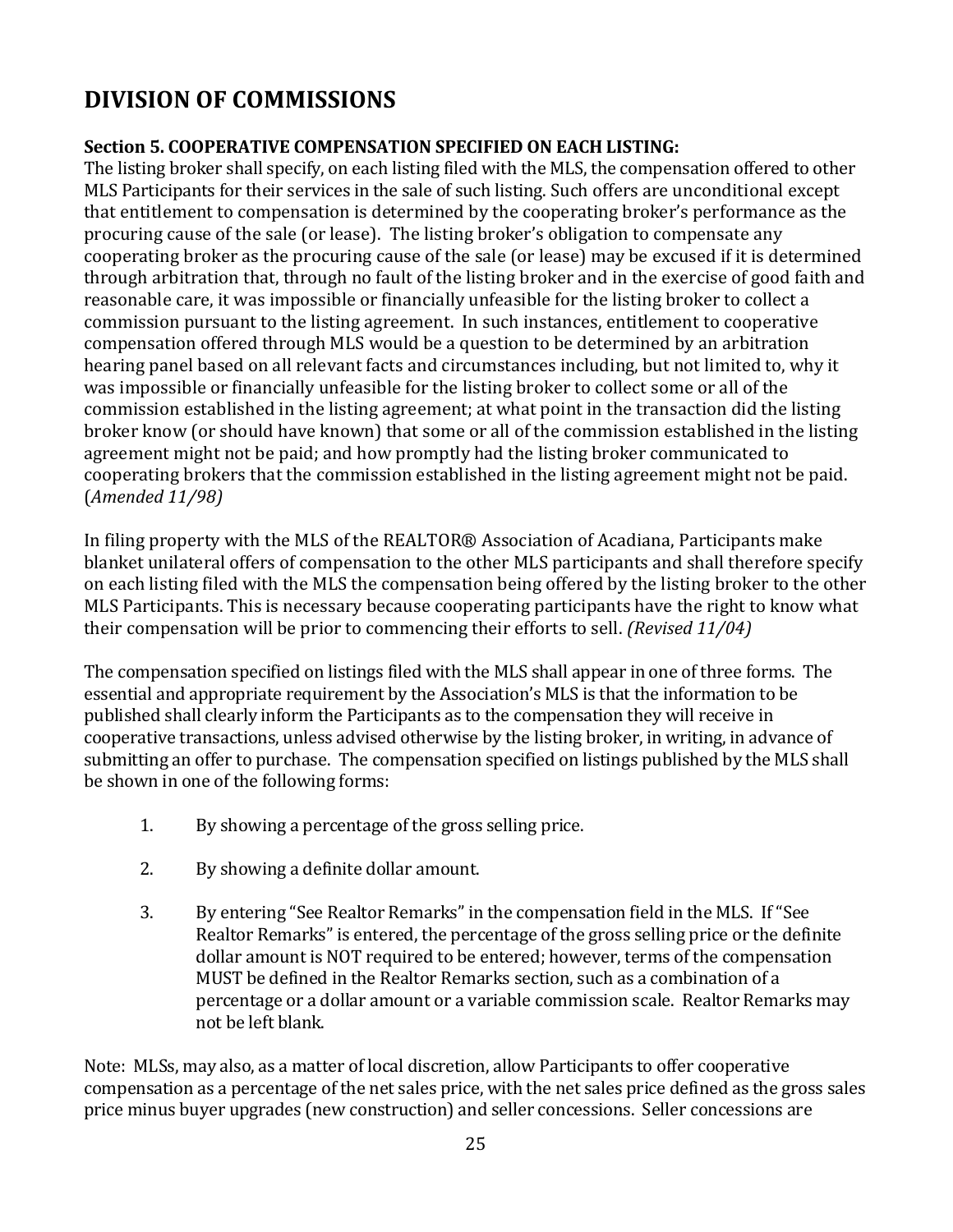defined as points paid by seller on behalf of buyer, seller-paid closing costs, cash or cash allowances not escrowed, down payment assistance, additions or alterations not considered deferred maintenance, and personal property not usual and customary to such transactions conveyed from seller to buyer having an agreed upon monetary value.

The listing broker retains the right to determine the amount of compensation offered to other Participants (acting as subagents, buyer agents, or in other agency or nonagency capacities defined by law), which may be the same or different.

This shall not preclude the listing broker from offering any MLS Participant compensation other than the compensation indicated on any listing published by the MLS, provided the listing broker informs the other broker, in writing, in advance, of submitting an offer to purchase, and provided that the modification in the specified compensation is not the result of any agreement among all or any other Participants in the MLS. Any superseding offer of compensation must be expressed as either a percentage of the gross sales price or as a flat dollar amount.

**Note 1**: The Association's MLS shall not have a rule requiring the listing broker to disclose the amount of total negotiated commission in his listing contract, and the Association MLS shall not publish the total negotiated commission on a listing which has been submitted to the MLS by a Participant. The Association MLS shall not disclose in any way the total commission negotiated between the seller and the listing broker.

**Note 2:**The listing broker may, from time to time, adjust the compensation offered to other MLS Participants for their services with respect to any listing by advance published notice to the MLS so that all Participants will be advised.

**Note 3:** The MLS shall make no rule on the division of commissions between Participants and non-Participants. This should remain solely the responsibility of the listing broker.

**Note 4:** MLSs, at their discretion, may adopt rules and procedure enabling listing brokers to communicate to potential cooperating brokers that gross commissions established in listing contracts are subject to court approval, and that compensation payable to cooperating brokers may be reduced if the gross commission established in the listing contract is reduced by a court. In such instances, the fact that the gross commission is subject to court and either the potential reduction in compensation payable to cooperating brokers or the method by which the potential reduction in compensation will be calculated must be clearly communicated to potential cooperating brokers prior to the time they submit an offer that ultimately results in a successful transaction.

**Note 5:** Nothing in these MLS rules precludes a listing Participant and a cooperating Participant, as a matter of mutual agreement, from modifying the cooperative compensation to be paid in the event of a successful transaction.

**Note 6**: Multiple listing services must give Participants the ability to disclose to other Participants any potential for a short sale. As used in these rules, short sales are defined as a transaction where title transfers, where the sale price is insufficient to pay the total of all liens and costs of sale, and where the seller does not bring sufficient liquid assets to the closing to cure all deficiencies. Multiple listing services may, as a matter of local discretion, require Participants to disclose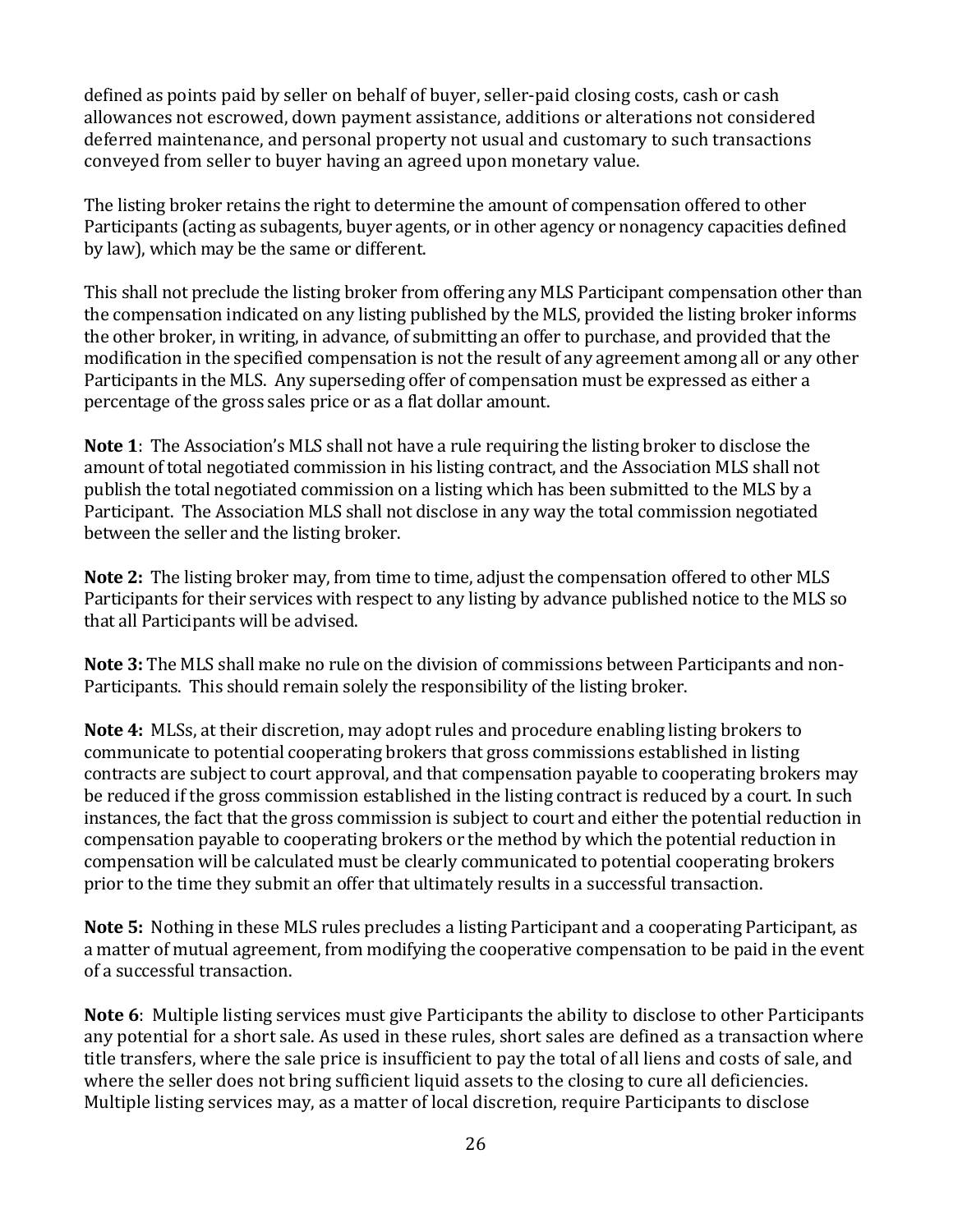potential short sales when Participants know a transaction is a potential short sale. In any instance where a Participant discloses a potential short sale, they may, as a matter of local discretion, also be permitted to communicate to other Participants how any reduction in the gross commission established in the listing contract required by the lender as a condition of approving the sale will be apportioned between listing and cooperating Participants. All confidential disclosures and confidential information related to short sales, if allowed by local rules, must be communicated through dedicated fields or confidential "remarks" available only to Participants and subscribers.

#### **Section 5.0.1 DISCLOSING POTENTIAL SHORT SALES:**

Participants must disclose potential short sales when reasonably known to the listing Participants. When disclosed, Participants may, at their discretion, advise other Participants whether and how any reduction in the gross commission established in the listing agreement, required by the lender as a condition of approving the sale, will be apportioned between listing and cooperating Participants. **M**

#### **Section 5.1 PARTICIPANT AS PRINCIPAL:**

If a Participant or any licensee, or licensed or certified appraiser, affiliated with a Participant has any interest in a property, the listing of which is to be disseminated through the MLS, that person shall disclose that interest when the listing is filed with the MLS and such information shall be disseminated to all MLS Participants. **M**

#### **Section 5.2 PARTICIPANT AS PURCHASER:**

If a Participant or any licensee (including licensed and certified appraisers) affiliated with a Participant wishes to acquire an interest in property listed with another Participant, such contemplated interest shall be disclosed in writing to the listing broker not later than the time an offer to purchase is submitted to the listing broker. **M**

#### **Section 5.3 DUAL OR VARIABLE RATE COMMISSION ARRANGEMENTS:**

The existence of a dual or variable rate commission arrangement (i.e., one in which the seller/landlord agrees to pay a specified commission if the property is sold/leased by the listing broker without assistance and a different commission if the sale/lease results through the efforts of a cooperating broker; or one in which the seller/landlord agrees to pay a specified commission if the property is sold/leased by the listing broker either with or without the assistance of a cooperating broker and a different commission if the sale/lease results through the efforts of a seller/landlord) shall be disclosed by the listing broker by a key, code, or symbol as required by the MLS.

The listing broker shall, in response to inquiries from potential cooperating brokers, disclose the differential that would result in either a cooperative transaction, or alternatively, in a sale/lease that results through the efforts of the seller/landlord. If the cooperating broker is a buyer/tenant representative, the buyer/tenant representative must disclose such information to their client before the client makes an offer to purchase or lease. **M**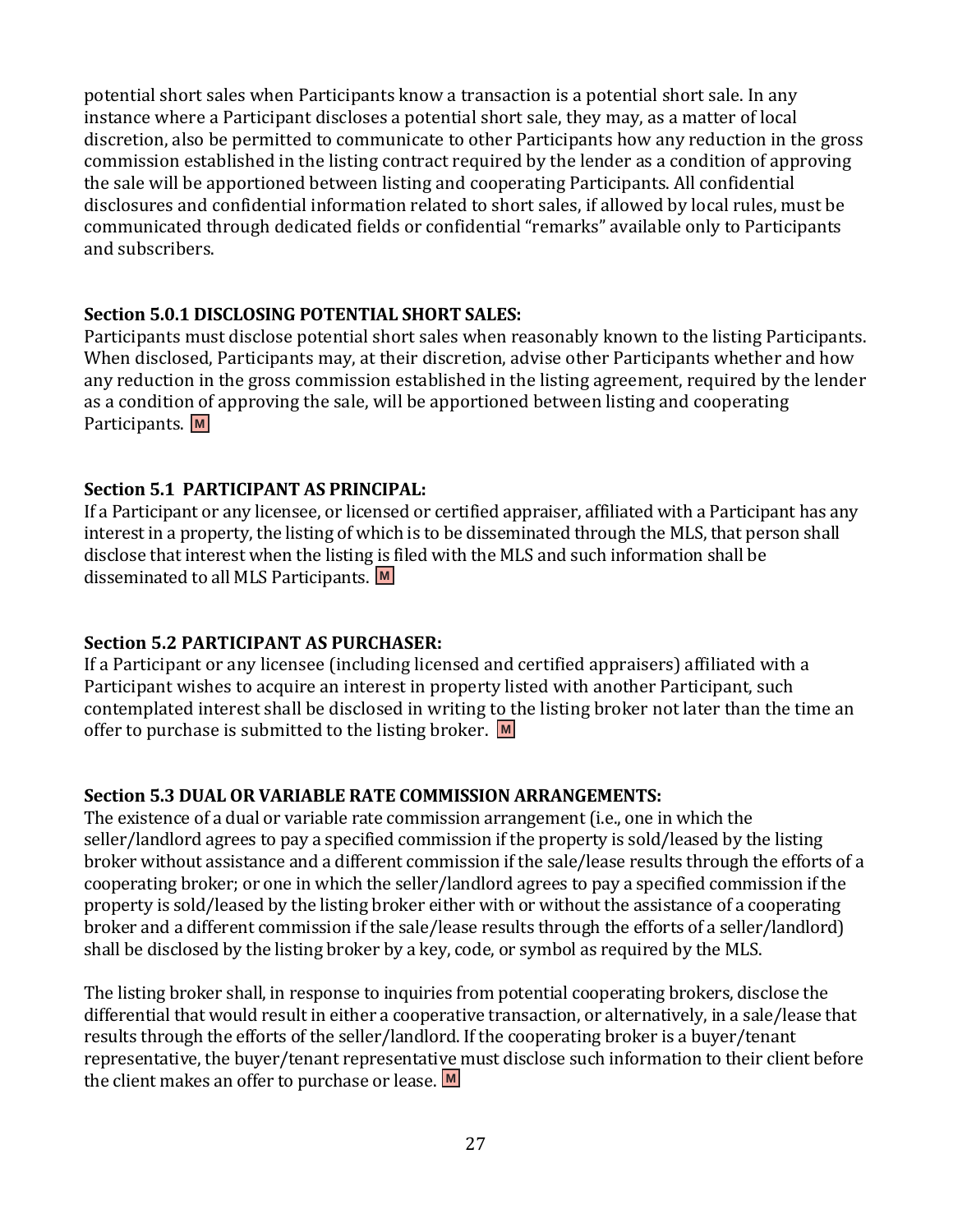# **PARTICIPATION FEES AND CHARGES**

# **Section 6. INITIAL PARTICIPATION FEE: L**

An applicant for participation in the MLS shall pay an initial participation fee of \$500 with such fee to accompany the application. The initial participation fee for Active Members is set by the RAA Board of Directors. In the event a Participant leaves the MLS due to voluntary withdrawal, expulsion from the MLS, transfer of ownership of Participant's business, or voluntary leave of absence, except for medical reasons as approved by the Committee, the initial fee shall be non-refundable and nontransferable. Should the Participant later rejoin the MLS, the initial fee, and any outstanding debt, shall be paid as a prerequisite of membership.

# **Section 6.1 SEMIANNUAL PARTICIPATION FEE: L**

The MLS bills semiannually for its services. The semiannual participation fee for each Participant shall be billed semiannually in advance an amount equal to \$228 times each licensed salesperson or appraiser who is employed by or affiliated as an independent contractor with such Participant. Personal assistant fees will be included in the semiannual billing to the Participants. Payment of semiannual participation fees shall be made on or before the first day of the service period. Fees shall be prorated on a monthly basis for new Subscribers to the MLS. Semiannual participation fees are non-refundable.

The semiannual participation fee amount is determined by the Participants of the MLS subject to the approval of the RAA Board of Directors.

However, the REALTOR® Association of Acadiana provides Participants the option of a no-cost waiver of MLS fees, dues and charges for any licensee or licensed or certified appraiser who can demonstrate subscription to a different MLS or CIE (i.e. LACDB) where the principal broker participates. The REALTOR® Association of Acadiana may, at their discretion, require that broker Participants sign a certification for nonuse of its MLS services by their licensees, which can include penalties and termination of the waiver if violated. *(Adopted 8/18)* M

# **Section 6.2 SEMIANNUAL BILLING PROCEDURE L**

Semiannual participation fees will be invoiced/billed in the months of December and June and will be considered due on the last day of the invoiced/billing month. As a courtesy to the MLS's Participant members, semiannual participation fees will be billed directly to the individual users or Subscribers of the service; however, the MLS Participant ultimately remains responsible for payment to the MLS.

Failure to pay semiannual participation fees by the last day of the invoiced/billing month will result in a \$35 late fee assessed to each Subscribers past due account. Any account that remains unpaid after fifteen (15) days will be suspended and the account will be billed to the Participant and due immediately. The MLS will send notice to the Participant on the first day after the due date for all past due accounts. The Participant will then have until the end of the past due month to either return the delinquent Subscriber's license to LREC or pay all past due fees. Should the Participant not pay the past due semiannual participation fees and the Subscriber's license has not been returned by the last day of the past due month, MLS service for the Participant shall be suspended for the Participant until such time that all accounts are brought current including all late fees.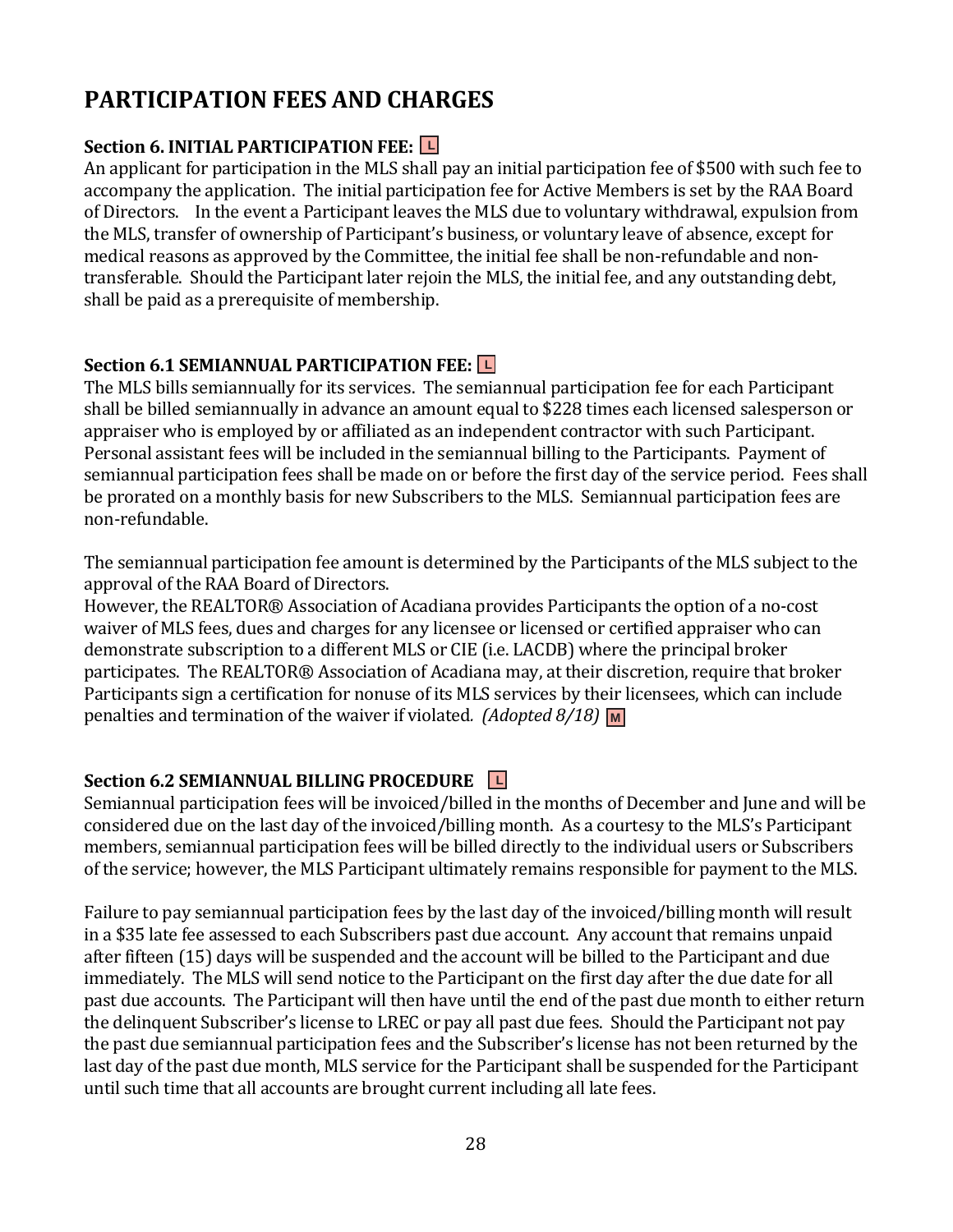Note: Suspension of a Participant for any reason results in the suspension of all Subscribers affiliated with the Participant's account. Late fees are only assessed against those accounts which were past due or unpaid at the time of suspension.

### **Section 6.3 TRANSFER OR TERMINATION: L**

The Participant shall notify the MLS in writing when a licensee in his/her office transfers to another agency or when a license is returned to the Louisiana Real Estate Commission. If written notification is provided to the Association office by the first day of the service period, MLS fees will not be due from the Participant for that particular Subscriber. If notification is provided after the first day of the month, the Participant will be billed for MLS fees for the entire service period for that particular subscriber.

### **Section 6.4 EXEMPTIONS: L**

A Participant who wishes to exclude an agent from his semiannual billing may request a "Waiver" of MLS fees be granted for said agent by filing the appropriate Waiver request form for approval by the MLS Committee. Participant and agent must successfully demonstrate to the MLS Committee's satisfaction that said agent is exclusively engaged in a specialty in the real estate business separate and apart from listing and selling properties, the type of which are filed with MLS.

The MLS Committee shall have authority to ascertain that an agent on Waivered status does not utilize or benefit from the MLS or receive compensation for listing/selling services rendered. Should evidence of use and benefit be presented to the MLS Committee, the Committee shall notify the Participant and Participant may, within fifteen (15) days from the date of the written notice, contest the objection. Failure of the Participant to respond to the notice of objection and*/*or to substantiate the agent's waivered status will be deemed as acceptance of the agent's removal from waivered status and the billing of an additional monthly user charge will be instituted from the time of the violation for the remainder of that calendar year.

#### **Section 6.5 CERTIFICATION: L**

Annually, particularly at the beginning of each calendar year, or upon request by the MLS Committee, the Participant will be required to certify the status of each agent.

# **COMPLIANCE WITH RULES**

#### **Section 7 COMPLIANCE WITH RULES – AUTHORITY TO IMPOSE DISCIPLINE:**

By becoming and remaining a Participant or Subscriber in this MLS, each Participant and Subscriber agrees to be subject to the rules and regulations and any other MLS governance provision. The MLS may, through the administrative and hearing procedures established in these rules, impose discipline for violations of the rules and other MLS governance provisions. Discipline that may be imposed may only consist of one or more of the following:

- a. Letter of warning
- b. Letter or reprimand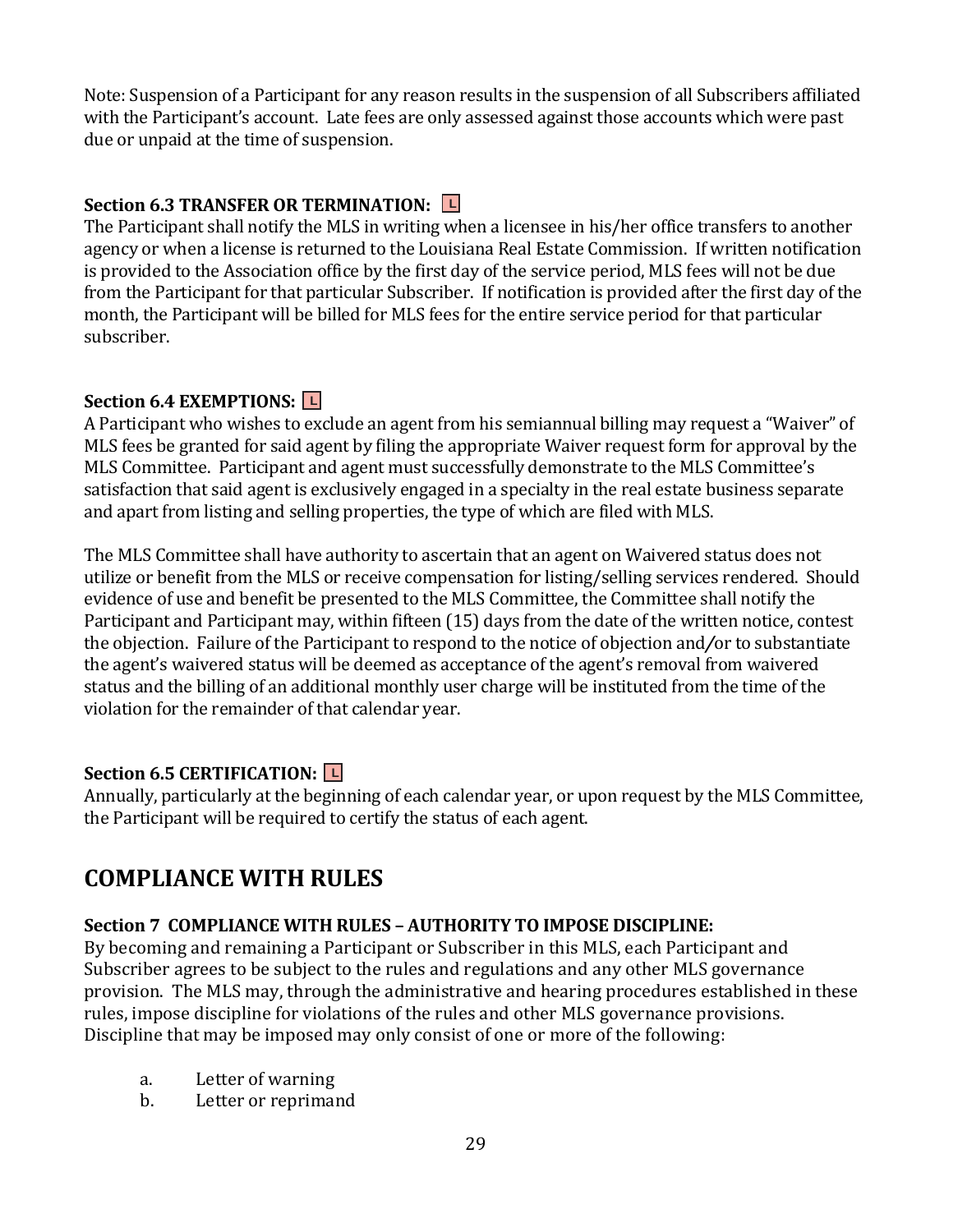- c. Attendance at MLS Orientation or other appropriate courses or seminars which the Participant or Subscriber can reasonably attend taking into consideration cost, location and duration
- d. Appropriate, reasonable fine not to exceed \$15,000,
- e. Suspension of MLS rights, privileges, and services for not less than thirty (30) days nor more than one (1) year
- f. Termination of MLS rights, privileges and services with no right to reapply for a specified period not to exceed three (3) years.

**Note 1:** A Participant or Subscriber can be placed on probation. Probation is not a form of discipline. When a Participant or Subscriber is placed on probation the discipline is held in abeyance for a stipulated period of time not longer than one (1) year. Any subsequent finding of a violation of the MLS rules during the probationary period may, at the discretion of the Board of Directors, result in the imposition of the suspended discipline. Absent any subsequent findings of a violation during the probationary period, both the probationary status and the suspended discipline are considered fulfilled, and the individual's record will reflect the fulfillment. The fact that one or more forms of discipline are held in abeyance during the probationary period does not bar imposition of other forms of discipline which will not be held in abeyance. **M**

**Note 2:** MLS participants and subscribers can receive no more than three (3) administrative sanctions in a calendar year before they are required to attend a hearing for their actions and potential violations of MLS rules, except that the MLS may allow more administrative sanctions for violations of listing information provided by participants and subscribers before requiring a hearing. The MLS must send a copy of all administrative sanctions against a subscriber to the subscriber's participant and the participant is required to attend the hearing of a subscriber who has received more than three (3) administrative sanctions within a calendar year. (Adopted 11/20) **M**

#### **Section 7.1 COMPLIANCE WITH RULES:**

For failure to comply with any other rule, the provisions of Sections 9 and 9.1 shall apply. **R**

# **Section 7.2 APPLICABILITY OF RULES TO USERS AND/OR SUBSCRIBERS:**

Non-principal brokers, sales licensees, appraisers and others authorized to have access to information published by the MLS are subject to these Rules and Regulations and may be disciplined for violations thereof provided that the user or subscriber has signed an agreement acknowledging that access to and use of MLS information is contingent on compliance with the Rules and Regulations. Further, failure of any user or subscriber to abide by the Rules and/or any sanction imposed for violations thereof can subject the Participant to the same or other discipline. This provision does not eliminate the Participant's ultimate responsibility and accountability for all users or subscribers affiliated with the Participant. **O**

# **Section 7.3 NONPAYMENT OF SEMIANNUAL PARTICIPATION FEES L**

The following penalties shall be imposed by MLS: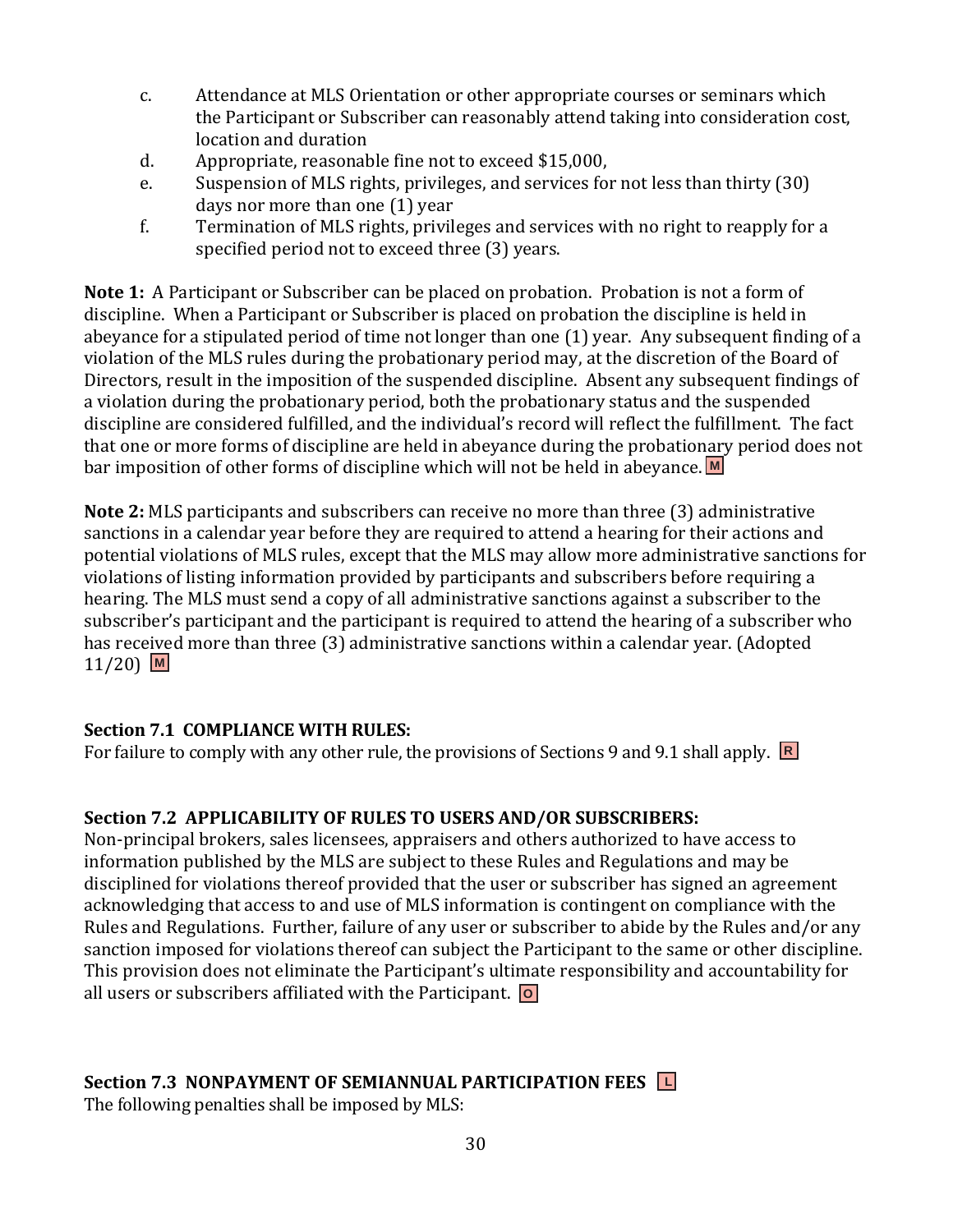- 1. If a semiannual participation fee is not paid in full by the last day of the invoiced/billing month, the delinquent Subscriber will be charged a \$35 late fee on the first day of the service period (January 1 and July 1) and the Subscriber's past due invoice shall be sent to the Subscriber's Participant.
- 2. If the semiannual participation fee is not paid in full including the \$35 late fee by the  $15<sup>th</sup>$ day of the service period (January 15 and July 15), the Subscriber's access to the MLS service will be suspended.
- 3. After the last day of the past due month (January 31 and July 31), if said invoice is not paid and the Participant has not returned the delinquent Subscriber's license to LREC, the delinquent office and all of its Subscribers' access to the MLS service will be suspended. A \$50 reinstatement fee will be charged to the Participant plus all Subscriber fees and accumulated late fees. These will be due prior to the MLS service being restored.
- 4. After 60 days of non-payment, the firm shall be terminated from MLS and referred to the Board of Directors for further action. All fees previously paid will be forfeited to the MLS.
- 5. If a terminated firm wishes to re-enter the MLS at a later date, it will do so just as any other new member and will be required to pay all initial fees plus any outstanding debts with the MLS.
- 6. Any member who, after final due process, is expelled from the MLS shall forfeit his initial service charge.

A schedule of fines and penalties for MLS use and lockbox use are attached to these Rules and Regulations.

# **Section 7.4 FINES APPLICABLE TO MLS LISTING DETAILS & REPORTING L**

The fine structure contained herein applies to the following violations:

- Late submission of listings, including "Excluded" as per Section 1.3
- Late submission of Property Disclosure Forms
- Late submission of photos
- Late submission of status changes
- Incorrect data in the listing
- Contact information in the remarks section
- Cancelling & re-listing of properties within 90 days without proper documentation

#### Fines are assessed within a calendar year

1st Offense - \$100 2nd Offense - \$250 3rd or more - \$500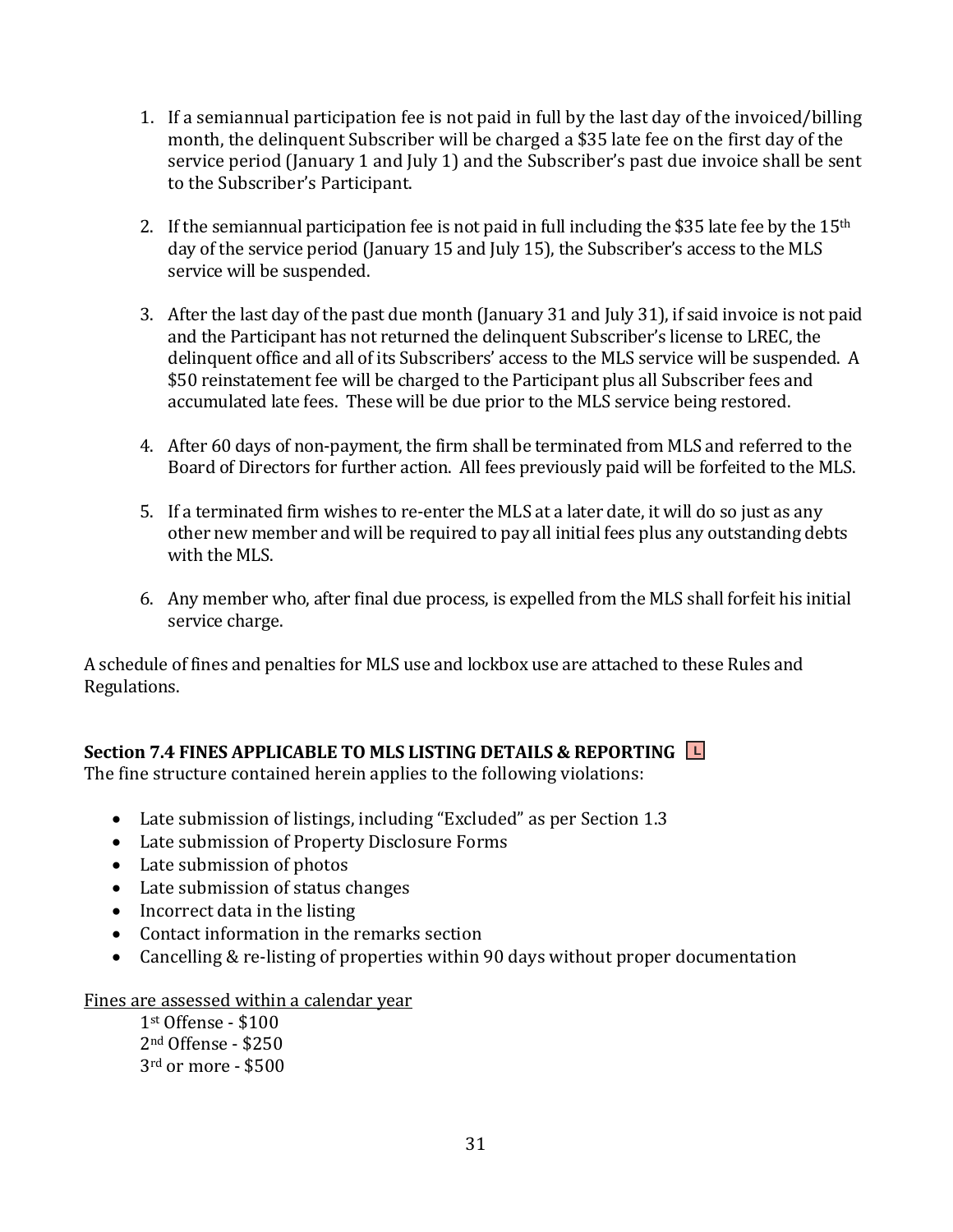One (1) correction notice will be sent to the Agent with copies to the Broker and Office Manager through the MLS for No Photo and No Disclosure violations. Said rule to apply for Active listings only. Violation(s) must be corrected upon notification even if the fine is being appealed. If the violation(s) are not corrected upon initial notification, an Official Notice of MLS Violation will be sent to the Agent via email and copied to the Broker and/or Office Manager. For violations of No Photo, No Disclosure or Incorrect Data, once an Official Notice of MLS Violation is sent to the Agent and Broker, the Agent will have the amount of time they subsequently had to correct the violation. For instance, if an Official Notice of MLS Violation is sent to the Agent for not uploading a property disclosure, the Agent will have 3 business days from the issuance of the Official Notice of MLS Violation to correct the listing. If the correction has not been made within the additional time frame, a second offense Official Notice of MLS Violation will be sent to the Agent and copied to the Broker and/or Office Manager.

The Agent has ten (10) calendar days after notification is sent to either pay the fine to RAA or appeal the fine *in writing* to the MLS Committee. These fines are automatic and will be added to the Participant (Broker's) or Subscriber (Agent's) account. Fines can only be appealed by the Agent or Broker named in the violation notice. Appeals of the MLS Committee decisions will be to the Board of Directors. If the fine is not paid or appealed in that timeframe, the Agent's MLS access will be suspended.

# **MEETINGS**

#### **Section 8. MEETINGS OF MLS COMMITTEE:**

The Committee shall meet for the conduct of its business at a time and place determined by the Committee, or at the call of the Chairman. A majority (half plus one) of the total committee must be present at any meeting of the MLS Committee in order to conduct business. **R**

#### **Section 8.1 MEETINGS OF MLS PARTICIPANTS:**

The Committee may call meetings of the Participants in the MLS to be known as Meetings of the MLS. **R**

#### **Section 8.2 CONDUCT OF MEETINGS:**

The Chairman shall preside at all meetings, or in their absence, the Immediate Past Chair shall be a temporary chairman. **R**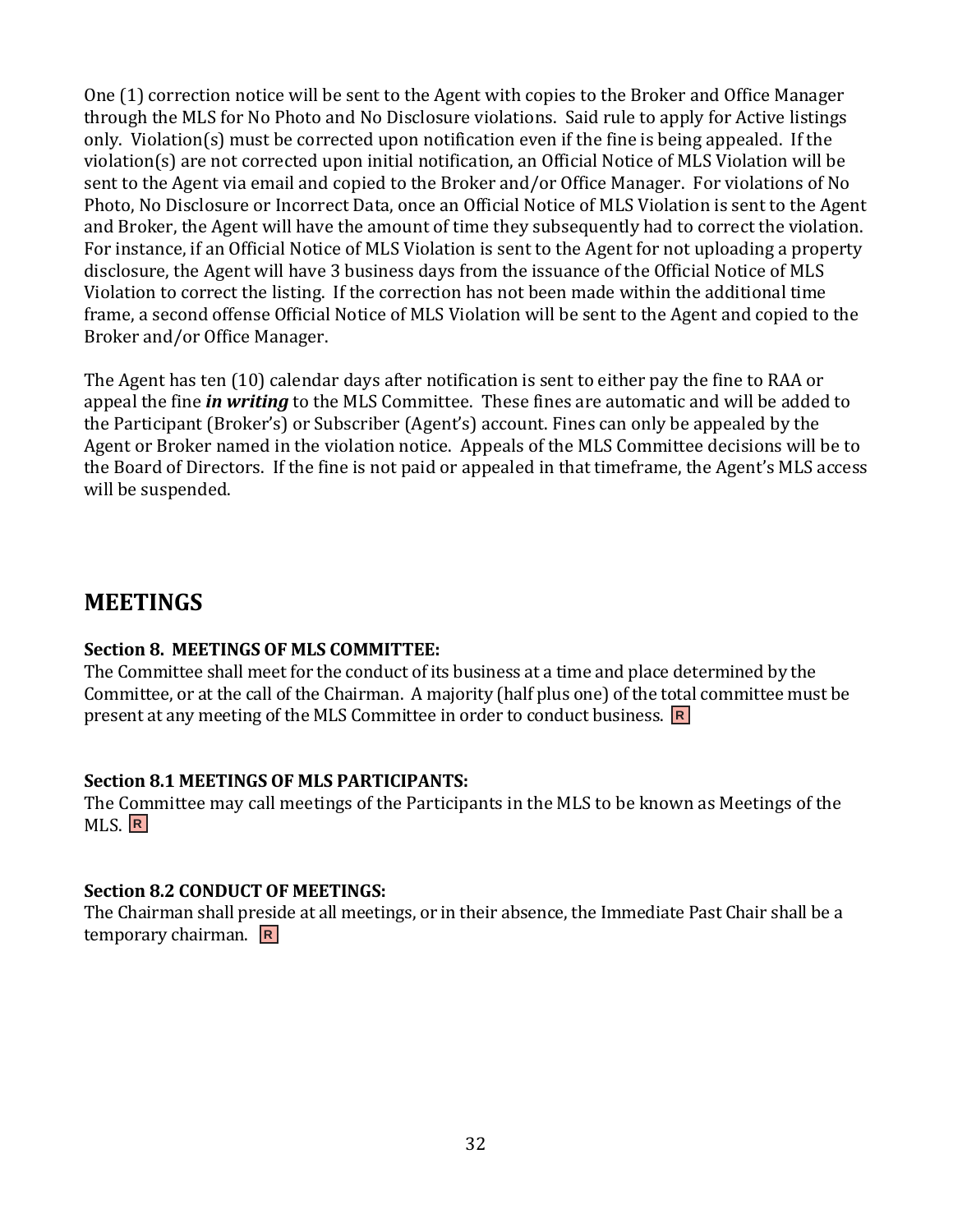# **ENFORCEMENT OF RULES OR DISPUTES**

### **Section 9 CONSIDERATION OF ALLEGED VIOLATIONS:**

The MLS Committee shall give consideration to all written complaints having to do with violations of the Rules and Regulations. By becoming and remaining a Participant, each Participant agrees to be subject to these rules and regulations, the enforcement of which are at the sole discretion of the Committee. **M**

When requested by a complainant, the MLS will process a compliant without revealing the complainant's identity. If a complaint is subsequently forwarded to a hearing, and the original complainant does not consent to participating in the process, the MLS will appoint a representative to serve as the complainant. (Amended 11/20) **M**

#### **Section 9.1 VIOLATIONS OF RULES AND REGULATIONS:**

If the alleged offense is a violation of the Rules and Regulations of the MLS and does not involve a charge of alleged unethical conduct or request for arbitration, it may be administratively considered and determined, by the MLS Committee, and if a violation is determined, the MLS Committee may direct the imposition of sanction, provided the recipient of such sanction may request a hearing before the Professional Standards Committee of the Association in accordance with the Bylaws and Rules and Regulations of the Realtor® Association of Acadiana within twenty (20) days following receipt of the Committee's decision.

If, rather than conducting an administrative review, the Multiple Listing Committee has a procedure established to conduct hearings, the decision of the Multiple Listing Committee may be appealed to the Board of Directors of the Realtor® Association of Acadiana within twenty (20) days of the tribunal's decision being rendered. Alleged violations involving unethical conduct shall be referred to the Association's Grievance Committee for processing in accordance with the professional standards procedures of the Association. If the charge alleges a refusal to arbitrate, such charge shall be referred directly to the Board of Directors of the Realtor® Association of Acadiana. **M**

# **Section 9.2 COMPLAINTS OF UNETHICAL CONDUCT:**

All other complaints of unethical conduct shall be referred by the Committee to the Executive Officer of the Realtor® Association of Acadiana for appropriate action in accordance with the professional standards procedures established in the Association's Bylaws. **M**

#### **Section 9.3 COMPLAINTS OF UNAUTHORIZED USE OF LISTING CONTENT:**

Any Participant who believes another Participant has engaged in the unauthorized use or display of listing content, including photographs, images, audio or video recordings, and virtual tours, shall send notice of such alleged unauthorized use to the MLS. Such notice shall be in writing, specifically identify the allegedly unauthorized content, and be delivered to the MLS not more than sixty (60) days after the alleged misuse was first identified. No Participant may pursue action over the alleged unauthorized use and display of listing content in a court of law without first completing the notice and response procedures outlined in this Section 9.3 of the MLS rules.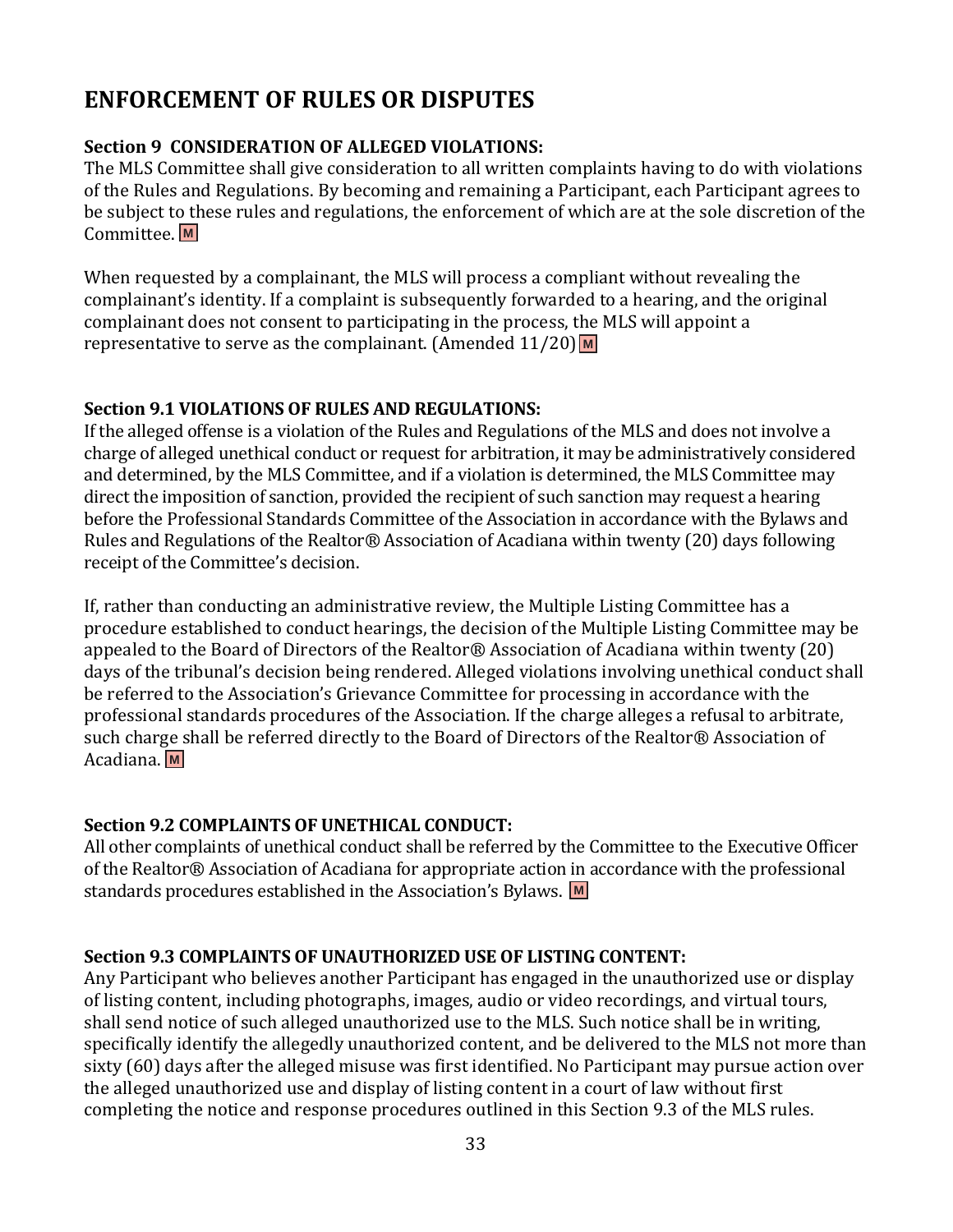Upon receiving a notice, the MLS Committee will send the notice to the Participant who is accused of unauthorized use. Within ten (10) days from receipt, the Participant must either: 1) remove the allegedly unauthorized content, or 2) provide proof to the MLS Committee that the use is authorized. Any proof submitted will be considered by the Committee and a decision of whether it establishes authority to use the listing content will be made within thirty (30) days.

If the Committee determines that the use of the content was unauthorized, the Committee may issue a sanction pursuant to Section 7 of the MLS rules, including a request to remove and/or stop the use of the unauthorized content within ten (10) days after transmittal of the decision. If the unauthorized use stems from a violation of the MLS rules, that too will be considered at the time of establishing an appropriate sanction.

If after ten (10) days following transmittal of the Committee's determination the alleged violation remains uncured (i.e. the content is not removed or the rules violation remains uncured), then the complaining party may seek action through a court of law. **M**

#### **Section 9.4 MLS RULES VIOLATIONS**

MLS participants may not take legal action against another participant for alleged rules violation(s) unless the complaining Participant has first exhausted the remedies provided in these rules. **M**

# **CONFIDENTIALITY OF MLS INFORMATION**

#### **Section 10. CONFIDENTIALITY OF MLS INFORMATION:**

Any information provided by the MLS to the Participants shall be considered official information of the MLS. Such information shall be considered confidential and exclusively for the use of Participants and real estate licensees affiliated with such Participants and those Participants who are licensed or certified by an appropriate state regulatory agency to engage in the appraisal of real property and licensed or certified appraisers affiliated with such Participants. **M**

#### **Section 10.0.1 MLS Login Credentials**

Login credentials to access the MLS software are for the exclusive use of the Participant/Subscriber only and shall not be given to anyone or allowed to be used by anyone other than the Participant/Subscriber, at any time, for any purpose. The penalty for sharing MLS login credentials in *ANY* manner is as follows: **L**

Fines are assessed within a calendar year st Offense - \$1000 nd Offense - \$1500 rd or more - \$2500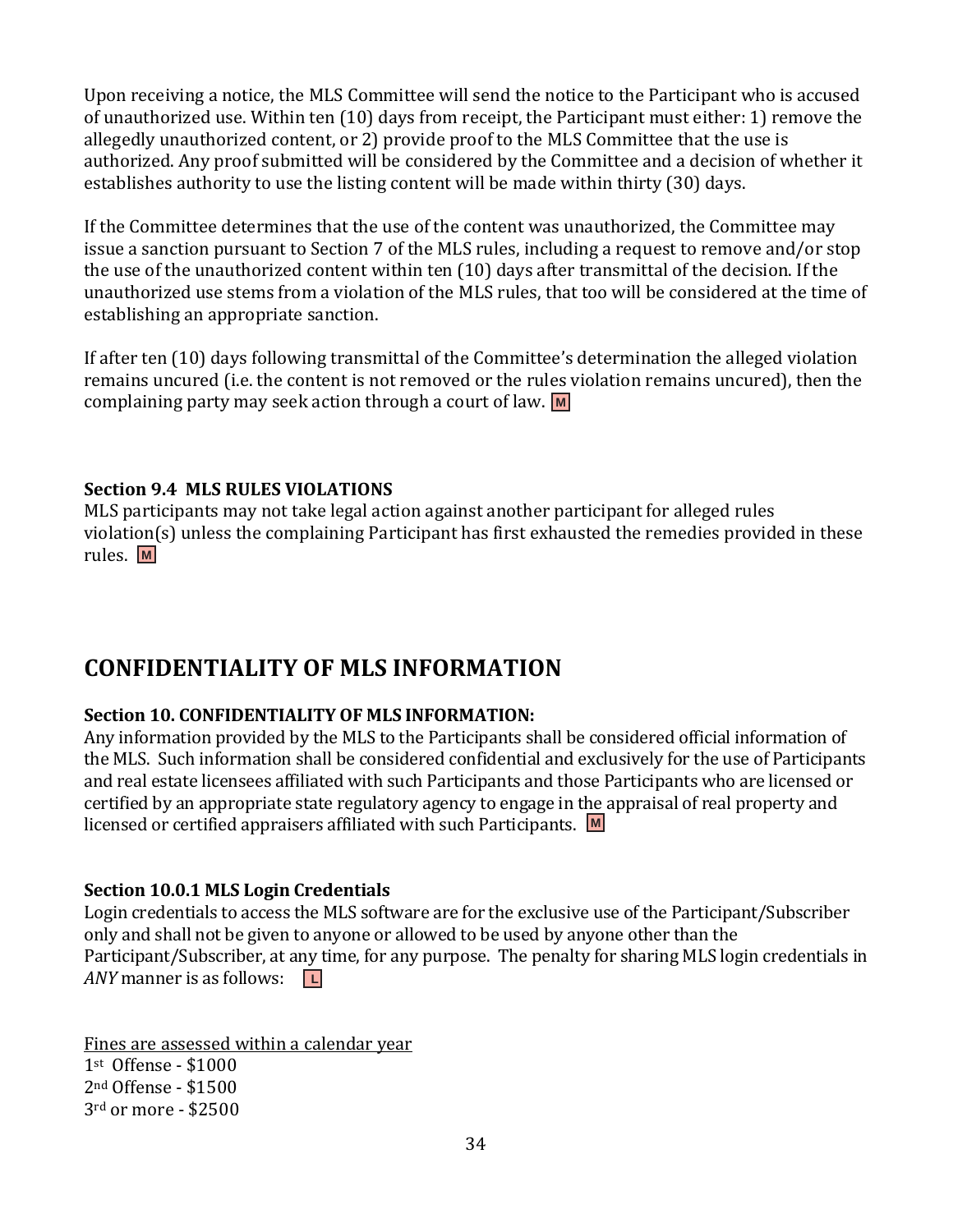#### **Section 10.0.2 Password Security**

Participants/Subscribers will be required to change their password every 180 days. **L**

#### **Section 10.1 MLS NOT RESPONSIBLE FOR ACCURACY OF INFORMATION:**

The information published and disseminated by the MLS is communicated verbatim, without change by the MLS, as filed with the MLS by the Participant. The MLS does not verify such information provided and disclaims any responsibility for its accuracy. Each Participant agrees to hold the MLS harmless against any liability arising from any inaccuracy or inadequacy of the information such Participant provides. **R**

# **OWNERSHIP OF MLS COMPILATION AND COPYRIGHT**

#### **Section 11. OWNERSHIP OF MLS COMPILATION AND COPYRIGHT:**

By the act of submitting any property listing content to the MLS, the Participant represents and warrants that he or she is fully authorized to license the property listing content as contemplated by and in compliance with this section and these rules and regulations, and also thereby does grant to the MLS license to include the property listing content in its copyrighted MLS compilation and also in any statistical report on "Comparables". Listing content includes, but is not limited to, photographs, images, graphics, audio and video recordings, virtual tours, drawings, descriptions, remarks, narratives, pricing information, and other details or information related to listed property.

Each Participant who submits listing content to the MLS agrees to defend and hold the MLS and every other Participant harmless from and against any liability or claim arising from any inaccuracy of the submitted listing content or any inadequacy of ownership, license or title to the submitted listing content. **M**

#### **Section 11.1**

All right, title, and interest in each copy of Multiple Listing Compilation created and copyrighted by the Realtor® Association of Acadiana, and in the copyrights therein, shall at all times remain vested in the Realtor® Association of Acadiana. **R**

#### **Section 11.2 DISPLAY**

Each Participant shall be entitled to lease from the Realtor® Association of Acadiana a number of copies of each MLS Compilation sufficient to provide the Participant and each person affiliated as a licensee with such Participant with one copy of such Compilation. The Participant shall pay, for each such copy, the rental fee set by the Association. Participants shall acquire by such lease only the right to use the MLS Compilations in accordance with these rules. **M**

#### **Section 11.3. TRANSMITTAL OF PARTICIPANT'S LISTINGS TO AGGREGATORS: (Policy Statement 7.87) M**

MLSs are not required to transmit Participant's listings to third-party aggregators or to operate a public website displaying listing information. If MLS transmits Participant's listings to third-party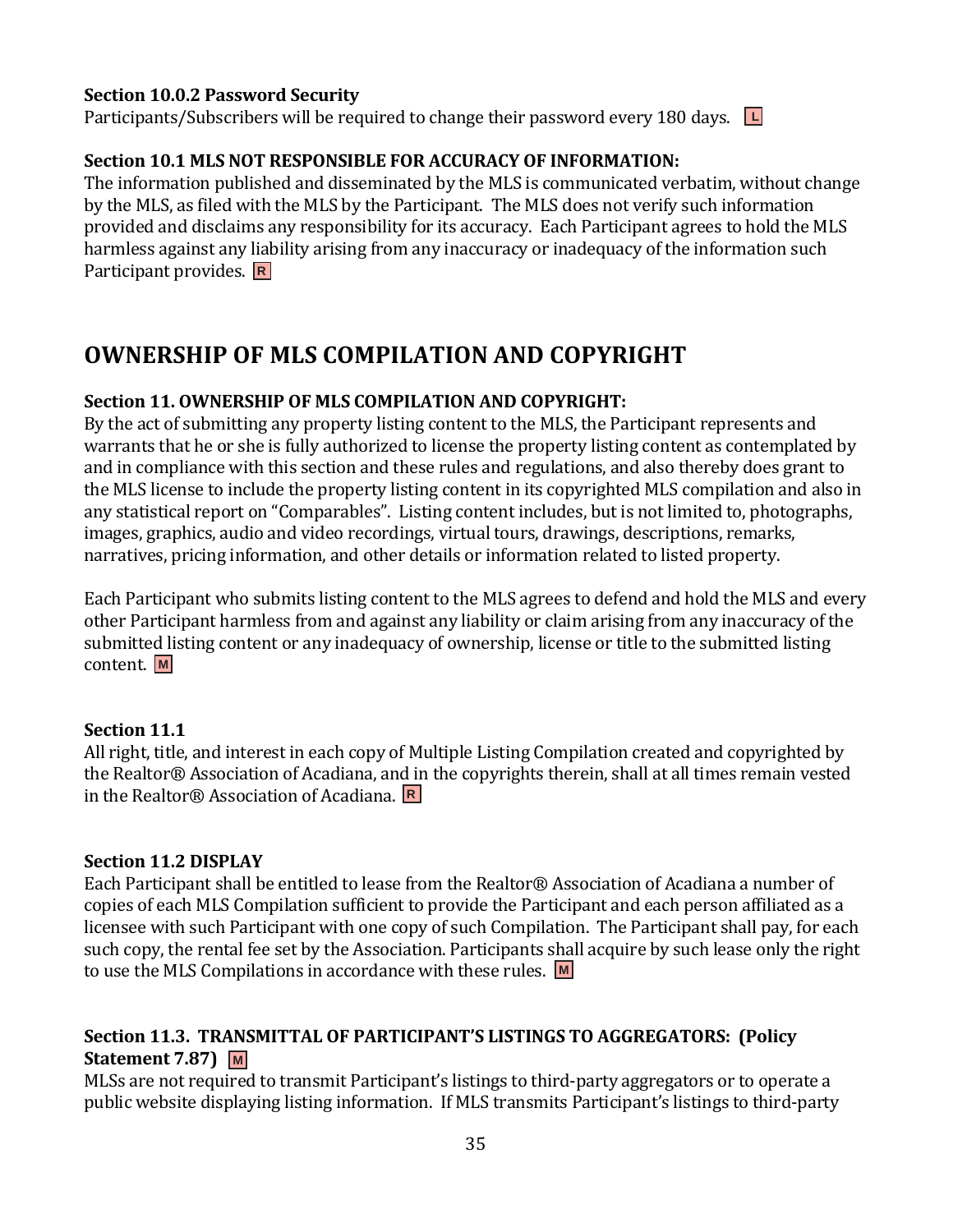aggregators and/or operates a public website displaying listing information, all exclusive listings, regardless of type, will be included in the data feed (unless a Participant withholds consent for such transmission), except that MLSs may exclude from such data feed any listing where both of the following conditions are present

- a. the listed property's street address or a graphic display of the property's specific location will be displayed to the public; and
- b. the seller displays on the property a "For Sale By Owner" sign or another sign or notice indicating that the seller is soliciting direct contact from buyers.

# **USE OF COPYRIGHTED MLS COMPILATION**

#### **Section 12. DISTRIBUTION:**

Participants shall at all times maintain control over and responsibility for each copy of any MLS Compilation leased to them by the Realtor® Association of Acadiana and shall not distribute any such copies to persons other than subscribers who are affiliated with such Participant as licensees, those individuals who are licensed or certified by an appropriate state regulatory agency to engage in the appraisal of real property and any other subscribers as authorized pursuant to the governing documents of the MLS. Use of information developed by or published by the Association MLS is strictly limited to the activities authorized under a Participant's Licensure(s) or certification and unauthorized uses are prohibited. Further, none of the foregoing is intended to convey "Participation" or "Membership" or any right of access to information developed by or published by the Association MLS where access to such information is prohibited by law. **R**

#### **Section 12.1 DISPLAY:**

Participants, and those persons affiliated as licensees with such Participants, shall be permitted to display the MLS Compilation to prospective purchasers only in conjunction with ordinary business activities of attempting to locate ready, willing, and able buyers for the properties described in said MLS Compilation. **M**

#### **Section 12.2 REPRODUCTION:**

Participants or their affiliated licensees shall not reproduce any MLS Compilation or any portion thereof except in the following limited circumstances:

Participants or their affiliated licensees may reproduce from the MLS Compilation, and distribute to prospective purchasers, a reasonable\* number of single copies of property listing data contained in the MLS Compilation which relate to any properties in which prospective purchasers are or may, in the judgment of the Participant or their affiliated licensees, be interested.

Reproductions made in accordance with this rule shall be prepared in such a fashion that the property listing data of properties other than that in which the prospective purchaser has expressed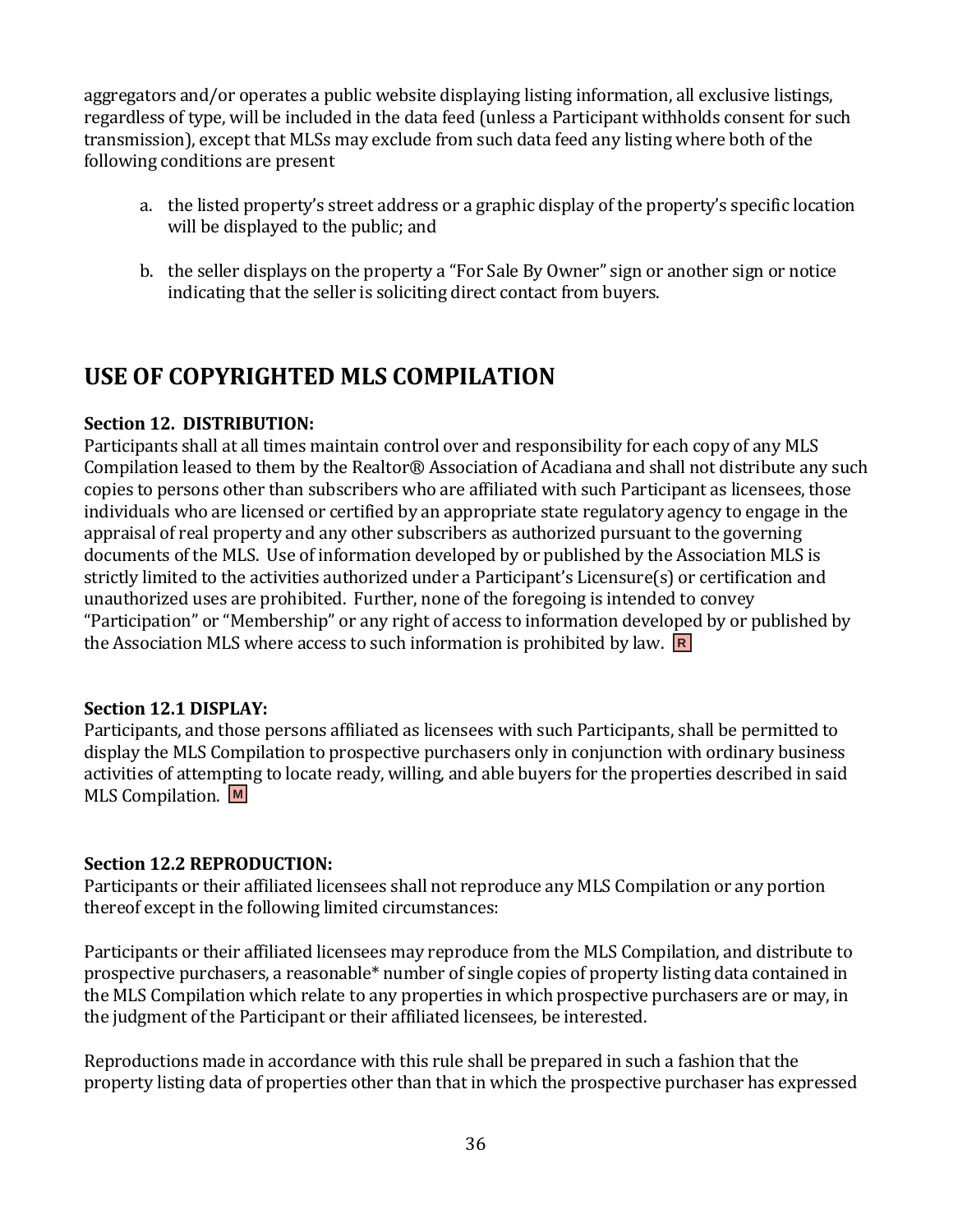interest, or in which the Participant or the affiliated licensees are seeking to promote interest, does not appear on such reproduction.

Provided, however, that nothing contained herein shall be construed to preclude any Participant from utilizing, displaying, distributing, or reproducing property listing sheets or other compilations of data pertaining exclusively to properties currently listed for sale with the Participant. Any MLS information, whether provided in written or printed form, provided electronically, or provided in any other form or format, is provided for the exclusive use of the Participant and those licensees affiliated with the Participant who are authorized to have access to such information. Such information may not be transmitted, retransmitted, or provided in any manner to any unauthorized individual, office or firm. This does not preclude any Participant from re-distributing written, printed or electronic format, or in any other form or format, listings provided to the RAA MLS by that Participant.

None of the foregoing shall be construed to prevent any individual legitimately in possession of current listing information, "sold" information, "comparables", or statistical information from utilizing such information to support valuations on particular properties for clients and customers. Any MLS content in data feeds available to participants for real estate brokerage purposes must also be available to participants for valuation purposes, including automated valuations. MLSs must either permit use of existing data feeds, or create a separate data feed, to satisfy this requirement. MLSs may require execution of a third-party license agreement where deemed appropriate by the MLS. MLSs may require participants who will use such data feeds to pay the reasonably estimated costs incurred by the MLS in adding or enhancing its downloading capacity for this purpose. Information deemed confidential may not be used as supporting documentation. Any other use of such information is unauthorized and prohibited by these Rules and Regulations. **M**

When sharing properties on social media using the MLS software, agents/broker must have prior authorization from the listing agent or listing broker. **L**

The fine structure will be as follows:

## Fines are assessed within a calendar year

1st Offense - \$100

2nd Offense - \$250

3rd or more - \$500

\*It is intended that the Participant be permitted to provide prospective purchasers with listing data relating to properties which the prospective purchaser has a bona fide interest in purchasing or in which the Participant is seeking to promote interest. The term "reasonable" as used herein should therefore be construed to permit only limited reproduction of property listing data intended to facilitate the prospective purchaser's decision-making process in the consideration of a purchase. Factors which shall be considered in deciding whether the reproductions made are consistent with this intent, and thus "reasonable" in number, shall include, but are not limited to, the total number of listings in the MLS Compilation, how closely the types of properties contained in such listings accord with the prospective purchaser's expressed desires and ability to purchase, whether the reproductions were made on a selective basis, and whether the type of properties contained in the property listing data is consistent with a normal itinerary of properties which would be shown to the prospective purchaser. **M**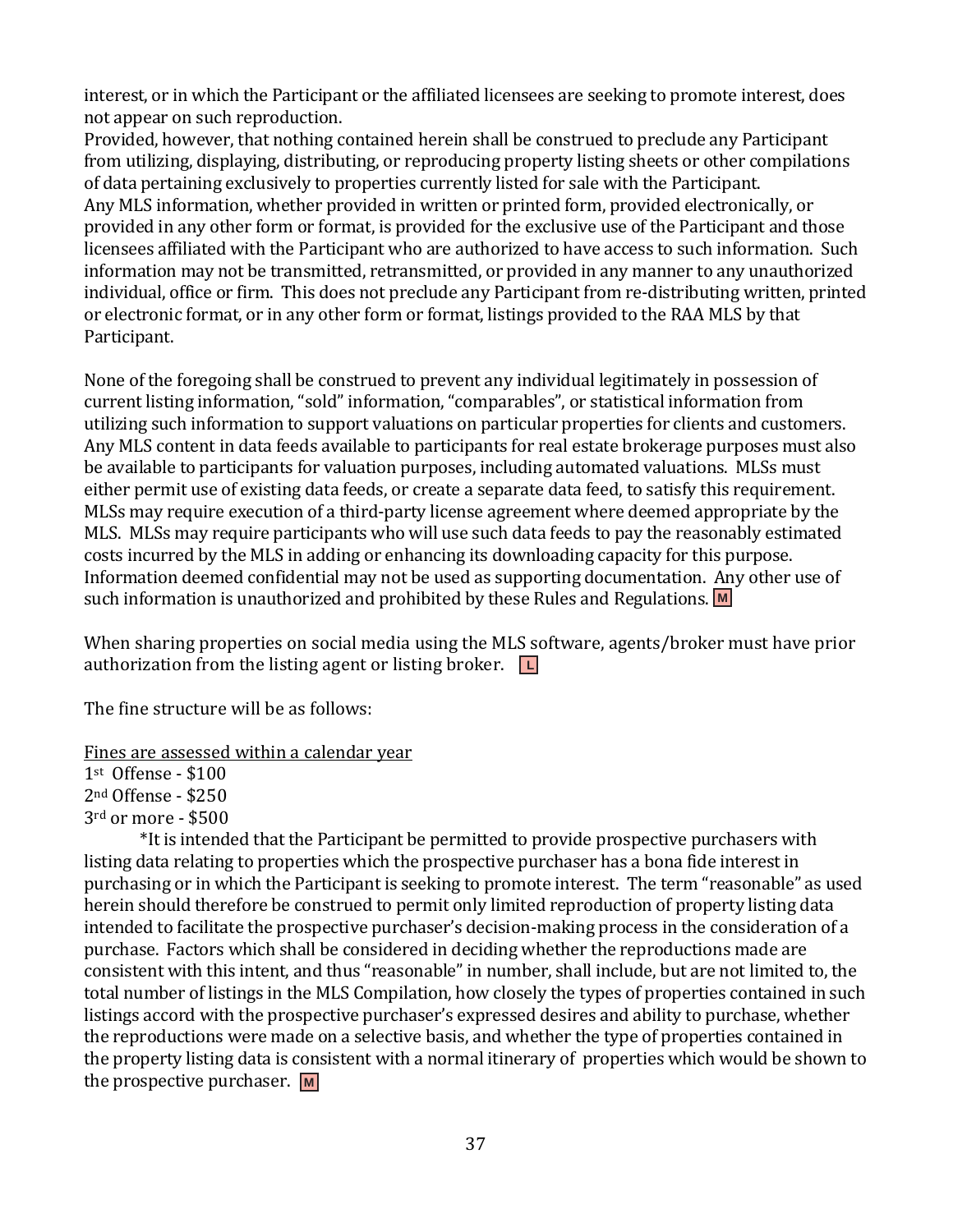# **USE OF MLS INFORMATION**

## **Section 13. LIMITATIONS ON USE OF MLS INFORMATION: (Policy Statement 7.80) M**

Information from MLS compilations of current listing information, from statistical reports, and from any sold or comparable report of the association or MLS may be used by MLS participants as the basis for aggregated demonstrations of market share or comparisons of firms in public mass-media advertising or in other public representations. This authority does not convey the right to include in any such advertising or representation information about specific properties which are listed with other participants, or which were sold by other participants (as either listing or cooperating broker).

However, any print or non-print forms of advertising or other forms of public representations based in whole or in part on information supplied by the association or its MLS must clearly demonstrate the period of time over which such claims are based and must include the following, or substantially similar, notice:

"Based on information from the Realtor® Association of Acadiana for the period (date) through (date)."

# **CHANGES IN RULES AND REGULATIONS**

## **Section 14. CHANGES IN RULES AND REGULATIONS:**

Amendments to the Rules and Regulations of the MLS shall be by a majority vote of the members of the MLS Committee, subject to the approval by the Board of Directors of the Realtor® Association of Acadiana. **M**

## **Section 14.1 RESO DATA DICTIONARY**

The RAA MLS will only implement field additions and/or changes that are in compliance with the Real Estate Standards Organization (RESO)'s Data Dictionary. **L**

# **ORIENTATION**

## **Section 17. ORIENTATION:**

Any applicant for MLS Participation and any licensee (including licensed or certified appraisers) affiliated with an MLS Participant who has access to and use of MLS-generated information shall complete an orientation program of no more than eight (8) classroom hours devoted to the MLS rules and regulations and computer training related to the MLS information entry and retrieval and the operation of the MLS within sixty (60) days after access has been provided. **M**

## **Section 17.1 ORIENTATION CLASS:**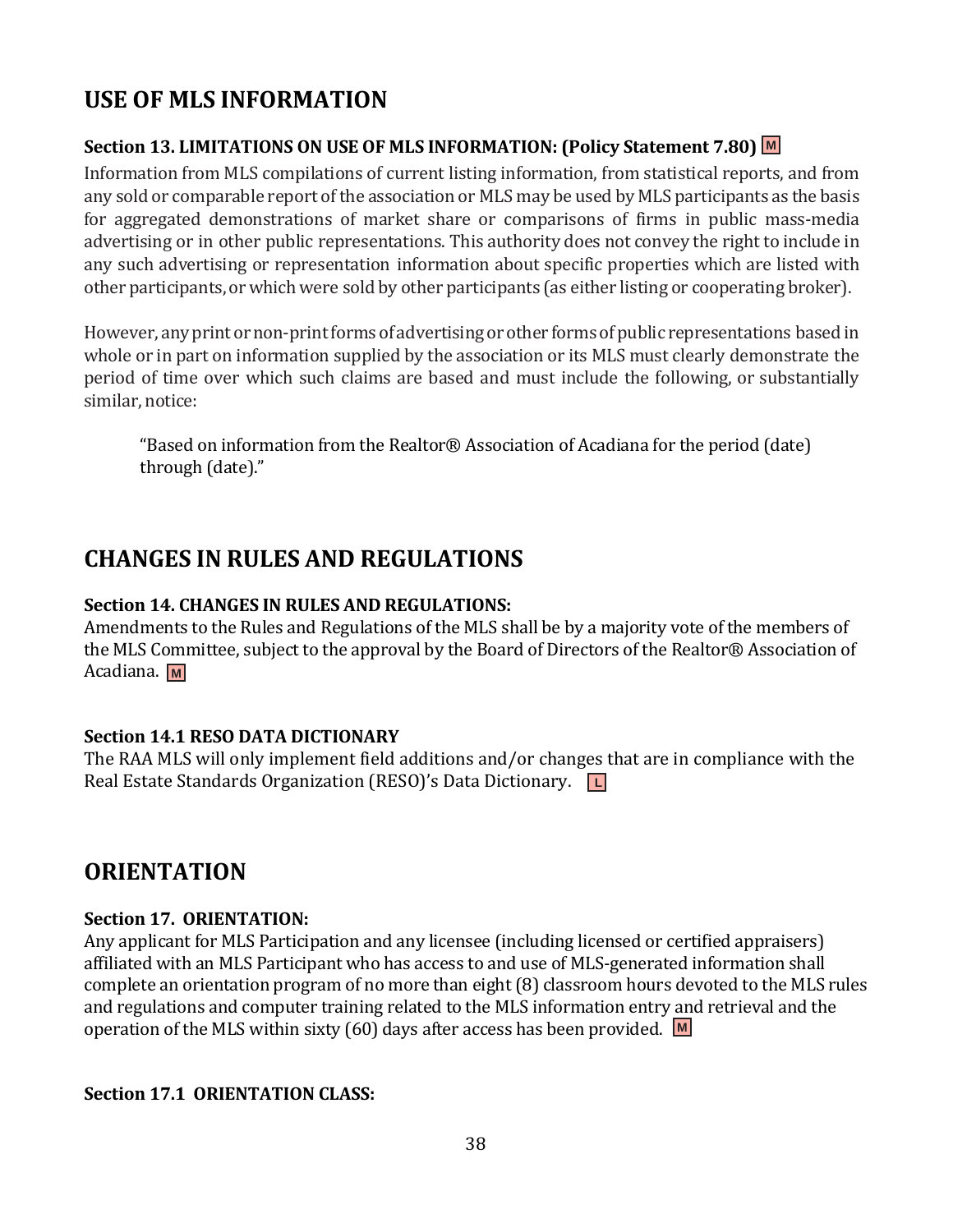The current class that fulfills the terms outlined above in Section 17 is the New Member Orientation class that is held monthly. This class includes 1.5 hours on the MLS Rules & Procedures as well as 1 hour of basic MLS training. **L**

## **Section 17.2 MLS RULES & PROCEDURES COURSE:**

MLS Rules & Procedures is currently a 2-hour continuing education course that has been approved by the Louisiana Real Estate Commission (LREC). The course is available in a live classroom setting and as online course through the REALTOR® Association of Acadiana. **L**

## **Section 17.3 ON-GOING TRAINING REQUIREMENT:**

Because the MLS software and technology within the MLS is constantly changing, it is a requirement of all MLS Participants and Subscribers that they complete the above referenced MLS Rules & Procedures course as part of their membership in the MLS. Beginning with the 2-year cycle beginning January 1, 2017 through December 31, 2018, all members are required to complete the MLS Rules & Procedures course at least once during the current NAR Code of Ethics cycle. Thereafter, each Participant and Subscriber will be required to show completion in each successive COE cycle (2019-2021, 2022-2024, etc.) **L**

## **Section 17.4 ENFORCEMENT OF ON-GOING TRAINING REQUIREMENT:**

Failure to comply with the On-going Training Requirement as outlined in section 17.3 shall result in suspension of all MLS services until successful completion of the required course is demonstrated. Currently, MLS services include the MLS software, ShowingTime and Instanet (including TransactionDesk & Authentisign). **L**

*The rest of this page has been intentionally left blank.*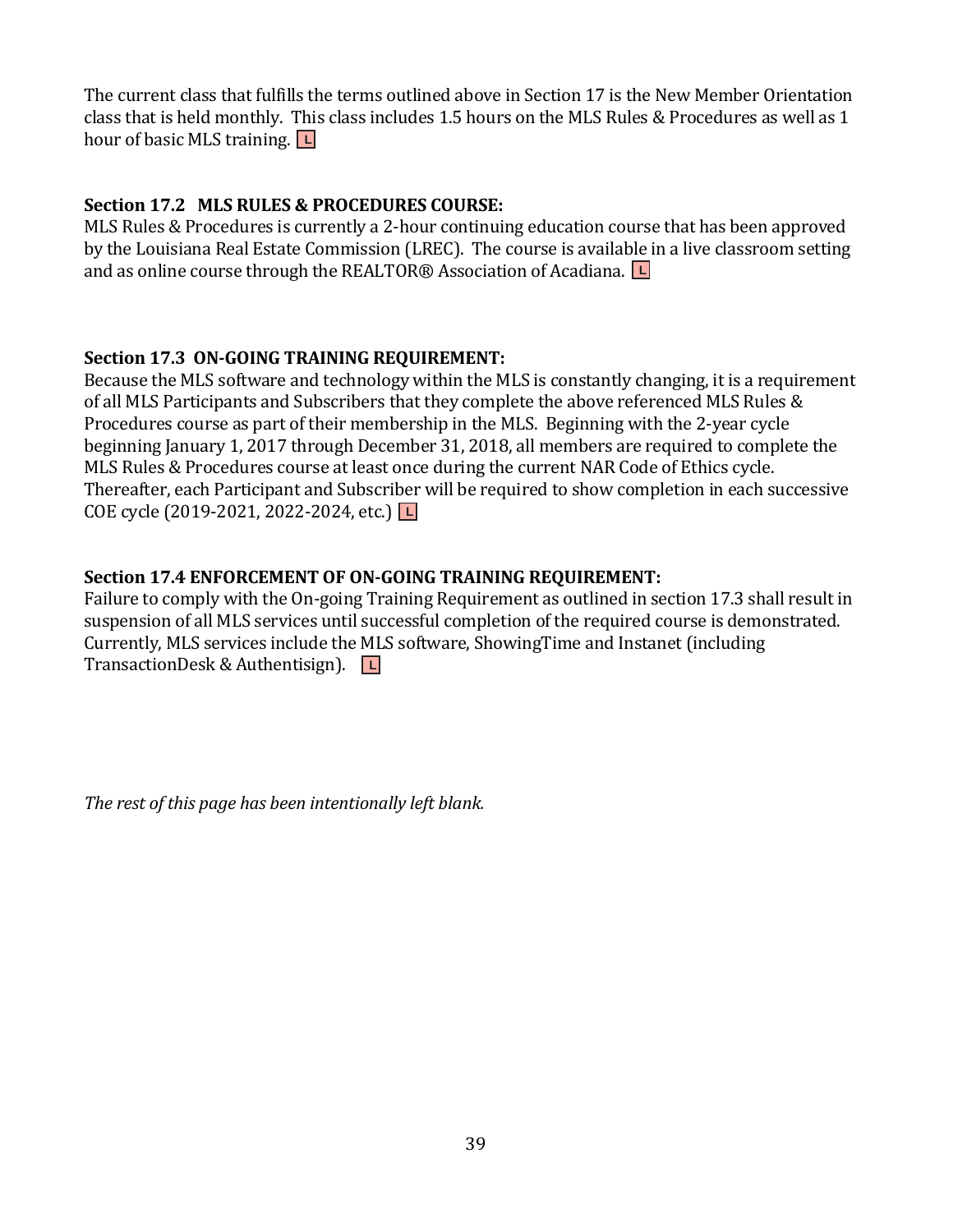# **INTERNET DATA EXCHANGE (IDX)**

## **Section 18. IDX DEFINED:** (Policy Statement 7.58)

IDX affords MLS Participants the ability to authorize limited electronic display and delivery of their listings by other Participants via the following authorized mediums under the Participant's control: websites, mobile apps, and audio devices. As used throughout this policy, "display" includes "delivery" of such listings. *(Amended 5/17)* **M**

Associations of REALTORS® and their MLSs must enable MLS Participants to display aggregated MLS listing information by specified electronic means in accordance with this policy. Requests for IDX feeds/downloads must be acted on by the MLS within five (5) business days from receipt, barring extenuating circumstances related to an individual's qualification for MLS participation, and review of the Participant's and Vendor's use of the IDX information consistent with the MLS rules, in which case an estimated time of approval or denial must be issued.

For purposes of this policy "control" means Participants must have the ability to add, delete, modify and update information as required by this policy. All displays of IDX listings must also be under the actual and apparent control of the Participant, and must be presented to the public as being the Participant's display. Actual control requires that the Participant has developed the display, or caused the display to be developed for the Participant pursuant to an agreement giving the Participant authority to determine what listings will be displayed and how those listings will be displayed. Apparent control requires that a reasonable consumer receiving the Participant's display will understand the display is the Participant's and that the display is controlled by the Participant. Factors evidencing control include, but are not limited to, clear, conspicuous, written or verbal identification of the name of the brokerage firm under which the Participant operates. Except as otherwise provided for in this policy (e.g. displays of minimal information), all electronic display of IDX information conducted pursuant to this policy must comply with state law and regulations, and MLS rules. Any display of IDX information must be controlled by the Participant, including the ability to comply with this policy and applicable MLS rules. *(Amended 5/17)*

To comply with this requirement MLSs must, if requested by a Participant, promptly provide basic downloading of all active listings, sold listing data starting from January 1, 2012, non-confidential pending sale listing data and other listings authorized under applicable MLS rules. MLSs may not exclude any listings from the information which can be downloaded or displayed under IDX except those listings for which a seller has affirmatively directed that their listing or their property address not appear on the Internet or other electronic forms of display or distribution. Associations and MLSs can also offer alternative display options including framing of board, MLS or other publicly-accessible sites displaying Participants' listings (with permission of the framed site). For purposes of this policy, "downloading" means electronic transmission of data from MLS servers to Participants' servers on a persistent or transient basis, at the discretion of the MLS. The MLS's IDX download must be refreshed to accurately reflect all updates and status changes no less frequently than every twelve (12) hours. *(Amended 5/17)* **M**

\*Note: "Publicly accessible" sold information as used in IDX policy and rules, means data that is available electronically or in hard copy to the public from city, parish, state and other government records. MLSs must provide for its Participants' IDX displays publicly accessible sold information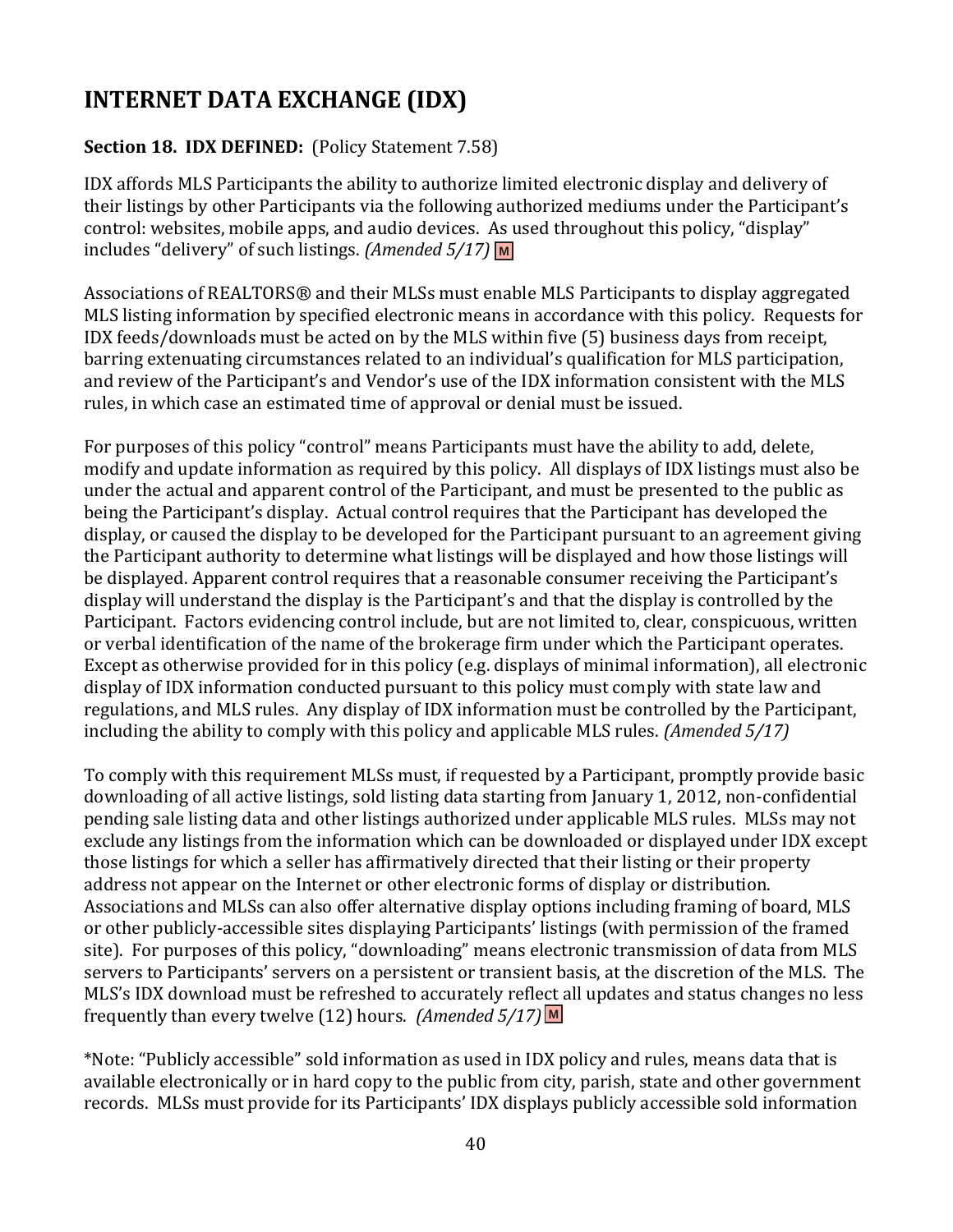maintained by the MLS starting from January 1, 2012. The REALTOR® Association of Acadiana MLS will provide the following sold data fields for IDX display: Sold Date, Sold Price, Property Address, Legal Description, Lot Size and Subdivision. Media, such as photos, videos and virtual tours, are not allowed to be displayed on IDX displays which are publicly accessible.

MLSs that allow persistent downloading of the MLS database by Participants for display or distribution on the Internet or by other electronic means may require that Participants websites (1) utilize appropriate security protection, such as firewalls, provided that any security obligations imposed on Participants may not be greater than those employed concurrently by the MLS, and/or (2) maintain an audit trail of consumer activity on Participants' websites and make that information available to the MLS if the MLS has reason to believe that a Participant's IDX website has caused or permitted a breach in the security of the data or a violation of MLS rules related to use by consumers. This policy does not require associations or MLSs to establish publicly accessible sites displaying Participants' listings.

## **Section 18.1 AUTHORIZATION:**

Participants' consent for display of their listings by other Participants pursuant to these rules and regulations is presumed unless a Participant affirmatively notifies the MLS that the Participant refuses to permit display (either on a blanket or on a listing-by-listing basis). If a Participant refuses on a blanket basis to permit the display of that Participant's listings, that Participant may not download, frame or display the aggregated MLS data of other Participants. Even where Participants have given blanket authority for other Participants to display their listings on IDX sites, such consent may be withdrawn on a listing-by-listing basis where the seller has prohibited all Internet display or other electronic forms of display or distribution. **M**

Access to MLS databases, or any part of such databases, may not be provided to any person or entity not expressly authorized such access under the MLS rules.

Participants Internet websites and other authorized display mechanisms may also provide other features, information, or services in addition to IDX information (including Virtual Office Website ["VOW"] functions) which are not subject to this policy.

An Internet detailed republication of another IDX Subscriber's listing may contain all fields as approved by the MLS, but will contain not less than the following required fields:

- a. Photo of property
- b. Property type
- c. MLS number
- d. List price
- e. Physical address of property, including city and zip code
- f. Subdivision
- g. Geographical area
- h. Number of bedrooms and baths
- i. Schools
- j. Listing office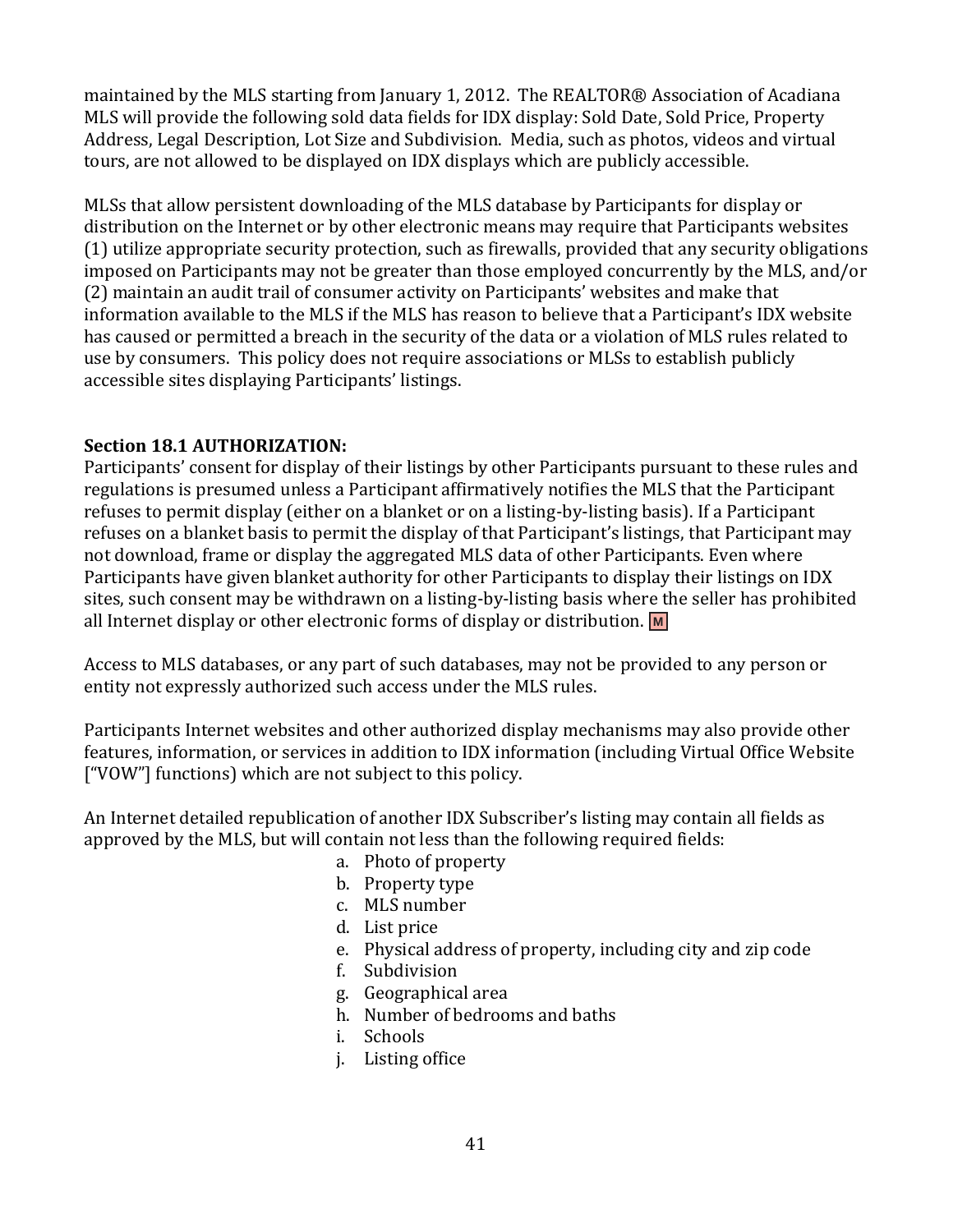## **Section 18.2 PARTICIPATION:**

Participation in IDX is available to all MLS Participants who are REALTORS® who are engaged in real estate brokerage and who consent to display of their listings by other Participants. **M**

## **Section 18.2.1**

Participants must notify the MLS of their intention to display IDX information and must give the MLS direct access for purposes of monitoring/ensuring compliance with applicable rules and policies. **M**

## **Section 18.2.2**

MLS Participants may not use IDX-provided listings for any purpose other than display as provided for in these rules. This does not require Participants to prevent indexing of IDX listings by recognized search engines. **M**

## **Section 18.2.3**

Listings, including property addresses, can be included in IDX displays except where a seller has directed their listing broker to withhold their listing or the listing's property address from all display on the Internet (include, but not limited to, publicly-accessible websites or VOWs) or other electronic forms of display or distribution. (*Amended 5/17*) **M**

## **Section 18.2.4**

Participants may select the listings they choose to display through IDX sites based only on objective criteria including, but not limited to, factors such as geography or location ("uptown", downtown", etc.), list price, type of property (e.g., condominiums, cooperatives, single-family detached, multi-family), cooperative compensation offered by listing brokers, type of listing (e.g., exclusive right to sell or exclusive agency), or the level of service provided by the listing firm. Selection of listings displayed through IDX must be independently made by each Participant. **M**

## **Section 18.2.5**

Participants must refresh all MLS downloads and IDX displays automatically fed by those downloads at least once every twelve (12) hours. **M**

## **Section 18.2.6**

Except as provided in the IDX policy and these rules, an IDX site or a Participant or user operating an IDX site or displaying IDX information as otherwise permitted may not distribute, provide, or make any portion of the MLS database available to any person or entity. **M**

## **Section 18.2.7**

When displaying listing content, a Participant or user's IDX display must clearly identify the name of the brokerage firm under which they operate in a readily visible color and typeface. For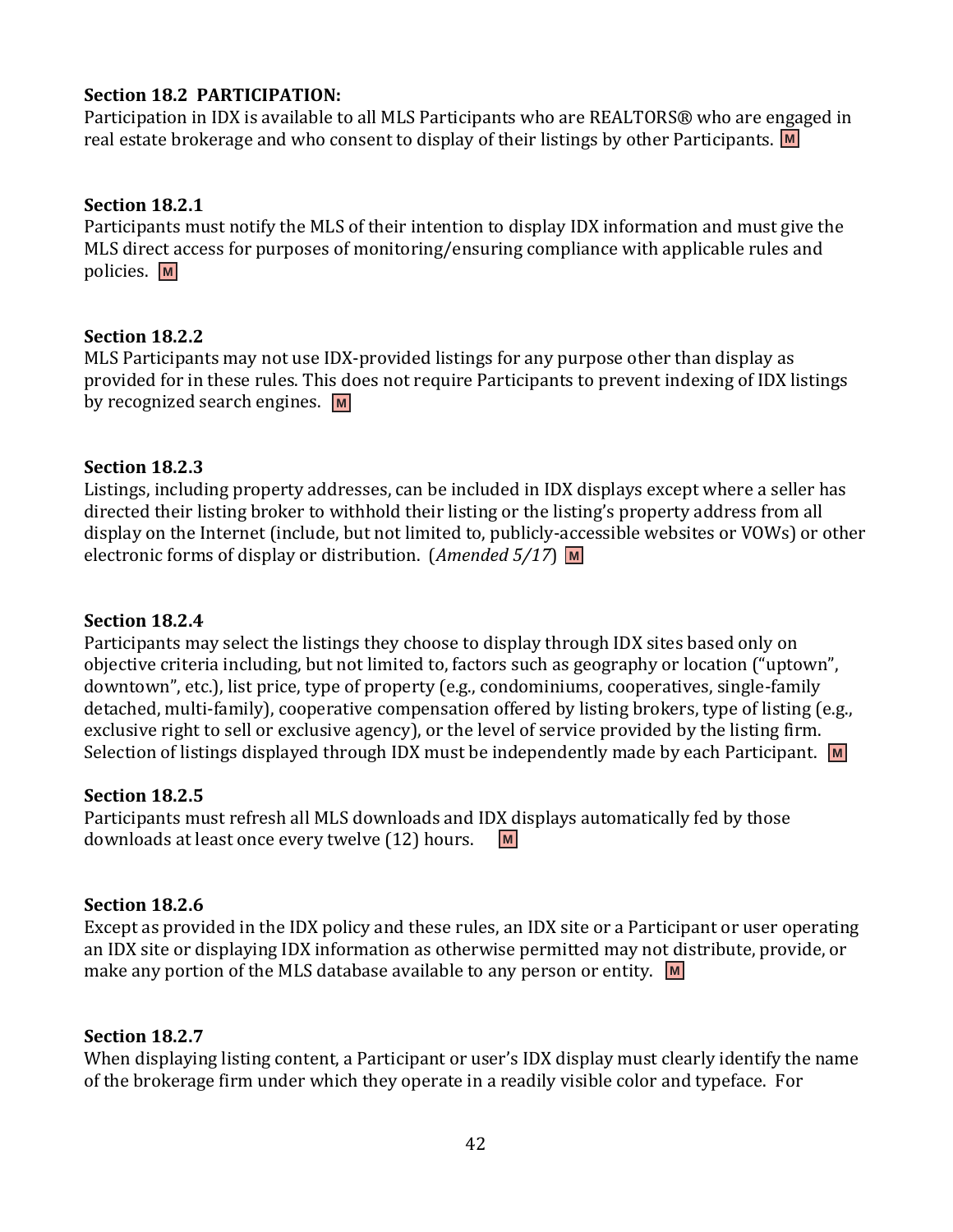purposes of the IDX policy, and these rules, "control" means the ability to add, delete, modify and update information as required by the IDX policy and MLS rules. *(Amended 5/12)* **M**

## **Section 18.2.8**

Any IDX display controlled by a Participant or Subscriber that

- a. allows third-parties to write comments or reviews about particular listings or displays a hyperlink to such comments or reviews in immediate conjunction with particular listings, or
- b. displays an automated estimate of the market value of the listing (or hyperlink to such estimate) in immediate conjunction with the listing,

either or both of those features shall be disabled or discontinued for the seller's listings at the request of the seller. The listing broker or agent shall communicate to the MLS that the seller has elected to have one or both of these features disabled or discontinued on all displays controlled by Participants'. Except for the foregoing and subject to Section 18.2.9, a Participant's IDX display may communicate the Participant's professional judgment concerning any listing. Nothing shall prevent an IDX display from notifying its customers that a particular feature has been disabled at the request of the seller**. M**

## **Section 18.2.9**

Participants shall maintain a means (e.g., e-mail address, telephone number) to receive comments about the accuracy of any data or information that is added by or on behalf of the Participant beyond that supplied by the MLS and that relates to a specific property. Participants shall correct or remove any false data or information relating to a specific property upon receipt of a communication from the listing broker or listing agent for the property explaining why the data or information is false. However, Participants shall not be obligated to remove or correct any data or information that simply reflects good faith opinion, advice, or professional judgment. *(Amended 5/12)* **M**

## **Section 18.2.10**

An MLS Participant or Subscriber may co-mingle the listings of other brokers received in an IDX feed with listings available from other MLS IDX feeds, provided all such displays are consistent with the IDX rules, and the MLS Participant or Subscriber holds participatory rights in those MLSs. As used in this policy, "co-mingling" means that consumers are able to execute a single property search of multiple IDX data feeds resulting in the display of IDX information from each of the MLSs on a single search results page; and that Participants may display listings from each IDX feed on a single webpage or display. **M**

## **Section 18.2.11**

Participants shall not modify or manipulate information relating to other participants' listings. MLS participants may augment their IDX displays of MLS data with applicable property information from other sources to appear on the same webpage or display, clearly separated from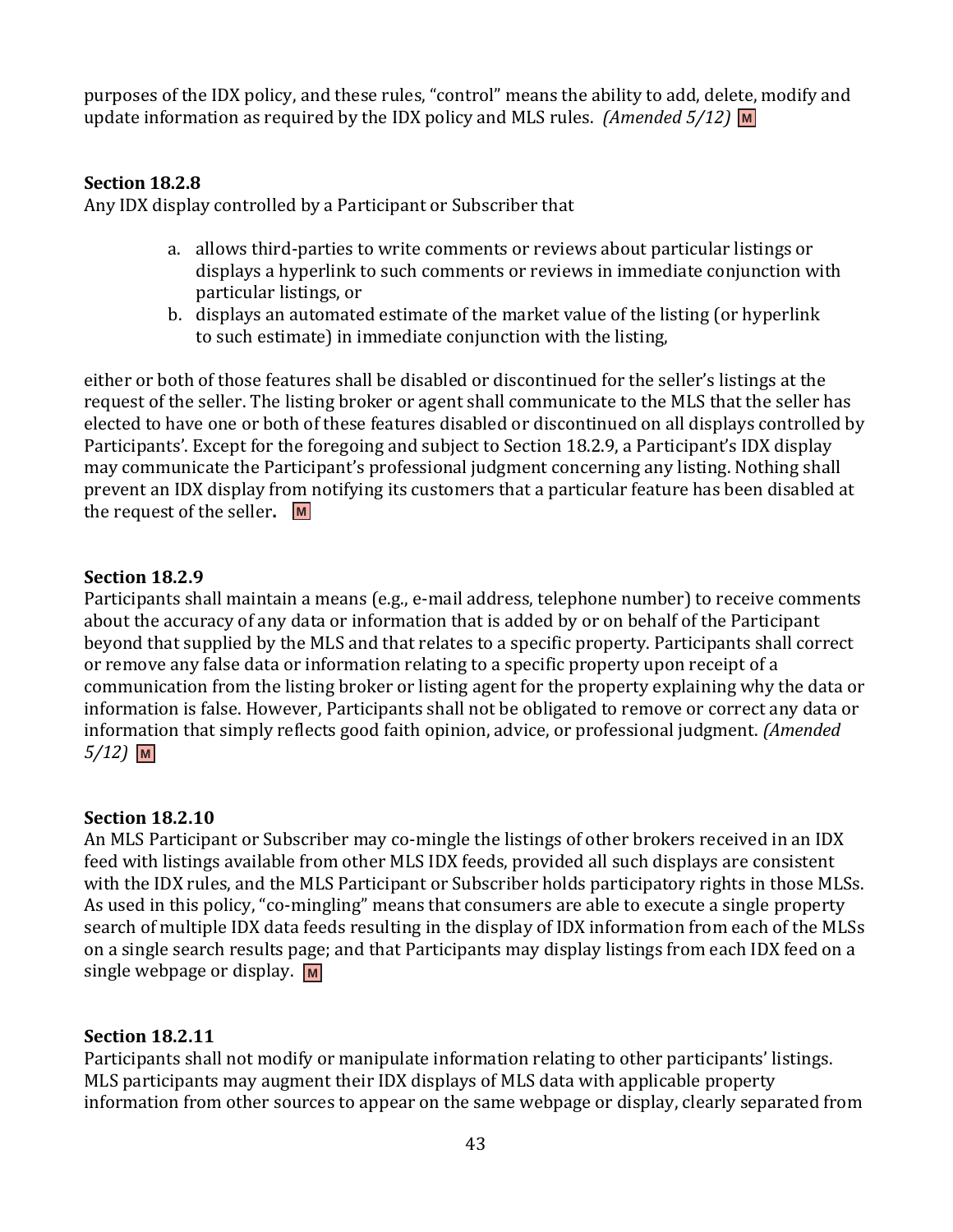the data supplied by the MLS. The source(s) of the information must be clearly identified in the immediate proximity to such data. This requirement does not restrict the format of MLS data display or display of fewer than all of the available listings or fewer authorized fields. **M**

## **Section 18.2.12**

All listings displayed pursuant to IDX shall identify the listing firm in a reasonably prominent location and in a readily visible color and typeface not smaller than the median used in the display of listing data. Displays of minimal information (e.g., "thumbnails", text messages, "tweets", etc., of two hundred [200] characters or less) are exempt from this requirement but only when linked directly to a display that includes all required disclosures. For audio delivery of listing content, all required disclosures must be subsequently delivered electronically to the registered consumer performing the property search or linked to through the device's application. *(Amended 5/17)* M

## **Section 18.3 DISPLAY:**

Display of listing information pursuant to IDX is subject to the following rules.

## **Section 18.3.1**

Listings display pursuant to IDX shall contain only those fields of data designated by the MLS. Display of all other fields (as determined by the MLS) is prohibited. Confidential fields intended only for other MLS Participants and users (e.g. cooperative compensation offers, showing instructions, property security information, etc.) may not be displayed. **O**

## **Section 18.3.1.1**

The type of listing agreement (e.g. exclusive right to sell, exclusive agency, etc.) may not be displayed. **O**

## **Section 18.3.5**

Non-principal brokers and sales licensees affiliated with IDX Participants may display information available through IDX on their own websites subject to their Participants consent and control and the requirements of state law and/or regulation. **O**

## **Section 18.3.7**

All listings displayed pursuant to IDX shall show the MLS as the source of the information. The following disclosure, appearing alongside the MLS approved icon for IDX, must appear on the first page where any listing data is displayed. The disclosure should read as follows "The data relating to real estate for sale on this web site comes in part from the IDX Program of the Realtor® Association of Acadiana's MLS." Displays of minimal information (e.g. "thumbnails", text messages, "tweets", etc. of two hundred [200] characters or less) are exempt from this requirement but only when linked directly to a display that includes all required disclosures. For audio delivery of listing content, all required disclosures must be subsequently delivered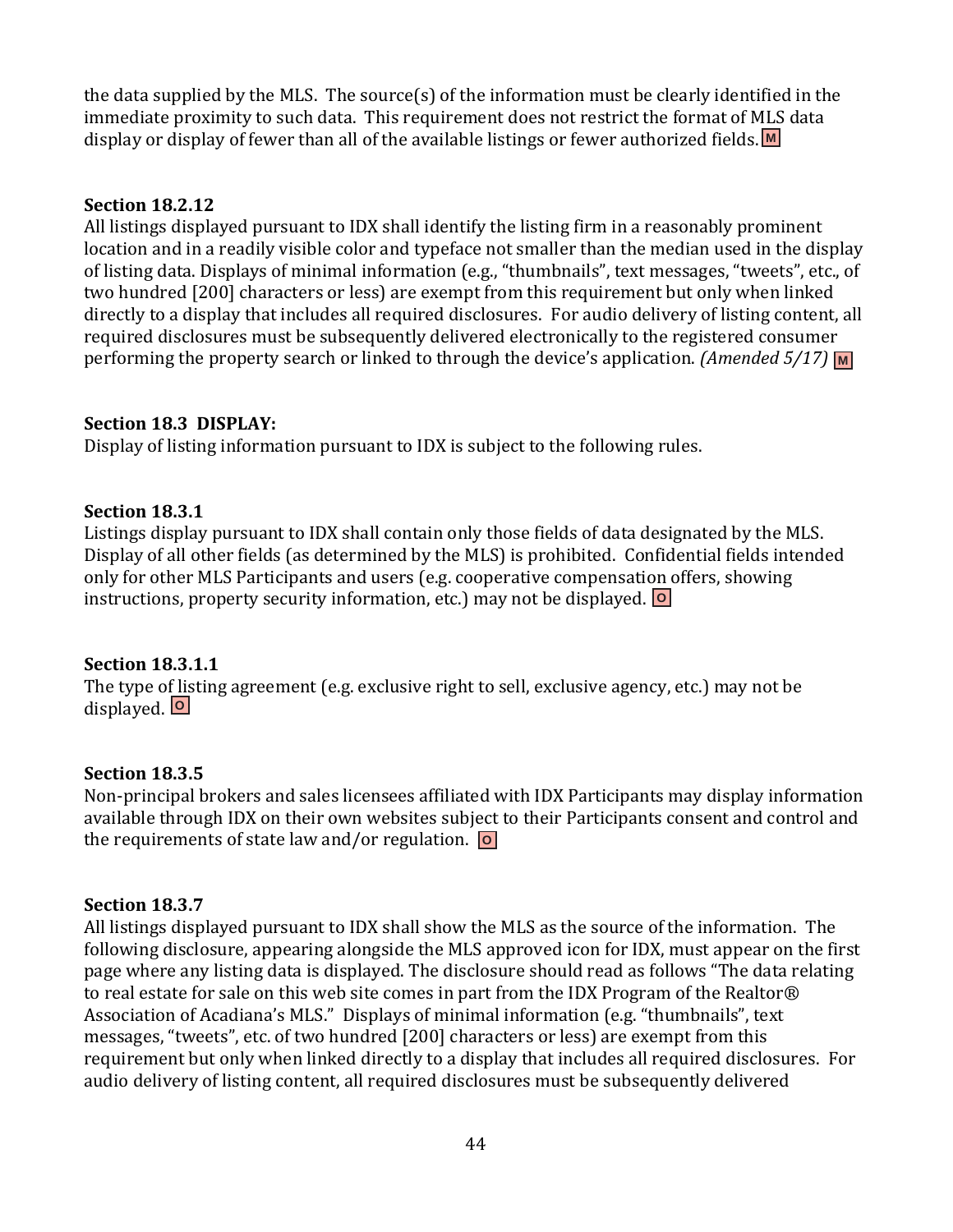electronically to the registered consumer performing the property search or linked to through the device's application. **O**

#### **Section 18.3.8**

Participants (and their affiliated licensees, if applicable) shall indicate on their websites (1) that IDX information is provided exclusively for consumers' personal, non-commercial use, (2) that it may not be used for any purpose other than to identify prospective properties consumers may be interested in purchasing, and (3) that the data is deemed reliable but is not guaranteed accurate by the MLS. Further, Participants are responsible for the content of their listings and the listings of their licensees. Participants agree to defend, indemnify and hold the Realtor® Association of Acadiana, its members, and other MLS Subscribers, harmless against any claims or lawsuits arising out of the contents of or any inaccuracy or inadequacy in the MLS data and/or IDX information or data. The MLS may, at its discretion, require use of other disclaimers as necessary to protect Participants and/or the MLS from liability. Displays of minimal information (e.g. "thumbnails", text messages, "tweets", etc., of two hundred (200) characters or less) are exempt from this requirement but only when linked directly to a display that includes all required disclosures. For audio delivery of listing content, all required disclosures must be subsequently delivered electronically to the registered consumer performing the property search or linked to through the device's application. *(Amended 5/17)* **O**

#### **Section 18.3.10**

The right to display other Participant's listings pursuant to IDX shall be limited to a Participant's office(s) holding participatory rights in this MLS. **O**

#### **Section 18.3.11**

Listings obtained through IDX feeds from REALTOR® Association MLSs where the MLS participant holds participatory rights must be displayed separately from listings obtained from other sources. Listings obtained from other sources (e.g. from other MLSs, from non-participating brokers, etc.) must display the source from which each such listing was obtained. **O**

## **Section 18.3.12**

Display of expired and cancelled listings is prohibited. **O**

## **Section 18.3.13**

Display of seller's and/or occupant's name(s), phone numbers(s) and email address(es) is prohibited. **O**

## **Section 18.3.14**

Participants are required to employ appropriate security protection such as firewalls on their websites and displays, provided that any security measures required may not be greater than those employed by the MLS. **O**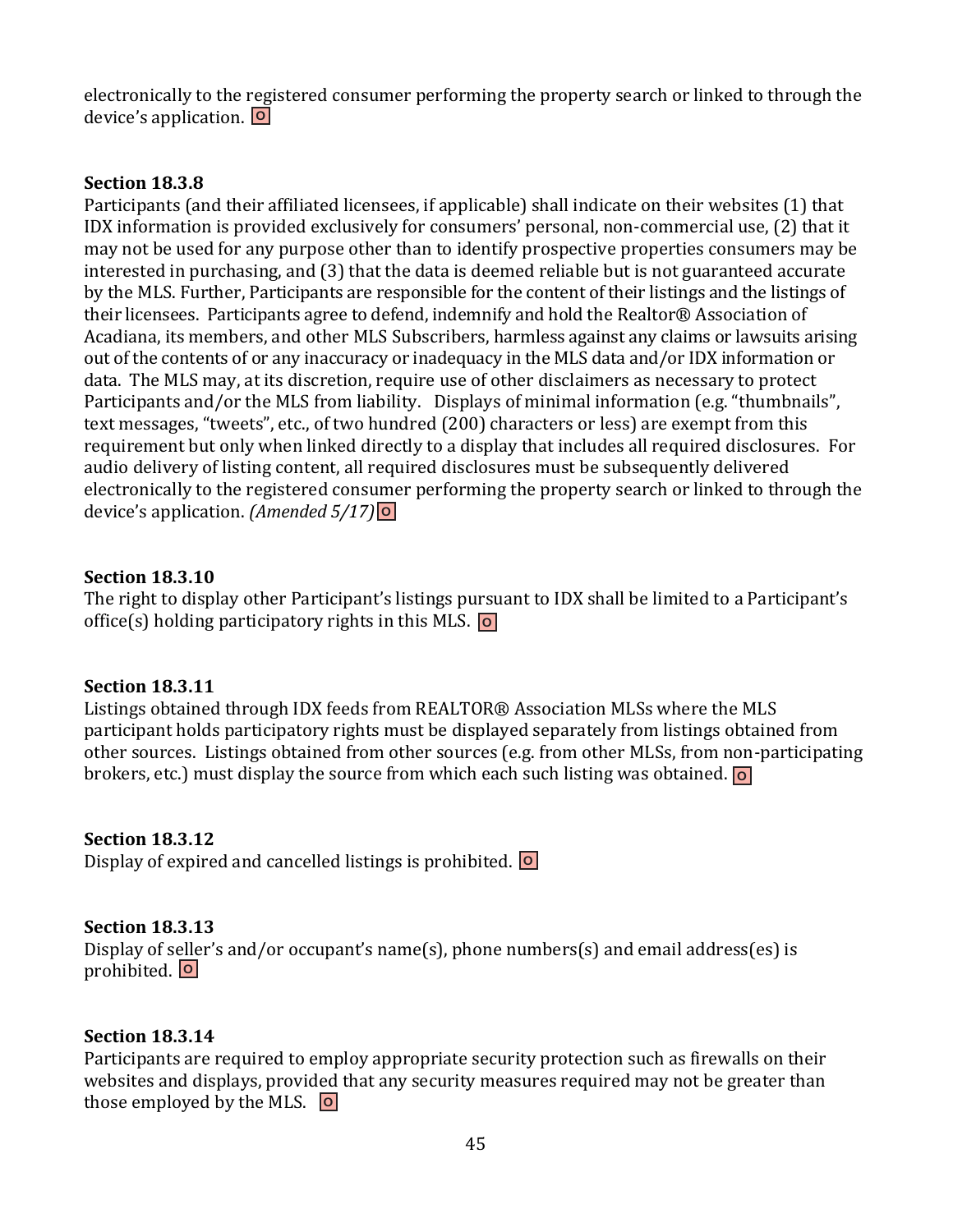## **Section 18.3.15**

Participants must maintain an audit trail of consumer activity on their website and make that information available to the MLS if the MLS believes the IDX site has caused or permitted a breach in the security of the data or a violation of MLS rules related to use by consumers. **O**

## **Section 18.3.16**

Deceptive or misleading advertising (including co-branding) on pages displaying IDX-provided listings is prohibited. For purposes of these rules, co-branding will be presumed not to be deceptive or misleading if the Participant's logo and contact information is larger than that of any third party. **O**

## **Section 18.3.17**

A detailed or thumbnail listing display of another IDX Subscriber may not include any contact information or branding of the Participant who owns the web site or any of its agents, or any third party within the "body" of the listing data. The "body" is defined as the rectangular space whose borders are delimited by the utmost extent in each direction of the listing text and photo data and/or media data. **L**

## **Section 18.3.18**

Any Internet web site used for publication of the Internet Data Exchange or any portion thereof must be controlled by an IDX Subscriber and advertised as that IDX Subscriber's Internet web site. **L**

## **Section 18.3.19**

If an IDX Subscriber suspects "scraping" of the data has occurred, the suspicion and any evidence must be reported to the MLS immediately for investigation and action. **L**

#### **Section 18.3.20**

Any IDX Subscriber using a third party to develop/design its web site will have a written agreement with that third party in the form prescribed by the MLS. **L**

## **Section 18.3.21**

An IDX Subscriber must make changes to an Internet site necessary to cure a violation of MLS Rules within three business days of notice from the MLS of the violation.Failure to cure violations within three business days will result in suspension of the vendor's RETS feed until all violations are remedied. **L**

## **Section 18.4 FEES AND CHARGES:**

Service fees and charges for participation in IDX shall be as established annually by the Board of Directors. **O**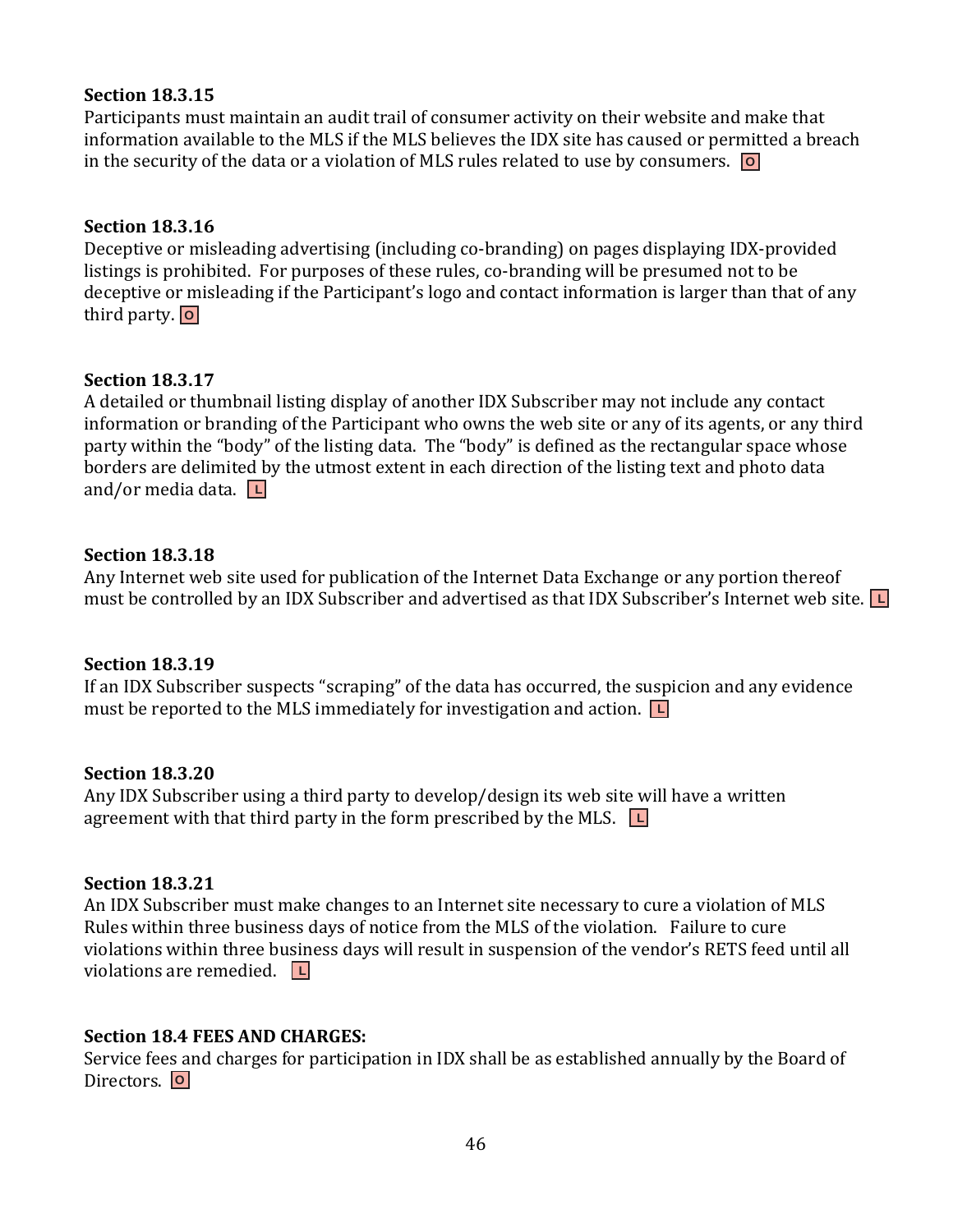## **Section 18.4.1 RETS/API FEE SCHEDULE**

Third Party Consultants/Vendors are to be assessed a *one-time* \$250 initial set-up fee, *per vendor*, for RETS Feed(s) and a \$50.00 annual renewal fee, *per vendor-per member contract*, billed to the vendor each January.

Outside vendor(s) to be billed annually by the 15<sup>th</sup> of each January with the vendor being allowed thirty (30) days to update the amount of broker/agent feeds they are supplying. As the updated list is returned to and validated by RAA staff, the vendor shall then be given 30 days to pay the annual fees. Any vendor that does not pay the annual fees within this 30-day period shall automatically have their RETS feed terminated. Any vendor whose feed is terminated shall have to pay a \$100.00 (Re-Set Fee). *(Adopted 8/2018)*  **L**

## **Section 18.5**

Periodically, the Realtor® Association of Acadiana may audit all IDX subscribers to ensure that they comply with the definition of a Participant in that they are abiding by all of the bylaws, rules and other obligations of participation including payment of fees and actively endeavoring to list real property in the MLS and/or accept offers of cooperation and compensation made by other Participants through the MLS. **L**

*The rest of this page has been intentionally left blank.*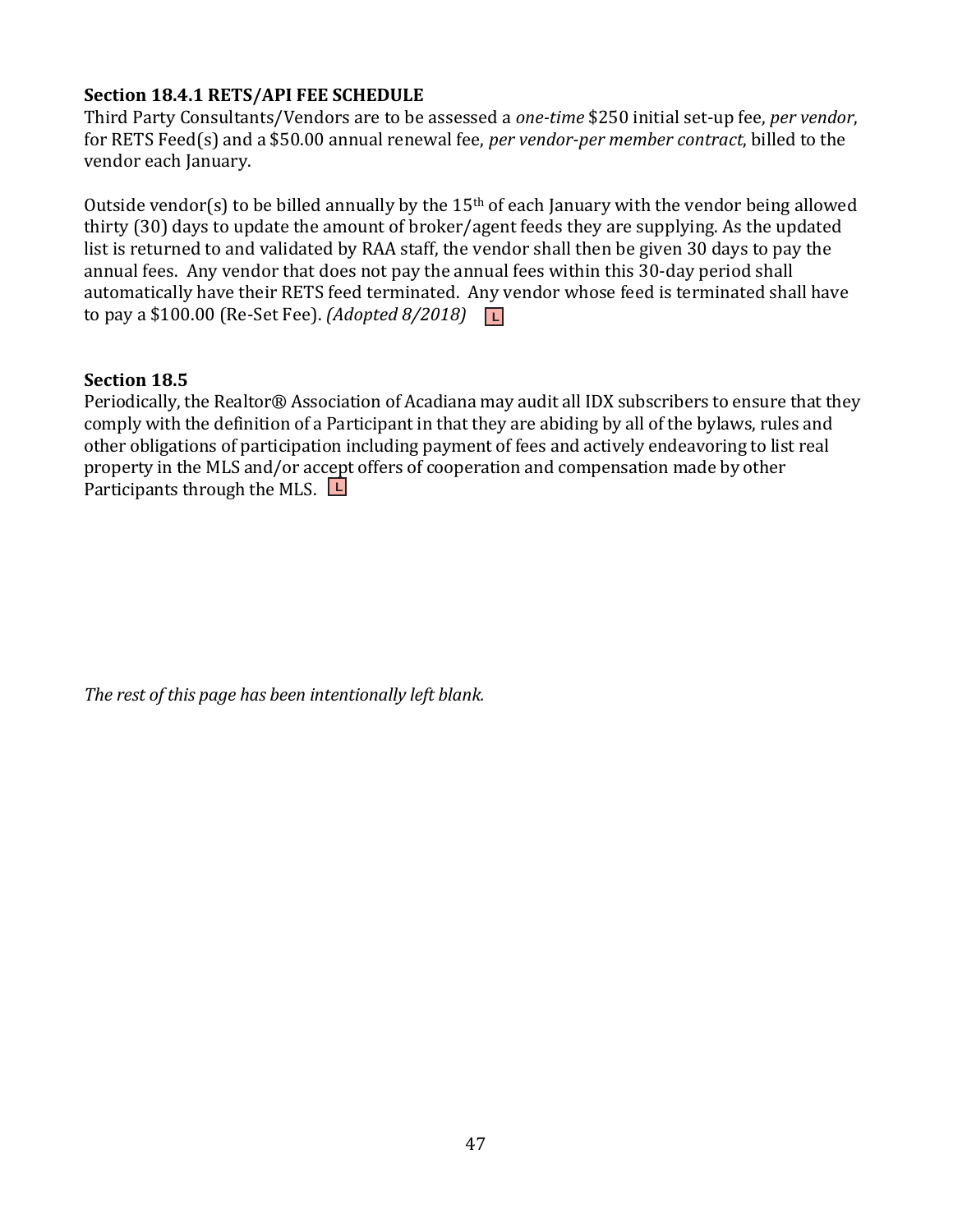# **VIRTUAL OFFICE WEBSITES (VOWS)**

# **Section 19.1**

- a. A Virtual Office Website ("VOW") is a Participant's Internet website, or a feature of a Participant's website, through which the Participant is capable of providing real estate brokerage services to consumers with whom the Participant has first established a brokerconsumer relationship (as defined by state law) where the consumer has the opportunity to search MLS Listing Information, subject to the Participant's oversight, supervision, and accountability. A non-principal broker or sales licensee affiliated with a Participant may, with his or her Participant's consent, operate a VOW. Any VOW of a non-principal broker or sales licensee is subject to the Participant's oversight, supervision, and accountability. **M**
- b. As used in Section 19 of these Rules, the term "Participant" includes a Participant's affiliated non-principal brokers and sales licensees – except when the term is used in the phrases "Participant's consent" and "Participant's oversight, supervision, and accountability". References to "VOW" and "VOWs" include all VOWs, whether operated by a Participant, by a non-principal broker or sales licensee, or by an Affiliated VOW Partner ("AVP") on behalf of a Participant. **M**
- c. "Affiliated VOW Partner" ("AVP") refers to an entity or person designated by a Participant to operate a VOW on behalf of the Participant, subject to the Participant's supervision, accountability and compliance with the VOW Policy. No AVP has independent participation rights in the MLS by virtue of its right to receive information on behalf of a Participant. No AVP has the right to use MLS Listing Information except in connection with operation of a VOW on behalf of one or more Participants. Access by an AVP to MLS Listing Information is derivative of the rights of the Participant on whose behalf the AVP operates a VOW. **M**
- d. As used in Section 19 of these Rules, the term "MLS Listing Information" refers to active listing information and sold data provided by Participants to the MLS and aggregated and distributed by the MLS to Participants. **M**

# **Section 19.2**

- a. The right of a Participant's VOW to display MLS Listing Information is limited to that supplied by the MLS(s) in which the Participant has participatory rights. However, a Participant with offices participating in different MLSs may operate a master website with links to the VOWs of the other offices. **M**
- b. Subject to the provisions of the VOW Policy and these Rules, a Participant's VOW, including any VOW operated on behalf of a Participant by an AVP, may provide other features, information, or functions, e.g. Internet Data Exchange ("IDX"). **M**
- c. Except as otherwise provided in the VOW Policy or in these Rules, a Participant need not obtain separate permission from other MLS Participants whose listings will be displayed on the Participant's VOW. **M**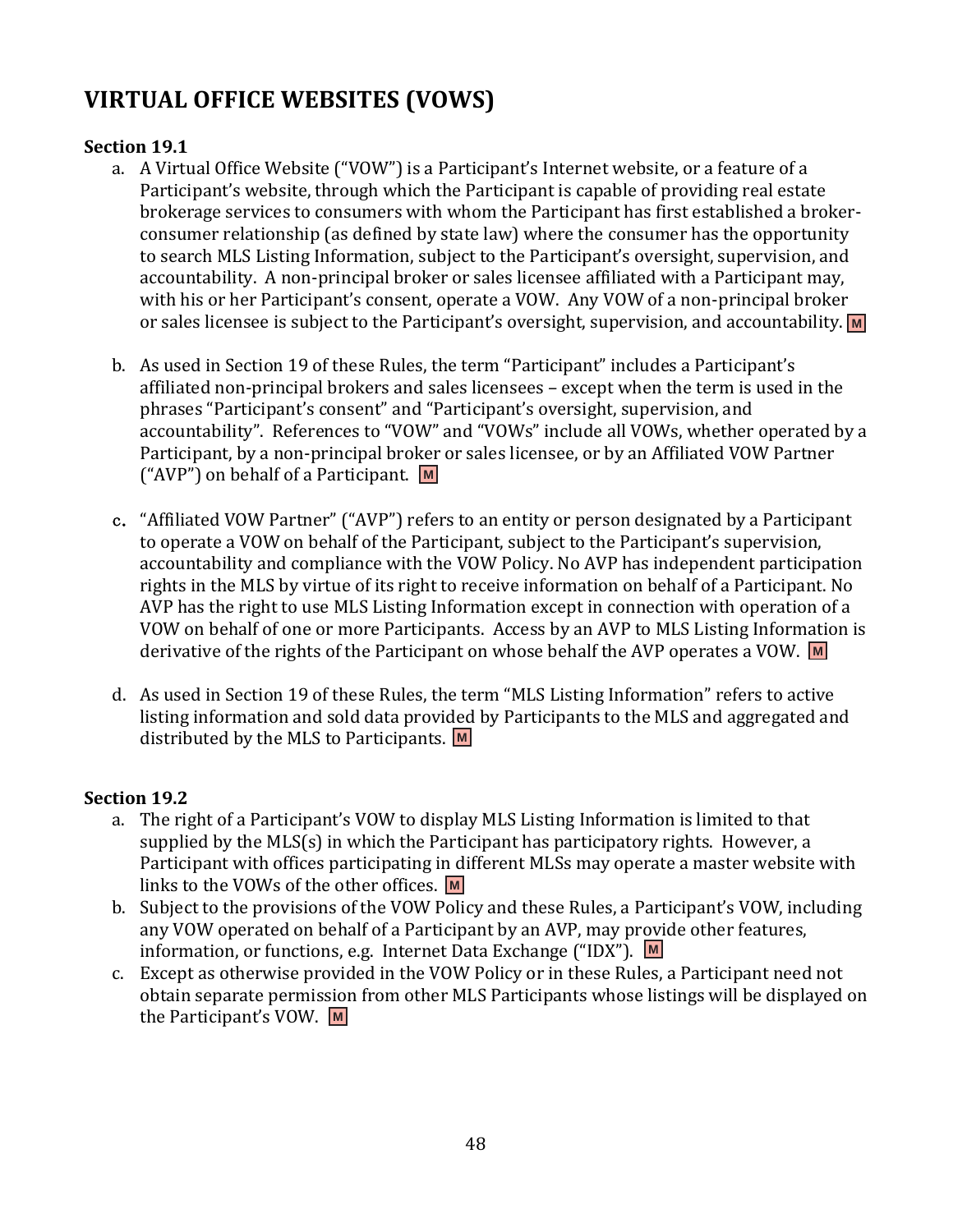- a. Before permitting any consumer to search for or retrieve any MLS Listing Information on his or her VOW, the Participant must take each of the following steps:
	- i. The Participant must first establish with that consumer a lawful broker-consumer relationship (as defined by state law), including completion of all actions required by state law in connection with providing real estate brokerage services to clients and customers (hereinafter "Registrants"). Such actions shall include, but are not limited to, satisfying all applicable agency, non-agency, and other disclosure obligations, and execution of any required agreements. **M**
	- ii. The Participant must obtain the name of and a valid email address for, each Registrant. The Participant must send an email to the address provided by the Registrant confirming that the Registrant has agreed to the Terms of Use (described in subsection (d) below). The Participant must verify that the email address provided by the Registrant is valid and that the Registrant has agreed to the Terms of Use. **M**
	- iii. The Participant must require each Registrant to have a user name and a password, the combination of which is different from those of all other Registrants on the VOW. The Participant may, at his or her option, supply the user name and password or may allow the Registrant to establish its user name and password. The Participant must also assure that any email address is associated with only one user name and password. **M**
- b. The Participant must assure that each Registrant's password expires on a date certain but may provide for renewal of the password. The Participant must at all times maintain a record of the name, email address, user name, and current password of each Registrant. The Participant must keep such records for not less than 180 days after the expiration of the validity of the Registrant's password. **M**
- c. If the MLS has reason to believe that a Participant's VOW has caused or permitted a breach in the security of MLS Listing Information or a violation of MLS rules, the Participant shall, upon request of the MLS, provide the name, email address, user name, and current password, of any Registrant suspected of involvement in the breach or violation. The Participant shall also, if requested by the MLS, provide an audit trail of activity by any such Registrant. **M**
- d. The Participant shall require each Registrant to review, and affirmatively to express agreement (by mouse click or otherwise) to, a "Terms of Use" provision that provides at least the following:
	- i. That the Registrant acknowledges entering into a lawful consumer-broker relationship with the Participant;
	- ii. That all information obtained by the Registrant from the VOW is intended only for the Registrant's personal, non-commercial use;
	- iii. That the Registrant has a bona fide interest in the purchase, sale, or lease of real estate of the type being offered through the VOW;
	- iv. That the Registrant will not copy, redistribute, or retransmit any of the information provided except in connection with the Registrant's consideration of the purchase or sale of an individual property;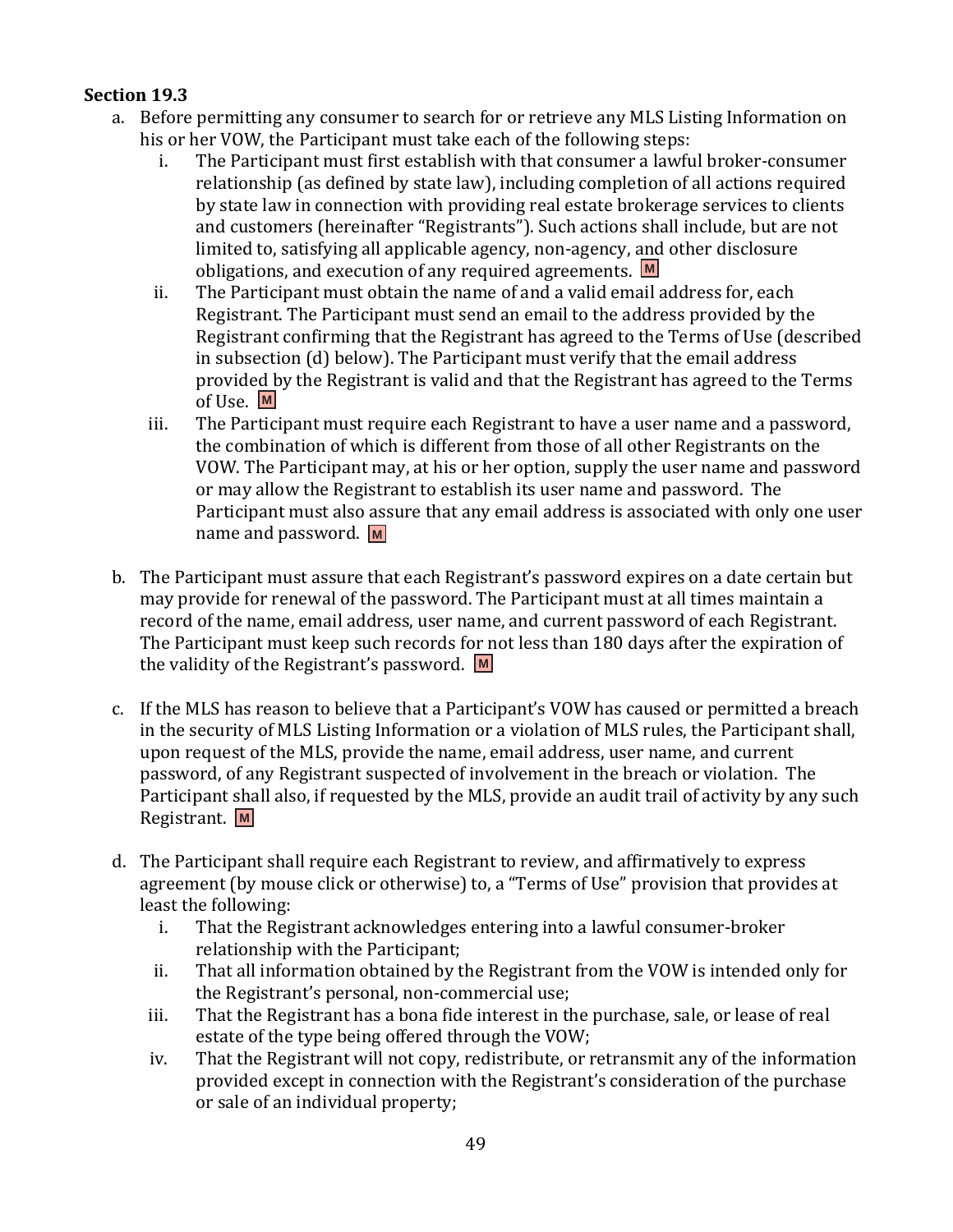- v. That the Registrant acknowledges the MLS's ownership of, and the validity of the MLS's copyright in, the MLS database. **M**
- e. The Terms of Use Agreement may not impose a financial obligation on the Registrant or create any representation agreement between the Registrant and the Participant. Any agreement entered into at any time between the Participant and Registrant imposing a financial obligation on the Registrant or creating representation of the Registrant by the Participant must be established separately from the Terms of Use, must be prominently labeled as such, and may not be accepted solely by mouse click. **M**
- f. The Terms of Use Agreement shall also expressly authorize the MLS, and other MLS Participants or their duly authorized representatives, to access the VOW for the purposes of verifying compliance with MLS rules and monitoring display of Participants' listings by the VOW. The Agreement may also include such other provisions as may be agreed to between the Participant and the Registrant. **M**

A Participant's VOW must prominently display an e-mail address, telephone number, or specific identification of another mode of communication (e.g., live chat) by which a consumer can contact the Participant to ask questions, or get more information, about any property displayed on the VOW. The Participant, or a non-principal broker or sales licensee licensed with the Participant, must be willing and able to respond knowledgeably to inquiries from Registrants about properties within the market area served by that Participant and displayed on the VOW. **M**

#### **Section 19.5**

A Participant's VOW must employ reasonable efforts to monitor for, and prevent, misappropriation, "scraping", and other unauthorized use of MLS Listing Information. A Participant's VOW shall utilize appropriate security protection such as firewalls as long as this requirement does not impose security obligations greater than those employed concurrently by the MLS. **M**

#### **Section 19.6**

- a. A Participant's VOW shall not display listings or property addresses of any seller who has affirmatively directed the listing broker to withhold the seller's listing or property address from display on the Internet. The listing broker shall communicate to the MLS that the seller has elected not to permit display of the listing or property address on the Internet. Notwithstanding the foregoing, a Participant who operates a VOW may provide to consumers via other delivery mechanisms, such as email, fax, or otherwise, the listings of sellers who have determined not to have the listing for their property displayed on the Internet. **M**
- b. A Participant who lists a property for a seller who has elected not to have the property listing or the property address displayed on the Internet shall cause the seller to execute a document that includes the following (or a substantially similar) provision: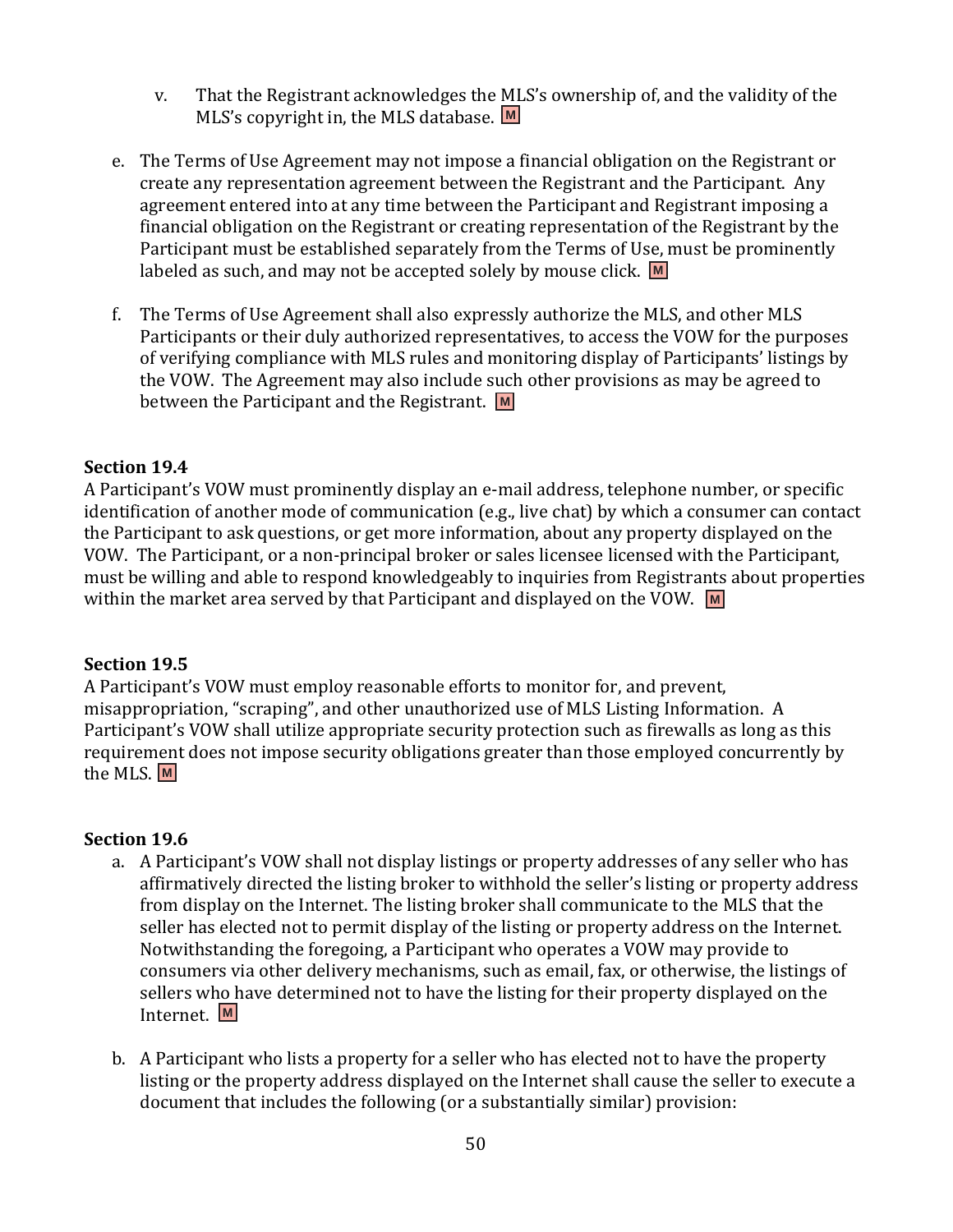## **Seller Opt-Out Form**

1. Please check either Option a or Option b

a. [ ] I have advised my broker or sales agent that I do not want the listed property to be displayed on the Internet.

b. [ ] I have advised my broker or sales agent that I do not want the address of the listed property to be displayed on the Internet.

2. I understand and acknowledge that, if I have selected option a, consumers who conduct searches for listings on the Internet will not see information about the listed property in response to their search.

\_\_\_\_\_\_\_\_\_\_\_ Initials of seller

> c. The Participant shall retain such forms for at least one year from the date they are signed, or one year from the date the listing goes off the market, whichever is greater. **M**

#### **Section 19.7**

- a. Subject to subsection (b), a Participant's VOW may allow third-parties (i) to write comments or reviews about particular listings or display a hyperlink to such comments or reviews in immediate conjunction with particular listings, or (ii) display an automated estimate of the market value of the listing (or hyperlink to such estimate) in immediate conjunction with the listing. **M**
- b. Notwithstanding the foregoing, at the request of a seller the Participant shall disable or discontinue either or both of those features described in subsection (a) as to any listing of the seller. The listing broker or agent shall communicate to the MLS that the seller has elected to have one or both of these features disabled or discontinued on all Participants' websites. Subject to the foregoing and to Section 19.8, a Participant's VOW may communicate the Participant's professional judgment concerning any listing. A Participant's VOW may notify its customers that a particular feature has been disabled "at the request of the seller." **M**

#### **Section 19.8**

A Participant's VOW shall maintain a means (e.g., e-mail address, telephone number) to receive comments from the listing broker about the accuracy of any information that is added by or on behalf of the Participant beyond that supplied by the MLS and that relates to a specific property displayed on the VOW. The Participant shall correct or remove any false information relating to a specific property within 48 hours following receipt of a communication from the listing broker explaining why the data or information is false. The Participant shall not, however, be obligated to correct or remove any data or information that simply reflects good faith opinion, advice, or professional judgment. **M**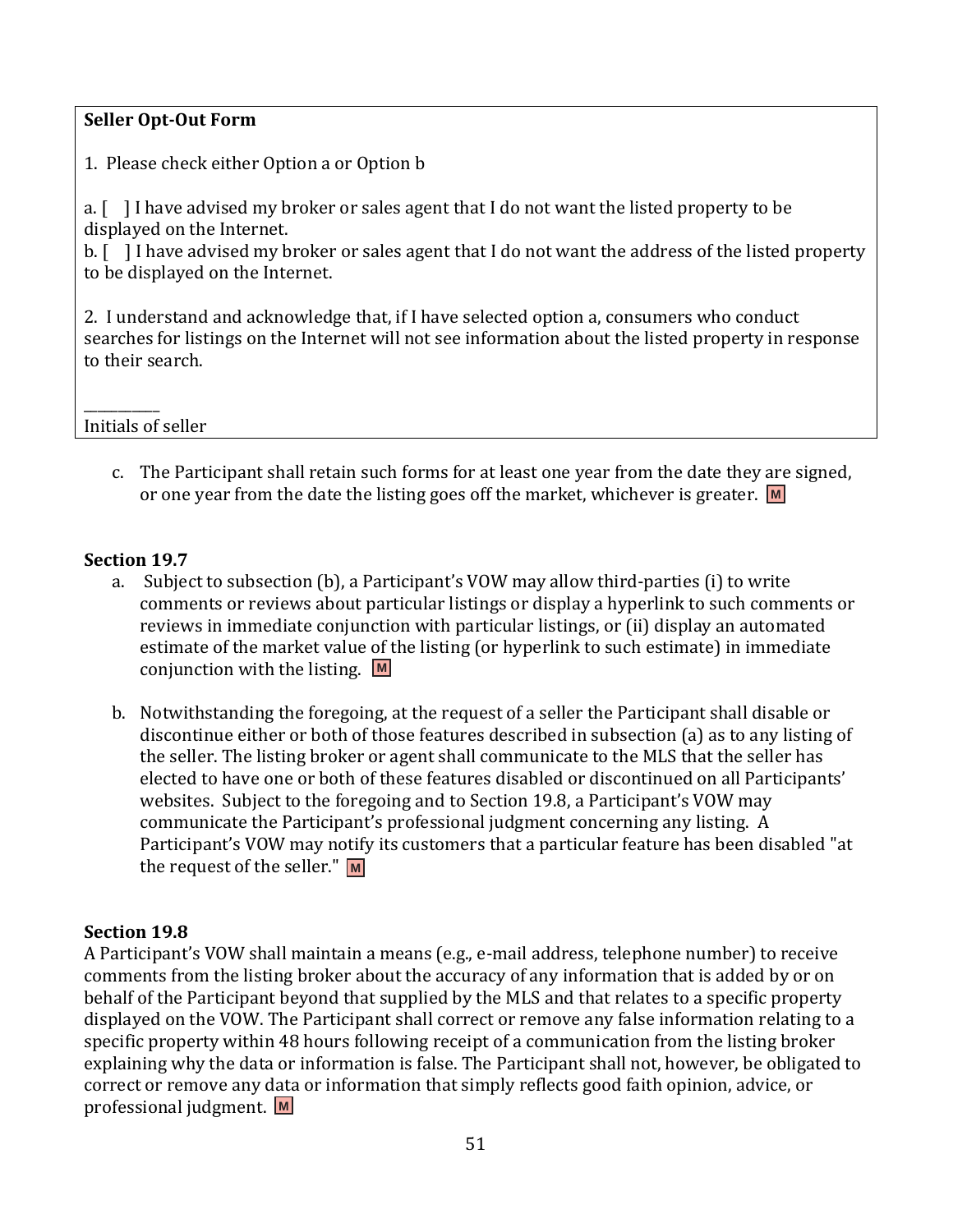A Participant shall cause the MLS Listing Information available on its VOW to be refreshed at least once every three (3) days. **M**

## **Section 19.10**

Except as provided in these rules, the NATIONAL ASSOCIATION OF REALTORS® VOW Policy, or any other applicable MLS rules or policies, no Participant shall distribute, provide, or make accessible any portion of the MLS Listing Information to any person or entity. **M**

## **Section 19.11**

A Participant's VOW must display the Participant's privacy policy informing Registrants of all of the ways in which information that they provide may be used. **M**

## **Section 19.12**

A Participant's VOW may exclude listings from display based only on objective criteria, including, but not limited to, factors such as geography, list price, type of property, cooperative compensation offered by listing broker, and whether the listing broker is a REALTOR®. **M**

## **Section 19.13**

A Participant who intends to operate a VOW to display MLS Listing Information must notify the MLS of its intention to establish a VOW and must make the VOW readily accessible to the MLS and to all MLS Participants for purposes of verifying compliance with these Rules, the VOW Policy, and any other applicable MLS rules or policies. **M**

## **Section 19.14**

A Participant may operate more than one VOW himself or herself or through an AVP. A Participant who operates his or her own VOW may contract with an AVP to have the AVP operate other VOWs on his or her behalf. However, any VOW operated on behalf of a Participant by an AVP is subject to the supervision and accountability of the Participant. **M**

## **Section 19.15**

A Participant's VOW may not make available for search by or display to Registrants any of the following information:

- a. expired and withdrawn listings
- b. the compensation offered to other MLS participants
- c. the type of listing agreement, i.e., exclusive right-to-sell or exclusive agency
- d. the seller's and occupant's name(s), phone number(s), or e-mail address(es)
- e. instructions or remarks intended for cooperating brokers only, such as those regarding showings or security of listed property. **O**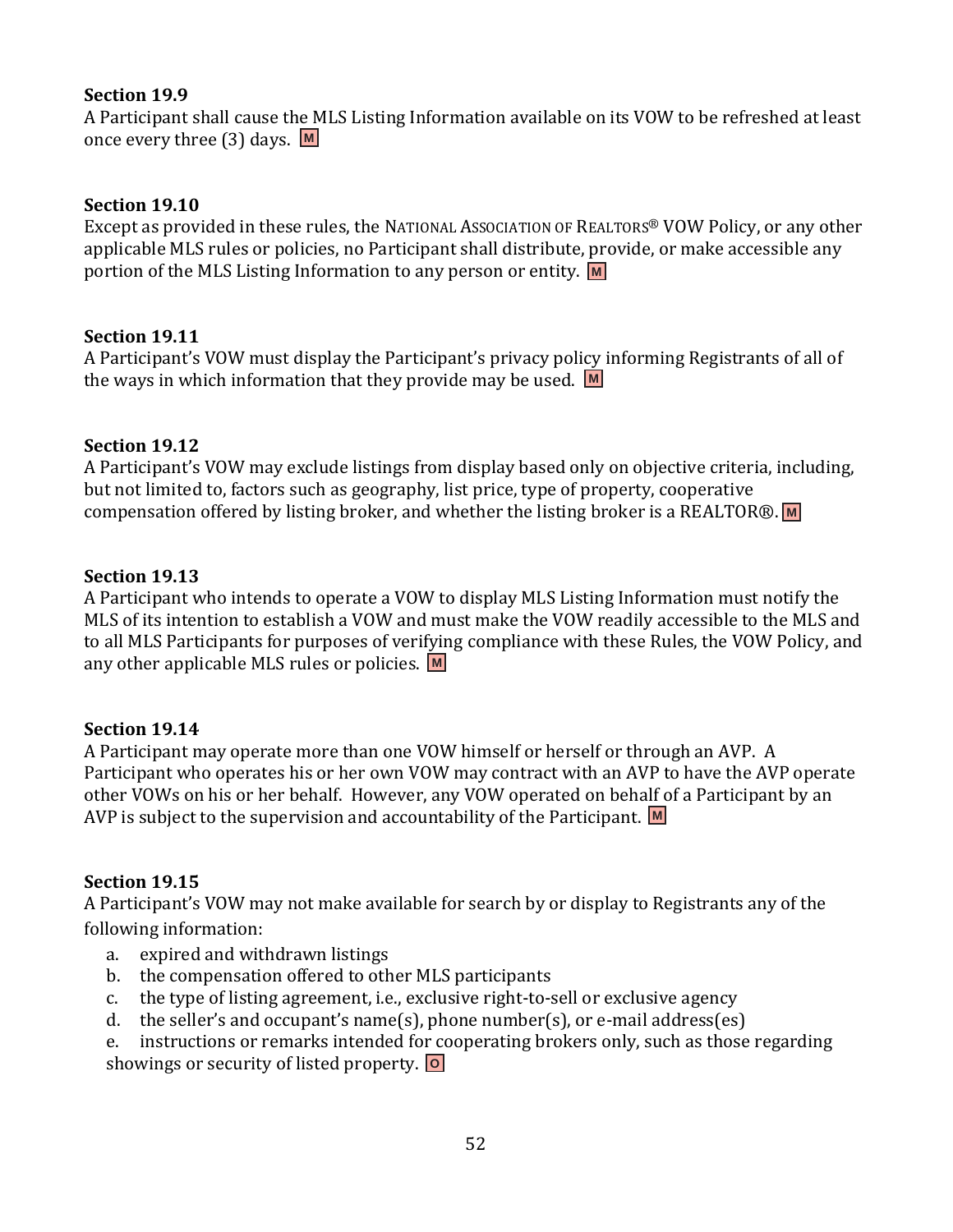A Participant shall not change the content of any MLS listing information that is displayed on a VOW from the content as it is provided in the MLS. The Participant may, however, augment MLS listing information with additional information not otherwise prohibited by these rules or by other applicable MLS rules or policies, as long as the source of such other information is clearly identified. This rule does not restrict the format of display of MLS listing information on VOWs or the display on VOWs of fewer than all of the listings or fewer than all of the authorized information fields. **O**

## **Section 19.17**

A Participant shall cause to be placed on his or her VOW a notice indicating that the MLS listing information displayed on the VOW is deemed reliable, but is not guaranteed accurate by the MLS. A Participant's VOW may include other appropriate disclaimers necessary to protect the Participant and/or the MLS from liability. **O**

## **Section 19.18**

A Participant shall cause any listing that is displayed on his or her VOW to identify the name of the listing firm and the listing broker or agent in a readily visible color, in a reasonably prominent location, and in typeface not smaller than the median typeface used in the display of listing data. **O**

## **Section 19.20**

A Participant shall require that Registrants' passwords be reconfirmed or changed every 120 days. **O**

## **Section 19.21**

A Participant may display advertising and the identification of other entities ("co-branding") on any VOW the Participant operates or that is operated on his or her behalf. However, a Participant may not display on any such VOW deceptive or misleading advertising or co-branding. For purposes of this section, co-branding will be presumed not to be deceptive or misleading if the Participant's logo and contact information (or that of at least one Participant, in the case of a VOW established and operated on behalf of more than one Participant) is displayed in immediate conjunction with that of every other party, and the logo and contact information of all Participants displayed on the VOW is as large as the logo of the AVP and larger than that of any third party. **O**

## **Section 19.22**

A participant shall cause any listing displayed on his or her VOW obtained from other sources, including from another MLS or from a broker not participating in the MLS, to identify the source of the listing. **O**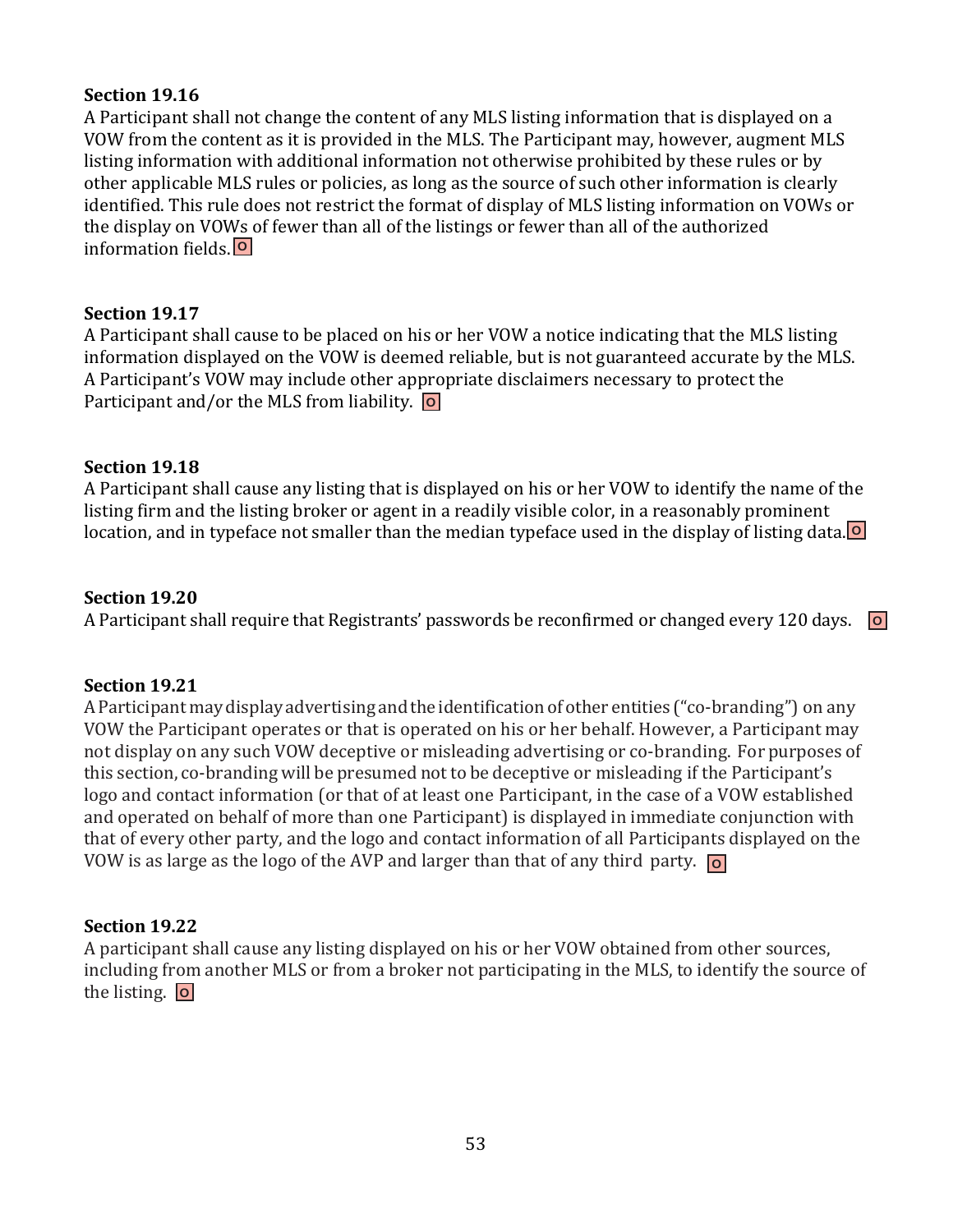A participant shall cause any listing displayed on his or her VOW obtained from other sources, including from another MLS or from a broker not participating in the MLS, to be searched separately from listings in the MLS. **O**

## **Section 19.24**

Participants and the AVPs operating VOWs on their behalf must execute the license agreement required by the MLS. **O**

## **Section 19.25**

Where a seller affirmatively directs his or her listing broker to withhold either the seller's listing or the address ofthe seller's listing from display on the Internet, a copy ofthe seller's affirmative direction shall be provided to the MLS within 3 business days. **O**

## **Section 19.26**

Periodically, the Realtor® Association of Acadiana may audit all VOW subscribers to ensure that they comply with the definition of a Participant in that they are abiding by all of the bylaws, rules and other obligations of participation including payment of fees and actively endeavoring to list real property in the MLS and/or accept offers of cooperation and compensation made by other Participants through the MLS. **L**

*The rest of this page has been intentionally left blank.*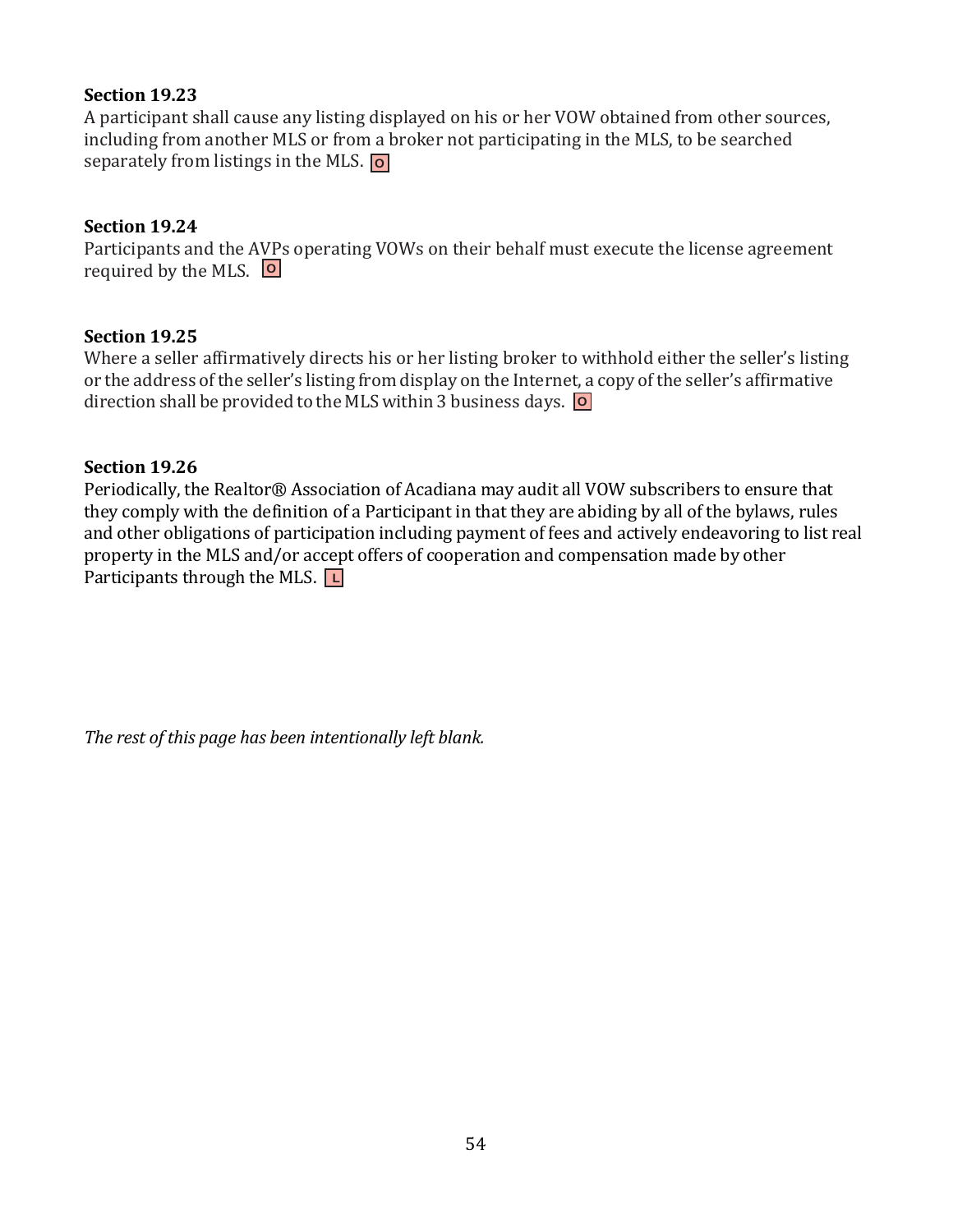# **KEY & LOCKBOX SYSTEM L**

#### **Section 20.0 ELIGIBILITY**

No MLS Participant or Subscriber shall be required to purchase key or lockbox services as a requirement for membership. Key and lockbox services are voluntary choices available to RAA members.

The following RAA membership categories are eligible for key and lockbox services subject to their execution of a lease agreement direct with the current approved MLS vendor for key and lockbox services.

- a. Participants
- b. Subscribers
- c. Appraisers

#### **Section 20.1 KEY SERVICE**

The MLS shall offer key and lockbox services through a master agreement with a vendor approved and contracted by the REALTOR® Association of Acadiana.

The Electronic Key service is available to MLS members. This version of the key service involves access through use of the member's smartphone technology.

The MLS shall strive to provide the most modern and technological sound solutions for the MLS members, and may from time to time change the services available or the vendor as the MLS Board deems appropriate to serve the needs of the membership.

#### **Section 20.2 LEASE REQUIREMENT**

Each REALTOR<sup>®</sup> using a key is required to sign a lease with the current key vendor. The lease shall outline the cost, responsibilities and liabilities of the Participant or Subscriber. In accordance with the terms and conditions of the lease, a non-refundable one-time activation fee will be required on all keys.

#### **Section 20.3 EXCLUSIVE USE**

A leased key will be for the exclusive use of the Lessee only and shall not be sold or loaned to anyone, at any time, for any purpose.

#### **Section 20.4 FINE FOR MISUSE**

The penalty for allowing use of a key by any unauthorized person is as follows:

Fines are assessed within a calendar year

1st Offense - \$1000 2nd Offense - \$1500 3rd or more - \$2500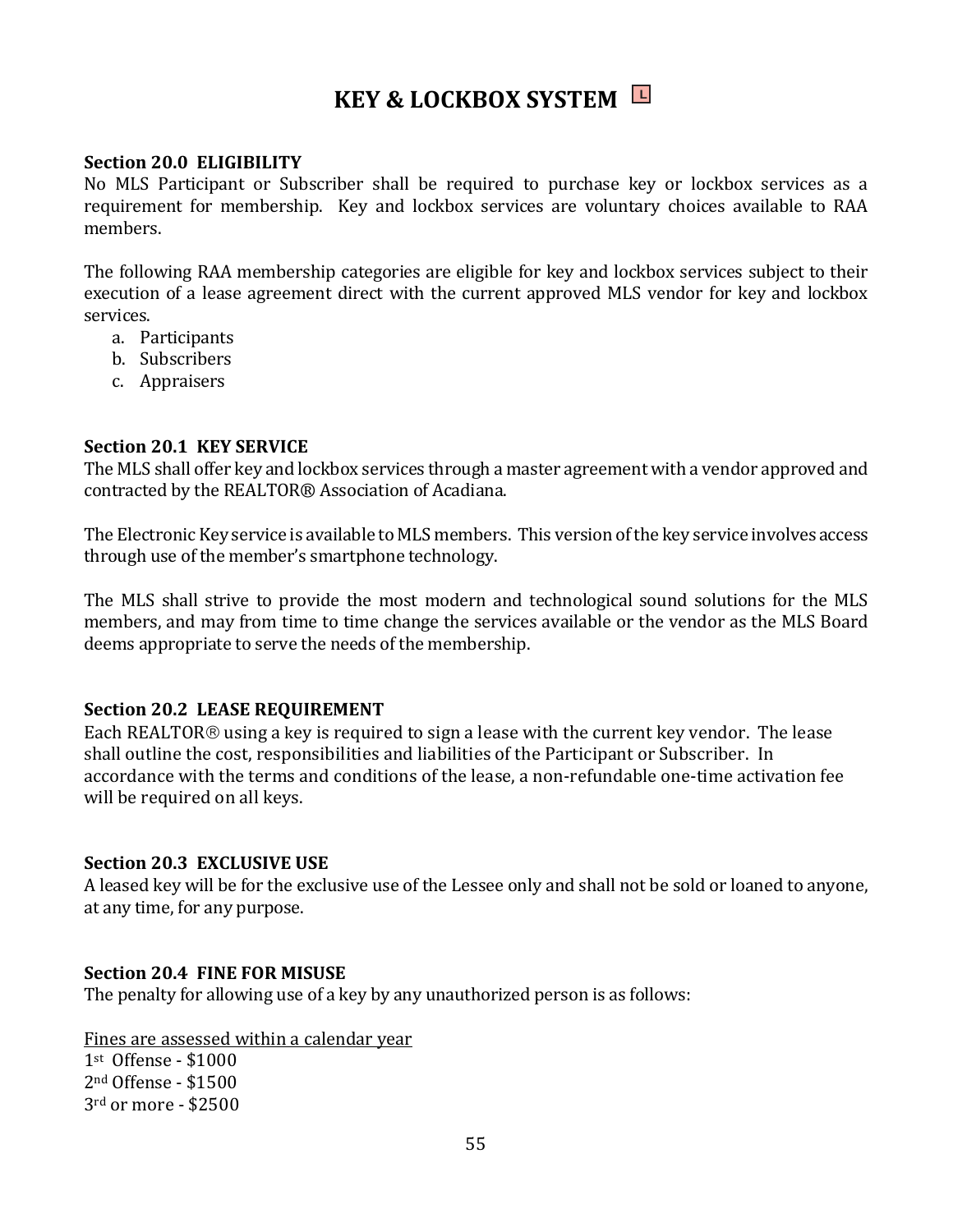### **Section 20.5 USE RESTRICTIONS**

Lessee shall use the eKey only for the purposes of gaining authorized entry into real property on which an RAA issued lockbox has been installed pursuant to an agreement with the seller of such real property. Use of a Key to gain entry to a property for any purpose other than the exercise of authority or responsibility derived from the agency or other legally recognized brokerage relationship granted by the owner in the Listing agreement or offer of cooperation by the Agent, or from an appraisal relationship with the owner or contract buyer, is specifically prohibited unless Seller has authorized access for non-real estate related activities. Utilization of information derived from viewing properties shall not be used or conveyed to anyone for any purpose other than to facilitate the sale or lease of real property.

#### **Section 20.6 PERMISSION TO ENTER PROPERTY**

Before using a key to enter a listed property, the keyholder must secure permission to enter such property. Failure to do so could result in a fine, suspension or both.

#### **Section 20.7 KEY BILLING**

All fees shall be billed and collected by the current key vendor as agreed to in the lease.

#### **Section 20.8 KEY RETURN**

Upon change in member status, service will be immediately terminated. For Electronic Key service this may stop any future billing. Each Participant is to report any changes in the status of Subscribers within three (3) business days.

NOTE: Key services may be temporarily suspended for all keyholders associated with a Participant who changes status, pending the resolution of a new Participant or the closure of the Brokerage.

#### **Section 20.9 LOCKBOX AUTHORIZATION**

For each listing that a Lockbox is placed upon, Participant shall keep on file authorization from the owner and/or tenant or both, as necessary. (Authorization may be included in the listing agreement.)

## **Section 20.10 RULE REGARDING RETURN OF KEY TO LOCKBOX**

Failure to return the property's key to the lockbox and/or the keybox container to the lockbox shall result in a \$100 fine. If both are not returned, it constitutes one violation.

## **Section 20.11 KEY MISUSE REPORTING**

Any Participant or keyholder is required to notify the RAA immediately if he/she becomes aware of any unauthorized use of a key by any person.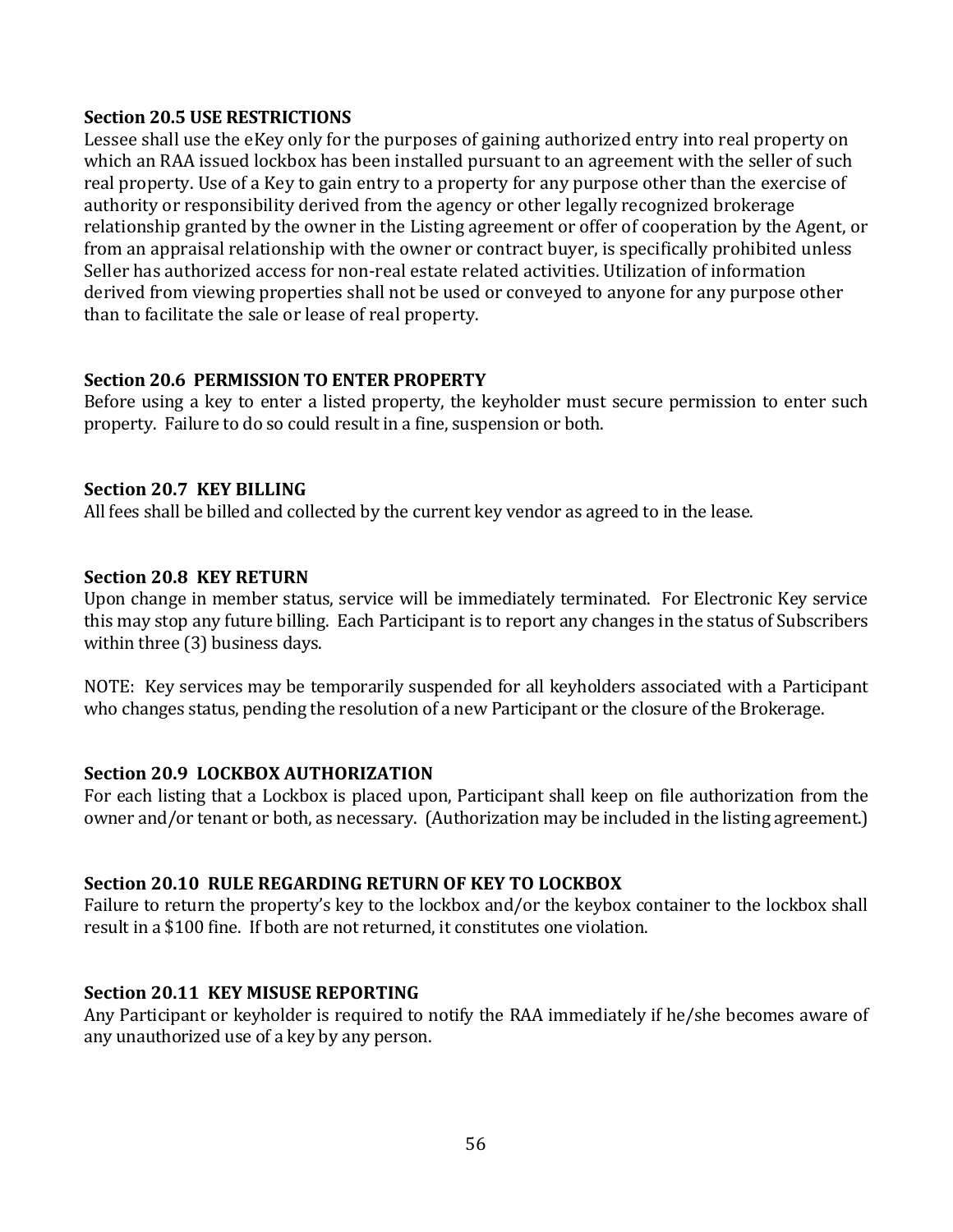## **Section 20.12 FINE APPEAL RIGHTS**

Any keyholder who is assessed a fine and/or penalty shall have the right to appeal in accordance with Section 9.

## **Section 20.13 LOANER KEYS**

A Loaner Key can be issued to a keyholder for use for a period of seven (7) days. A fee of \$25.00 per day will be charged for any Loaner Key not returned within this timeframe.

#### **Section 20.14**

Associations shall adopt written, reasonable, and appropriate rules and procedures for administration of lock box systems which may include appropriate fines, not to exceed \$15,000. Any issuing fees, recurring fees, or other administrative costs shall be established at the discretion of the association and set forth in the rules and procedures. All key holders, whether association members or not, shall agree, as a condition of the key lease agreement, to be bound by the rules and procedures governing the operation of the lock box system*. (Amended 11/13)*

*The rest of this page has been intentionally left blank.*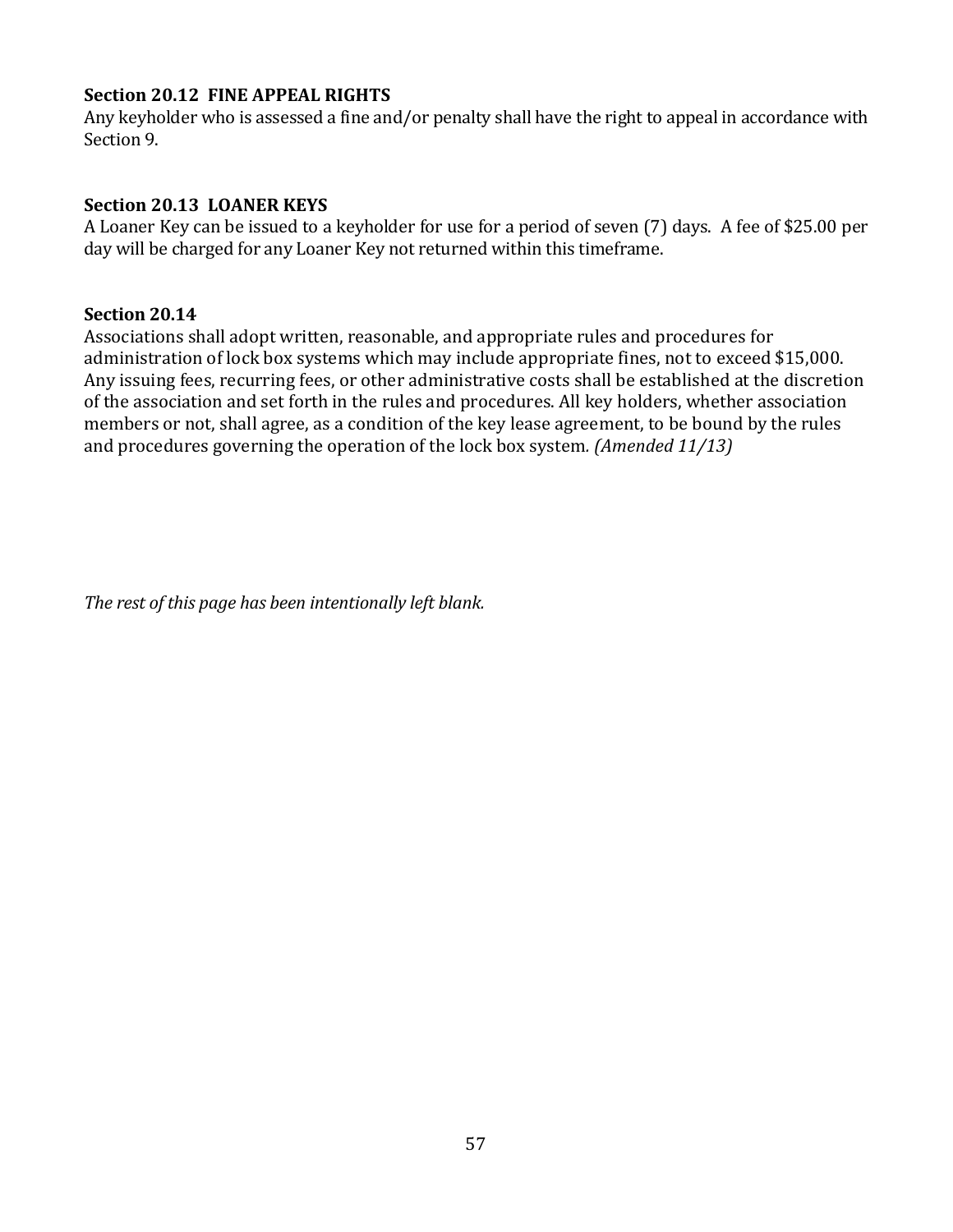# **SHOWINGTIME L**

## **Section 21 SHOWINGTIME DESCRIPTION**

ShowingTime is a separate company that provides an additional service and assists our MLS Participants and Subscribers in making homes easier to show. It provides one central phone number to call when scheduling all appointments and includes canceling or rescheduling appointments. All ShowingTime information is deemed reliable, but not guaranteed. All RAA Participants and Subscribers are required to participate in ShowingTime unless an Exemption is granted as outline in Section 21.2.

## **Section 21.1 SHOWINGTIME REGISTRATION**

All RAA Participant and Subscribers are registered with ShowingTime upon joining the MLS.

## **Section 21.2 SHOWINGTIME EXEMPTIONS**

REALTORS® who do not list or sell residential real estate in RAA's service area or MLS or who can certify that listing and selling residential real estate are not part of their job description or duties may apply for a ShowingTime Exemption. If at any point in time the exemption is no longer valid, a REALTOR® will be required to participate in ShowingTime. ShowingTime Exemptions can be requested only once per year.

## **Section 21.3 SHOWINGTIME LOGIN CREDENTIALS**

To log in to the ShowingTime website, the REALTOR® must use a private password which is not to be distributed to any seller, buyer or member of the public.

## **Section 21.4 SHOWINGTIME SHOWINGS**

All showings should be scheduled in accordance with Section 2 of these rules. Cancelling or rescheduling appointments should be handled with ShowingTime or the listing agent/broker.

## **Section 21.5 SHOWING INSTRUCTIONS**

All MLS Participants and Subscribers shall provide ShowingTime with Showing Instructions within three (3) business day for each listing placed on the MLS.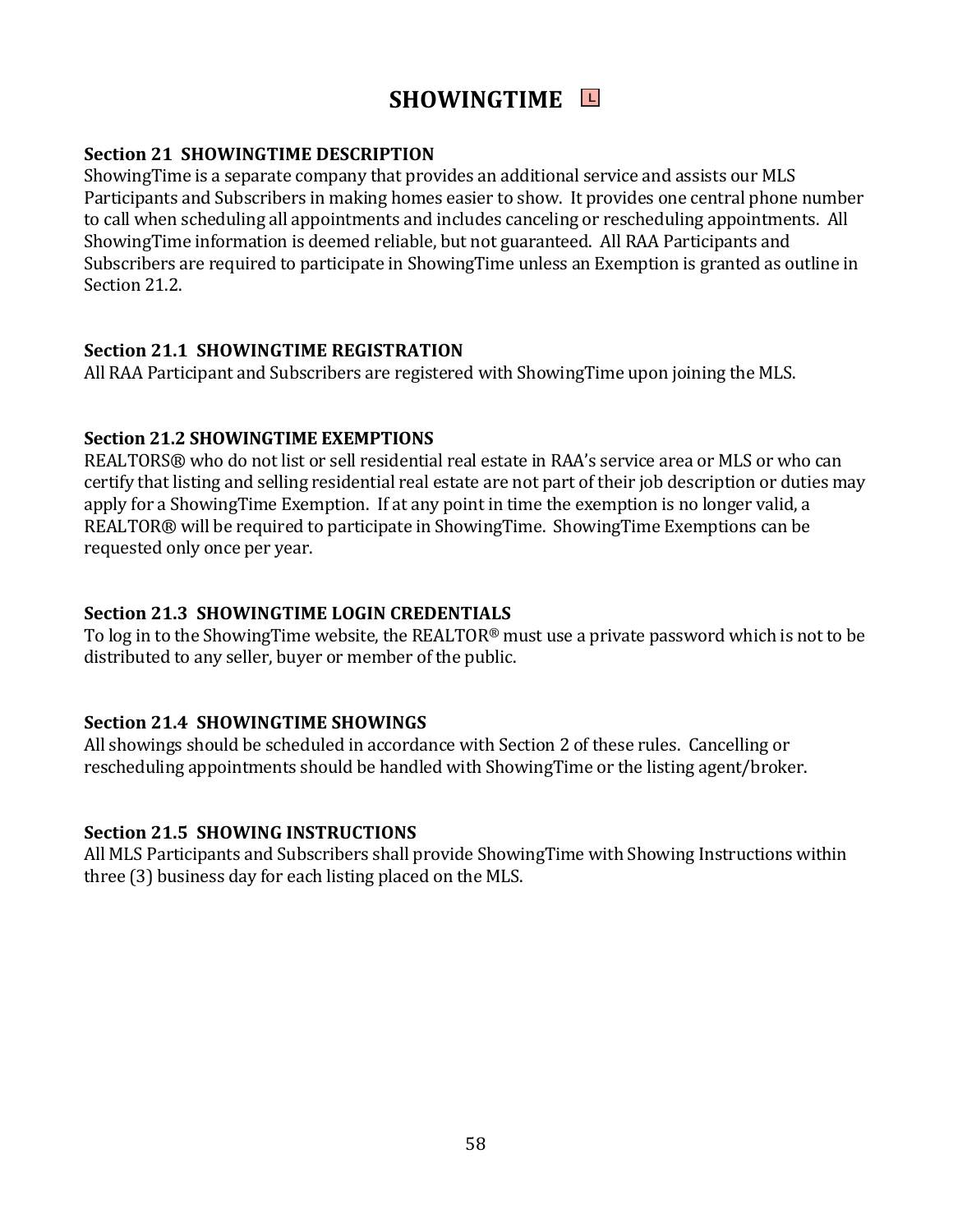## **APPENDIX A SCHEDULE OF FINES AND PENALTIES (Amended February 2020)**

The following are fines and penalties for violation of the indicated sections of the MLS Rules and Regulations.

#### **INCORRECT DATA**

Any required field with incorrect information. Should incorrect data be found in the listing or contact information of the remarks section a fine will be charged if not corrected within twenty-four (24) hours of notification by Association staff via email or by telephone communication. Fines for violation of this rule are as follows:

**Fines are assessed within a calendar year st Offense - \$100 nd Offense - \$250 rd or more - \$500**

#### **ENTERING CONTACT INFORMATION IN REMARKS SECTION**

Contact information may only be placed in fields designated for contact information or in REALTOR® remarks. A fine will be charged if the contact information is not removed within twenty-four (24) hours of notification by the Association staff via email or by telephone communication. Fines for violation of this rule are as follows:

**Fines are assessed within a calendar year:**

**1st Offense - \$100 2nd Offense - \$250 3rd Offense - \$500**

## **RELISTING A CANCELLED LISTING WITHIN 90 DAYS**

Cancelled listings that intend to be re-listed within 90 days of cancellation must submit the current listing agreement to the RAA staff prior to putting them back to active status in MLS. RAA staff will use the documentation to determine if the listing should be entered with a new MLS number or if the previous MLS number should be put Back on Market. This is to ensure that listing agents are not cancelling and re-listing properties in MLS for marketing purposes only. Fines for violation of this rule are as follows:

**Fines are assessed within a calendar year: st Offense - \$100 nd Offense - \$250 rd Offense - \$500**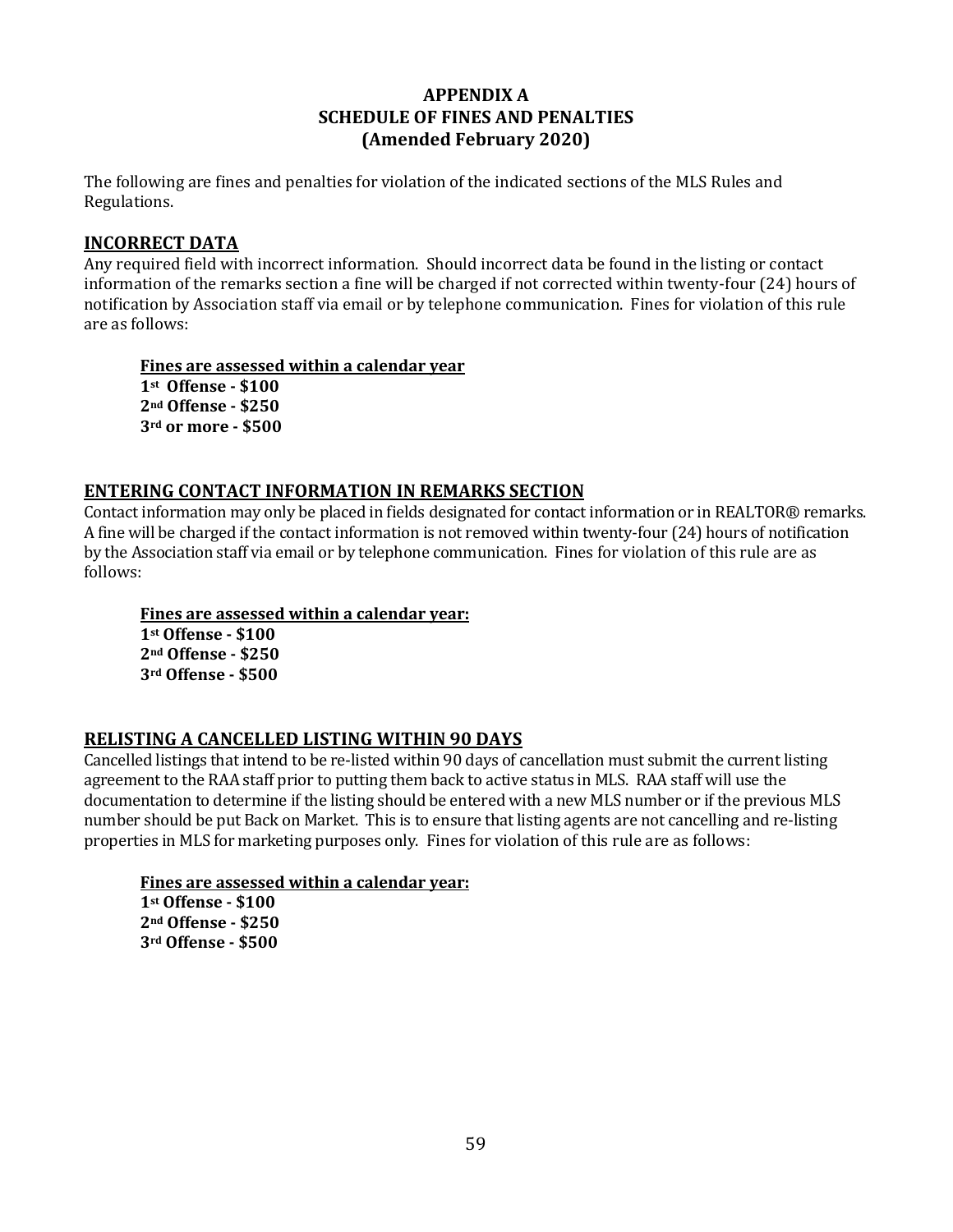*Appendix A: Schedule of Fines and Penalties Page 2 of 6*

#### **RELISTING A COMING SOON LISTING WITHIN 30 DAYS**

A property cannot utilize the Coming Soon status for more than 30 days. If a Participant or Subscriber cancels or expires a coming soon listing and relists in the Coming Soon status without staying off the market for 30 or more days, a fine as outlined below will be assessed.

### **Fines are assessed within a calendar year:**

**1st Offense - \$100 2nd Offense - \$250 3rd Offense - \$500**

#### **FAILURE TO REPORT EMPLOYMENT TERMINATION OF LICENSED OR UNLICENSED PERSONAL ASSISTANT and/or OFFICE PERSONNEL.**

Upon termination of employment of a licensed or unlicensed Personal Assistant and/or Office Staff Personnel, Participant/Subscriber must notify the MLS service of such termination within 3 business days. Fines for violation of this rule are as follows:

#### **Fines are assessed within a calendar year:**

**1st Offense - \$100 2nd Offense - \$250 3rd Offense - \$500**

#### **SHARING LISTINGS ON SOCIAL MEDIA USING MLS SOFTWARE**

When sharing properties on social media using the MLS software, agents/broker must have prior authorization from the listing agent or listing broker. Fines for violation of this rule are as follows:

#### **Fines are assessed within a calendar year:**

**1st Offense - \$100 2nd Offense - \$250 3rd Offense - \$500**

#### **Time limit for the following rules regarding MLS listings:**

**By end of third (3rd) business day\* upon receipt of a fully executed contract signed by all parties OR By end of first business day\* upon receipt of a fully executed contract and Coming Soon Notice form OR By end of first business day\* upon commencement of public marketing of a property OR**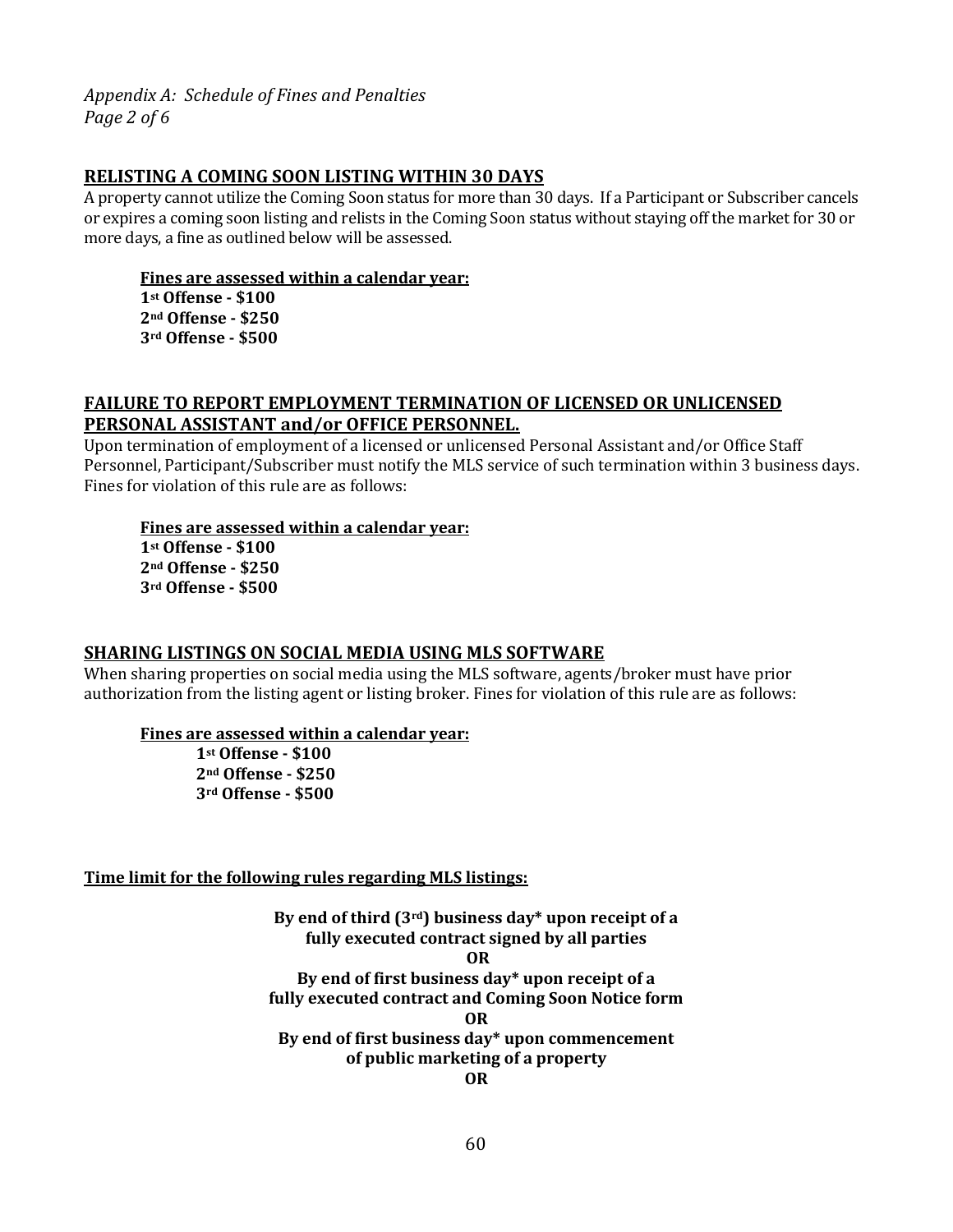#### **By end of third (3rd) business day\* after a closed transaction in the case of a For Sale by Owner or properties subject to One-Time Listing Agreement and/or Buyer Representation Agreement (added 4/2021)**

#### **\*Note: A business day is defined in Definitions section.**

*Appendix A: Schedule of Fines and Penalties Page 3 of 6*

#### **Fines for each violation of these rules are as follows:**

**Fines are assessed within a calendar year: st Offense - \$100 nd Offense - \$250 rd Offense - \$500**

#### **FAILURE TO SUBMIT LISTING(S)**

Any listing taken on a contract to be filed with the MLS is subject to the Rules and Regulations of the MLS upon signature of the seller(s).

**Excluded Listings:** If the seller refuses to permit the listing to be disseminated by the MLS, the REALTOR® may then take the listing ("office exclusive") and the exclusion form shall be delivered to the MLS by the third  $(3<sup>rd</sup>)$  business day upon receipt of a fully executed contract signed by all parties but not disseminated to the Participants. The MLS Exclusion Form should be signed by the seller that he does not desire the listing to be disseminated by the MLS.

#### **FAILURE TO SUBMIT PROPERTY DISCLOSURE** – Residential ONLY\*\*

All Residential properties submitted to the MLS must contain the Residential Property Disclosure Form. The Information Page (1<sup>st</sup> page of the Property Disclosure Form) is required to be submitted to the MLS for any listings that are Excluded from providing the Residential Property Disclosure (reference page 1 of Disclosure Form for complete list of excluded properties).

#### **FAILURE TO REPORT STATUS CHANGE(S)**

Pending, Contingent, Sold, Withdrawals, Back on Market, Price Changes, Extensions, Changes in Closing Date, etc.

#### **FAILURE TO SUBMIT PHOTOGRAPHS\*\***

For all listings, a front exterior photo of the subject property is required upon inputting the listing in the MLS. In addition, RES listings require minimum of 5 photographs including kitchen and bath. All 5 photos must be uploaded within 3 business days of the listing date.

**\*\*Listings in the Coming Soon status only have the requirement of one front exterior photograph in order to be filed in the MLS. Once a Coming Soon listing changes to the Active status, all required photographs and disclosure(s) must be added within one (1) business day of the status change.**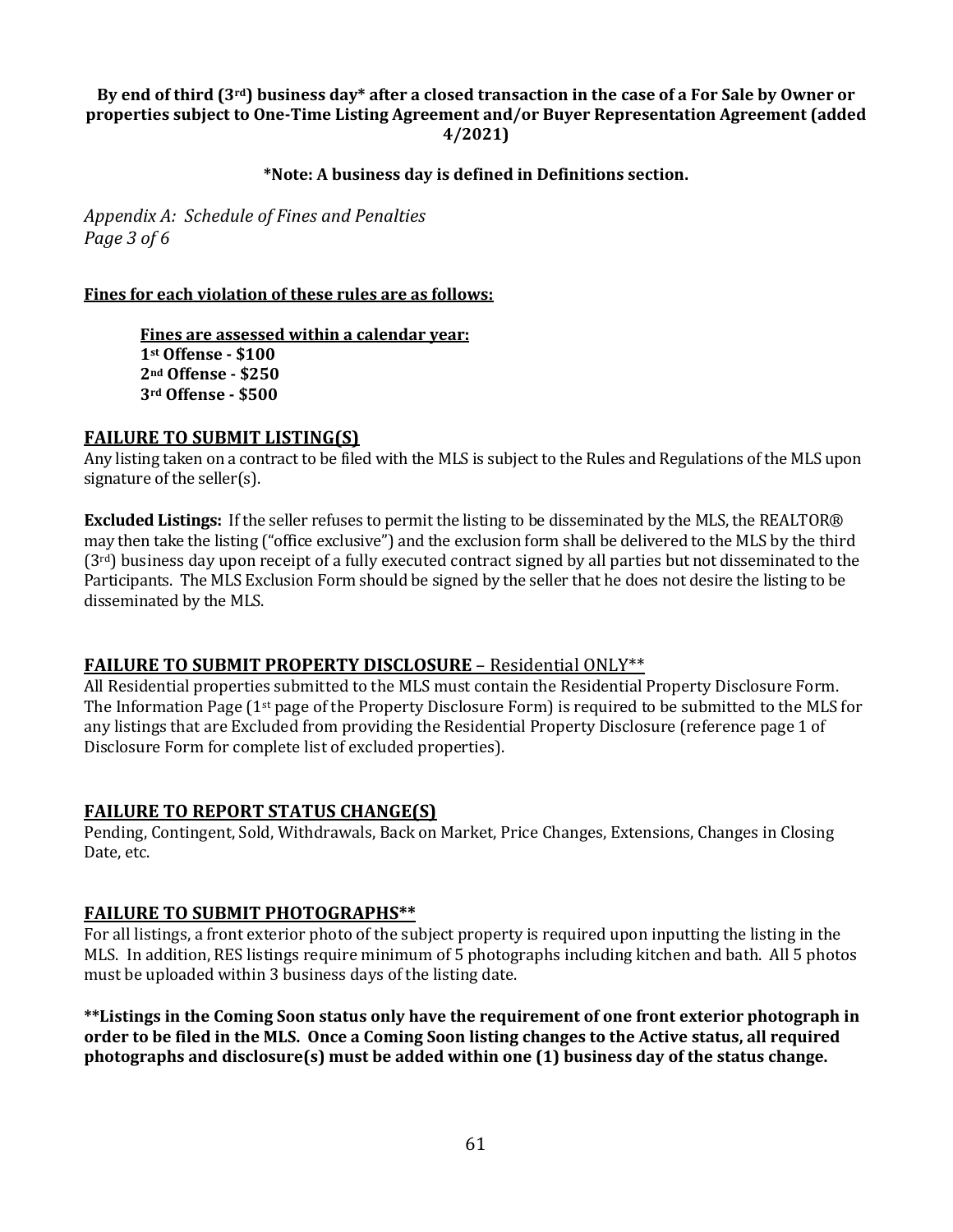*Appendix A: Schedule of Fines and Penalties Page 4 of 6*

### *ADDITIONAL FINES*

#### **A. SHARING MLS PASSWORD**

Fines will be issued to any member who shares his/her password in *ANY* manner.

**Fines are assessed within a calendar year st Offense - \$1000 nd Offense - \$1500 rd or more – \$2500**

#### **B. LOANING MLS LOCKBOX KEY TO UNAUTHORIZED PERSON(S)**

Fines will be issued to any member who loans/shares his or her active lockbox key with any person.

**Fines are assessed within a calendar year st Offense - \$1000 nd Offense - \$1500 rd or more – \$2500**

# **C. FAILURE TO RETURN PROPERTY KEY TO MLS LOCKBOX**

\*Except with permission of Broker or designated agent

**Fines are assessed within a calendar year st Offense - \$100 nd Offense - \$250 rd or more – \$500**

#### **D. UNAUTHORIZED SHOWING(s)**

No one shall enter a listed property (this rule includes all active, contingent and pending listings) without authorization. All appointments with the seller of listed property must be authorized through ShowingTime or the listing agent/broker, or as otherwise indicated in the Realtor Remarks of the MLS.

**Fines are assessed within a calendar year Any Offense - \$1000**

## **E. VIOLATION OF CLEAR COOPERATION POLICY**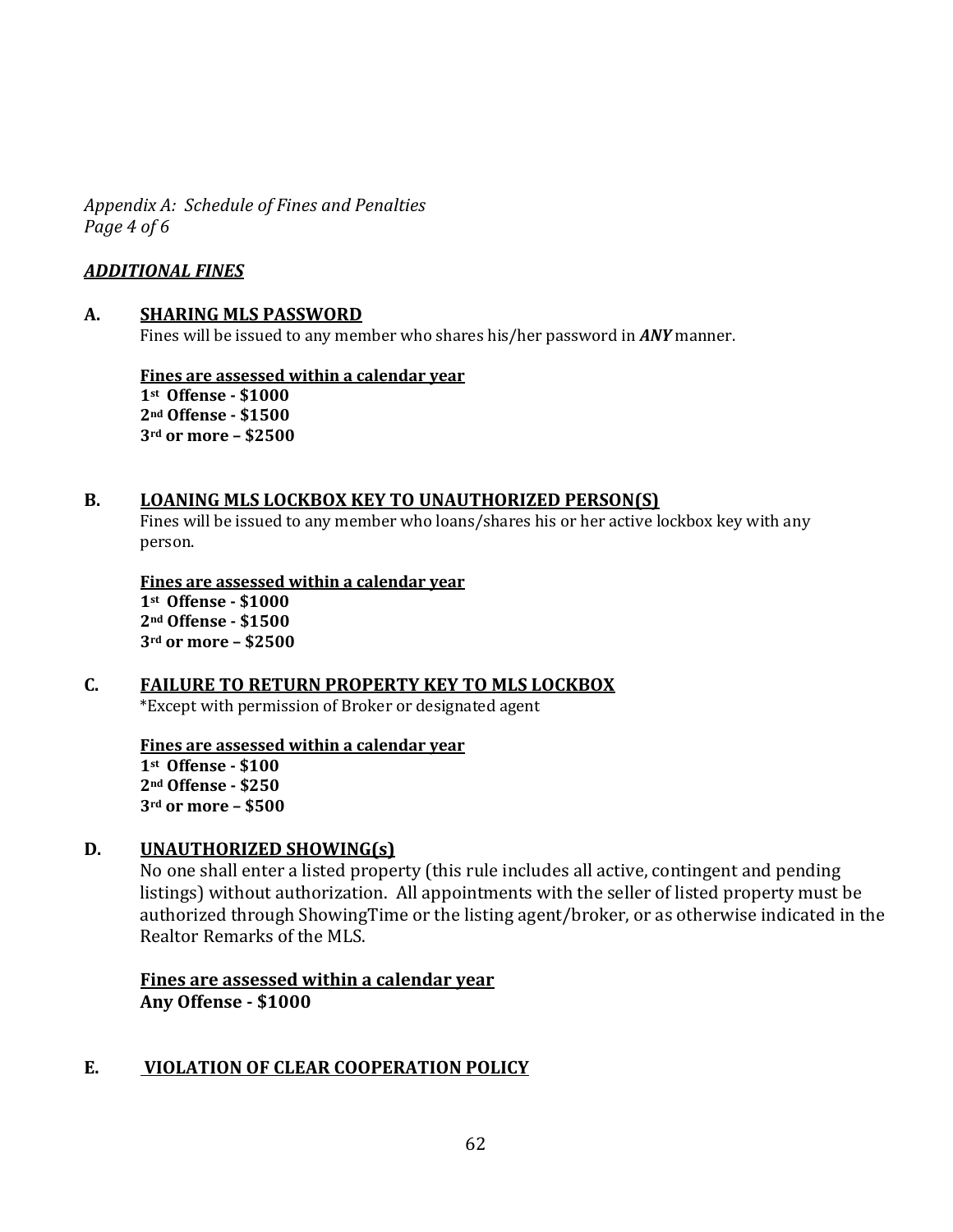## **Fines are assessed within a calendar year Any Offense - \$1000**

*Appendix A: Schedule of Fines and Penalties Page 5 of 6*

## **F. LEAVING THIRD PARTY UNATTENDED ON LISTED PROPERTY**

Once a licensed agent/broker grants access to the property to any third party, they MUST remain onsite while the third party they have granted access to the property is on the premises. Third parties may include, but are not limited to, clients, client's family and friends, non-RAA appraisers, inspectors, contractors, roofers, etc. Note: If a listing agent obtains authorization from the seller or responsible party, they may allow third parties to remain on the premises without the presence of a licensed agent.

## **Fines are assessed within a calendar year Any Offense - \$1000**

**Subsequent offenses may be subject to disciplinary action by the Board of Directors**.

**G. PROHIBITION OF BROKERAGE/AFFILIATE MARKETING THROUGH MLS SERVICES** All forms of brokerage or affiliate member marketing or promotion through any MLS provided software or service is prohibited.

**Fines are assessed within a calendar year 1st Offense - \$100**

**2nd Offense - \$250 3rd or more – \$500**

## **POLICIES REGARDING FINES**

Fines and discipline will be levied on listing (and co-listing) agent(s) (Approved 7/2020) and will follow them should they transfer to another Broker. Participant (Broker) is not automatically responsible for fines levied upon Subscribers (Agents).

Official Notice of MLS Violations will be sent via email to the Listing (and co-listing) Agent(s) and his/her Broker. The Agent has ten (10) days after notification is sent to either pay the fine to RAA or appeal the fine *in writing* to the MLS Committee. Fines can only be appealed by the Agent or Broker named in the violation notice. Appeals of the MLS Committee decisions will be to the Board of Directors. If the fine is not paid or appealed in that timeframe, the Agent's MLS access will be suspended.

Staff shall have the authority to waive MLS fines for members who give advance notice or can provide documented proof sufficient to determine that the violation was caused by circumstances outside the control of the member. *Approved 3/2013.*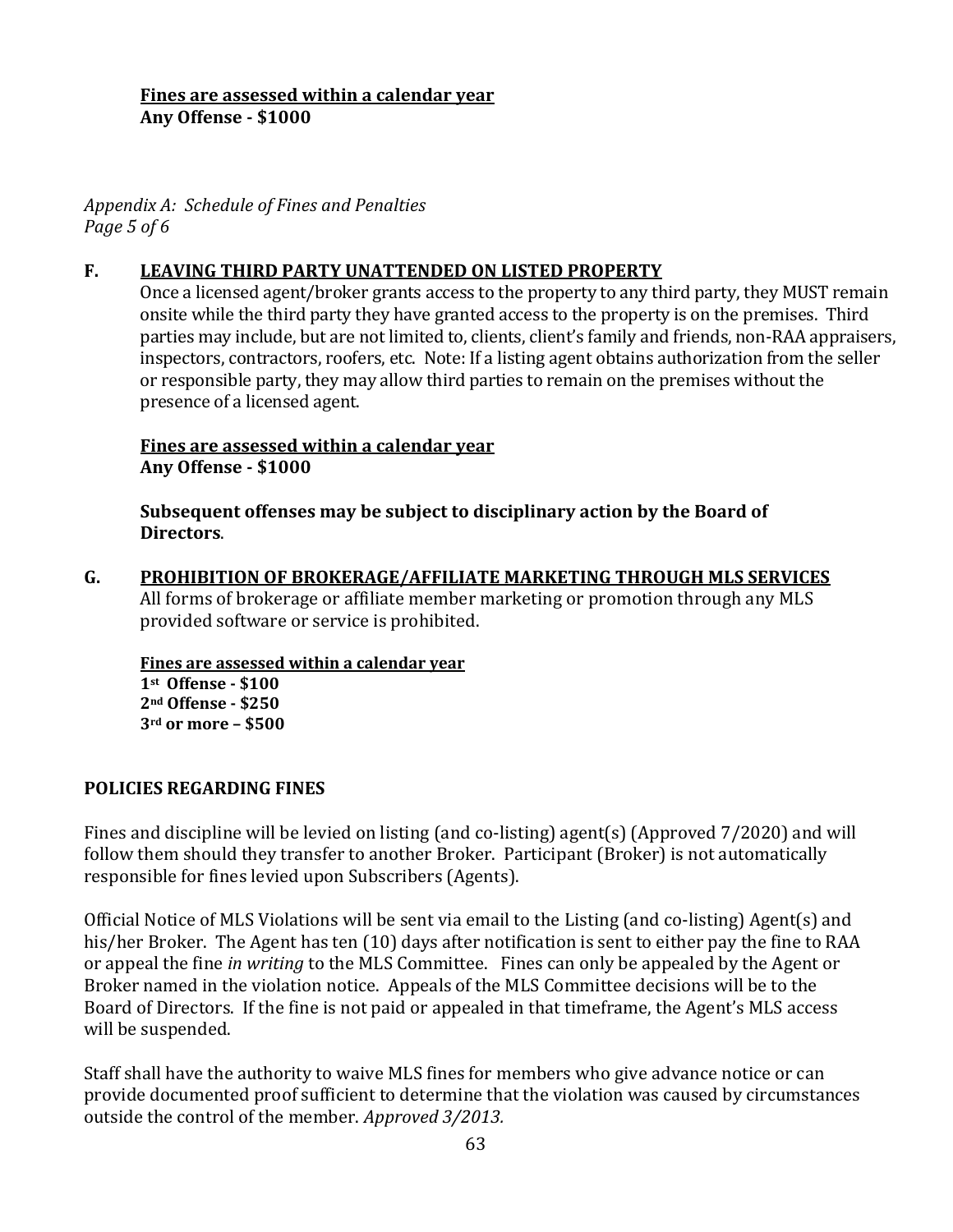One (1) correction notice will be sent to the Agent(s) with copies to the Broker and Office Manager through the MLS for No Photo and No Disclosure violations. Said rule to apply for Active listings

## *Appendix A: Schedule of Fines and Penalties Page 6 of 6*

only. Violation(s) must be corrected upon notification even if the fine is being appealed. If the violation(s) are not corrected upon initial notification, an Official Notice of MLS Violation will be sent to the Agent(s) via email and copied to the Broker and/or Office Manager. For violations of No Photo, No Disclosure or Incorrect Data, once an Official Notice of MLS Violation is sent to the Agent(s) and Broker, the Agent(s) will have the amount of time they subsequently had to correct the violation. For instance, if an Official Notice of MLS Violation is sent to the Agent(s) for not uploading a property disclosure, the Agent(s) will have 3 business days from the issuance of the Official Notice of MLS Violation to correct the listing. If the correction has not been made within the additional time frame, a second offense Official Notice of MLS Violation will be sent to the Agent(s) and copied to the Broker and/or Office Manager.

Citation Warnings for Possible Offenders of Unlocked Properties: In cases where a property is left unlocked after a showing, the listing agent may report this to the RAA staff. A warning email will be sent to all agents who opened the property on that date notifying them that the property was left unlocked. Repeat offenders will be brought to the MLS Committee for further discipline.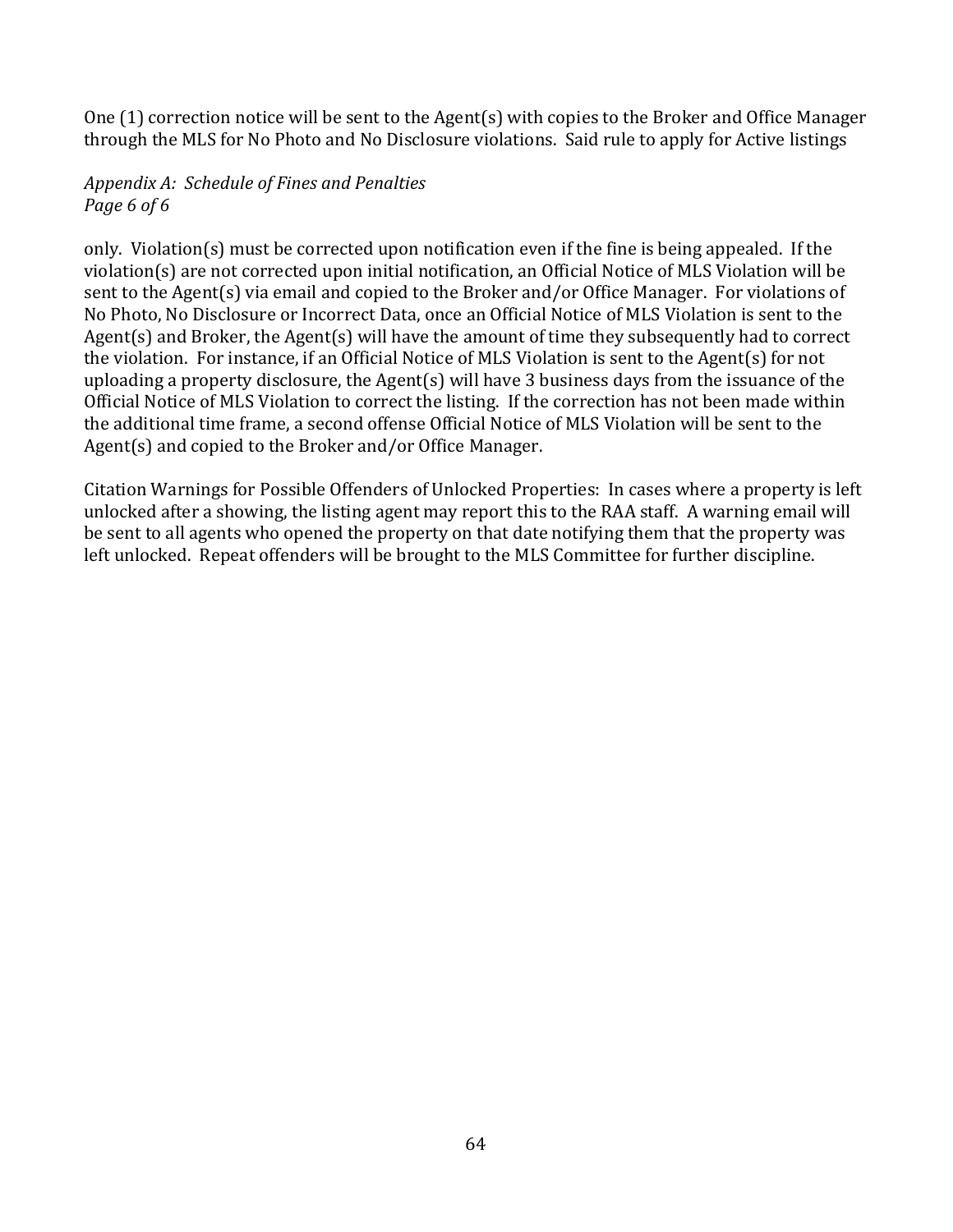## **APPENDIX B: DATA DISTRIBUTION GUIDELINES (Adopted January 2020)**

## *Definitions of Common Terms*

*Internet Data Exchange (IDX):* IDX affords MLS Participants the ability to authorize limited electronic display and delivery of their listings by other Participants via the following authorized mediums under the Participant's control: websites, mobile apps, and audio devices. As used throughout this policy, "display" includes "delivery" of such listings.

*Listing Data/RAA Data:* Data relating to real estate for sale, previously sold, or listed for sale, and to RAA Participants (including text, photographs, and all other data formats now known or hereafter invented) entered into RAA's databases by RAA Participants and RAA, or on their behalf.

*Virtual Office Website (VOW):* a Participant's Internet website, or a feature of a Participant's website, through which the Participant is capable of providing real estate brokerage services to consumers with whom the Participant has first established a broker-consumer relationship (as defined by state law) where the consumer has the opportunity to search MLS Listing Information, subject to the Participant's oversight, supervision, and accountability. A non-principal broker or sales licensee affiliated with a Participant may, with his or her Participant's consent, operate a VOW. Any VOW of a non-principal broker or sales licensee is subject to the Participant's oversight, supervision, and accountability.

*Automated Valuation Model:* a service using mathematical modeling combined with RAA Data and possibly other data, provided it can fairly be characterized as a valuation of real property, and only to the extent permitted by the RAA Policies. An AVM need not include any human judgment or analysis. "AVM" includes broker price opinions (BPOs) and comparative (or comparable) market analyses (CMAs) to the extent they satisfy this definition.

*Participant*: Any REALTOR® of RAA who is a principal, partner, corporate officer, or branch office manager acting on behalf of a principal. For the RAA MLS, the Participant is generally the broker at the Louisiana Real Estate Commission who holds the licenses of the members of his/her agency.

## *Uses for IDX Feeds:*

*IDX:* A feed for IDX use is the most common for RAA members. The IDX use allows a Participant or their Subscriber display RAA's Active, Active/Contingent and Pending listings on their personal or office website.

*VOW:* A feed for VOW use includes all fields and statuses as outlined in the RAA MLS Rules & Regulations Section 19. Brokerages operating a VOW feed must be in compliance with all rules as outlined in Section 19 in order for the feed to remain active.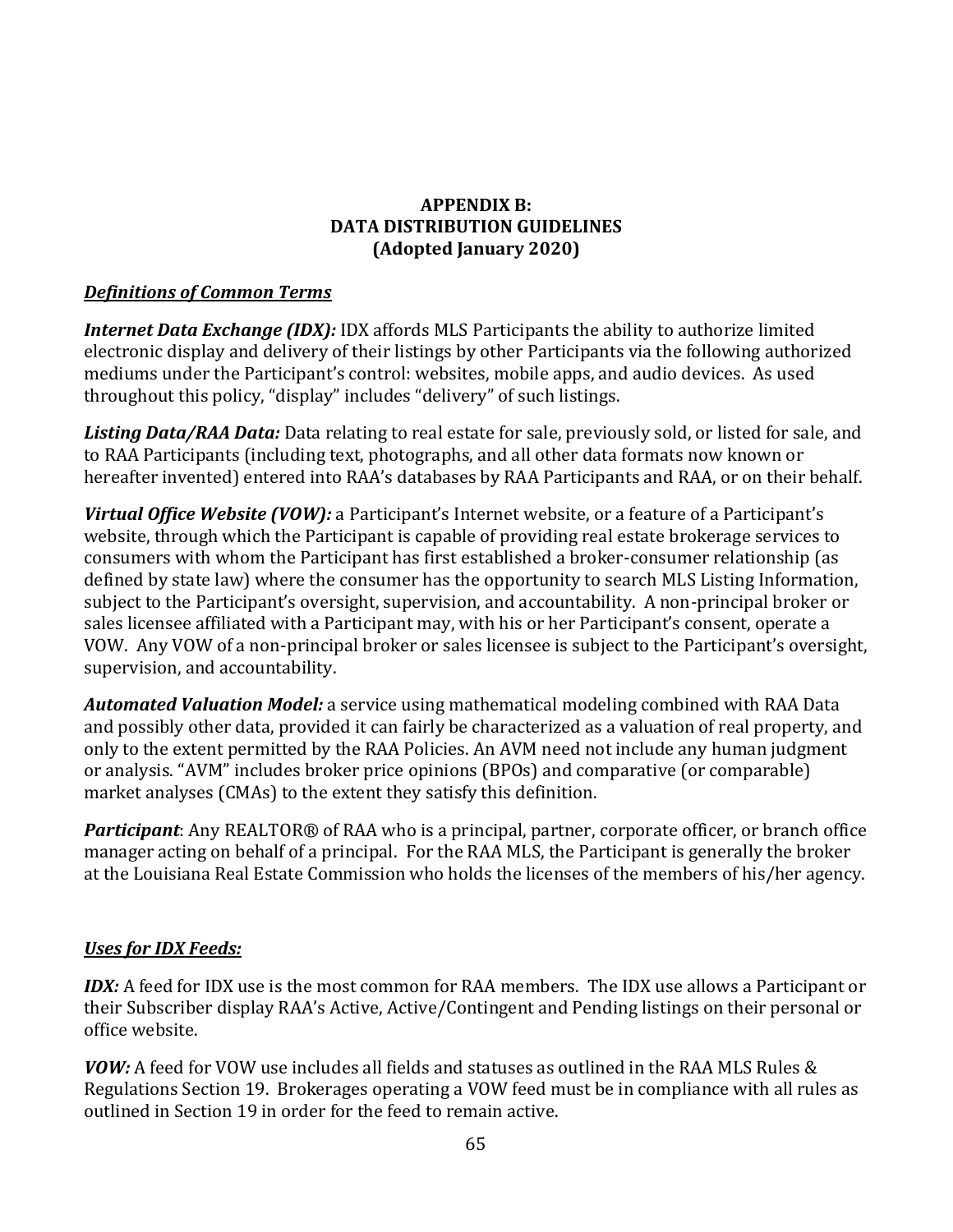*Firm Internal Use*: A feed for Firm Internal Use is designed for brokerage back office systems and services which are not public facing. These feeds contain all MLS listing data and statuses.

*Appendix B: Data Distribution Guidelines Page 2 of 4*

*Firm AVM*: A feed for Firm AVM contains all listing data and statuses necessary to calculate and display automated valuation models on a Participant's website. Participants utilizing this feed must be in compliance with Exhibit B of the Participant Data Access Agreement regarding Firm AVM Data Use Requirements.

*IDX+Sold:* Upon request by a Participant for their office website, RAA will provide an IDX+Sold feed which includes the following sold data fields for public display: sold date, sold price, property address, legal description, lot size and subdivision. Media, such as photos, videos and virtual tours, are not allowed for these public displays with IDX+Sold feeds.

*Brokerage Data Only:* A feed for Brokerage Data Only contains all listing data and statuses for one specific broker. In compliance with the Participant Data Access policy, the feed will contain all active MLS listing data and all of the broker's off-market historical data for the previous three (3) years. There is no cost to the broker for this type of feed.

## *Access to RAA Listing Data*

# *Real Estate Transaction Standard (RETS):*

The Real Estate Transaction Standard is the framework used to facilitate the exhcnage of data. An MLS will publish a dictionary of data available through use of the "metadata". This helps the authorized user understand which fields will be available for their use. The RETS server provides real-time data to the receiving software, which then translates it into a formatted display.

RETS feeds are offered to approved third-party vendors and "in-house" companies for the data feed types previously described in this document. RETS feed access may be requested by use of the Participant Data Access Agreement and with the payment of any fees outlined in Section 18.4.1 of the MLS Rules and Regulations.

# *Application Program Interface (API)*

Application Program Interface (API) is a data transfer method that eliminates the need to copy listings between servers. API technology creates efficiencies in the collection and use of MLS data by Participants, vendors and MLSs. APIs allow for faster updates/results, increased security and ease of use in displaying property information.

API feeds are offered to approved third-party vendors and "in-house" companies for the data feed types previously described in this document. API access may be requested by use of the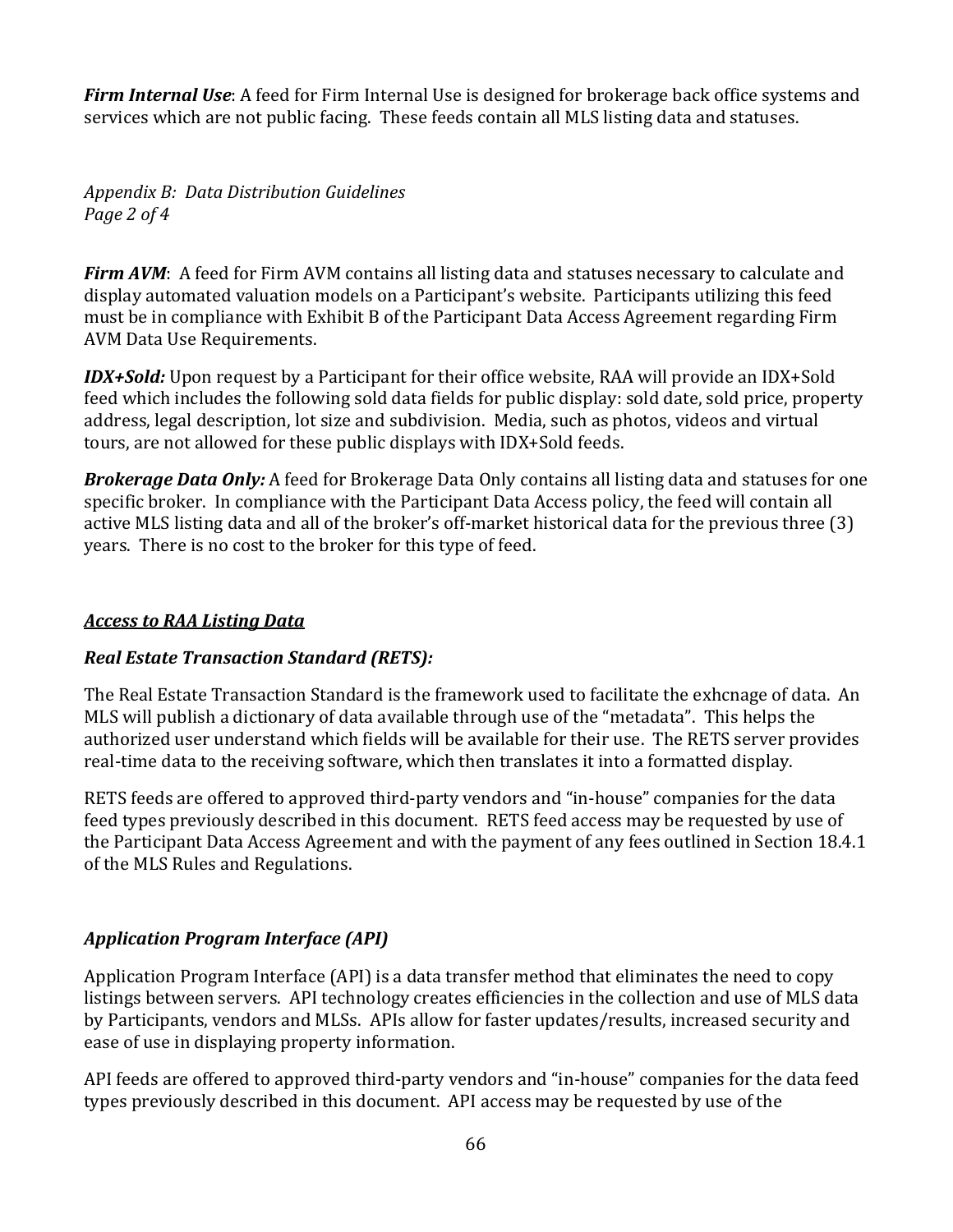Participant Data Access Agreement and with the payment of any fees outlined in Section 18.4.1 of the MLS Rules and Regulations. Please note that API access may be offered through various platforms and those platforms may have additional rules and fees that apply. RAA currently offers the Spark platform from FBS. [www.sparkplatform.com](http://www.sparkplatform.com/)

*Appendix B: Data Distribution Guidelines Page 3 of 4*

## *"In-House" Vendor*

An "In-House" vendor is the data recipient who maintains membership with RAA and will utilize a data feed themselves without the use of another company. "In-House" companies shall adhere to the same practices for obtaining a data feed and the same rules and regulations for use and display. "In-House" vendors may request data by use of the Participant Data Access Agreement and with the payment of any fees outlined in Section 18.4.1 of the MLS Rules and Regulations. Additionally, if an "In-House" vendor is found to be in violation of the RAA MLS Rules and Regulations, notice will be given to the vendor with 3 business days to cure all violations. Failure to cure violations in a timely fashion will result in suspension or termination of the data feed.

## *Third Party Vendor*

A third-party vendor is the data recipient, typically described as a real estate service or technology provider that offers various products and services to agents or offices that are members of RAA. Third-party vendors must adhere to RAA MLS Rules and Regulations, the current Participant Data Access Agreement and any additional rules or policies described within the data feed platforms. A third-party vendor with access to an MLS data feed must only provide services to those approved members for which a Participant Data Access Agreement has been executed. Any RAA member or office that discontinues membership either by going inactive, being suspended or terminated must stop receiving services provided by a third-party vendor whom is utilizing a data feed on their behalf. Additionally, if a third-party product or service is found to be in violation of the RAA MLS Rules and Regulations, notice will be given to the third-party vendor with 3 business days to cure all violations. Failure to cure violations in a timely fashion will result in suspension or termination of the data feed.

## *Broker Distribution*

## *Broker Distribution Defined*

Broker Distribution is the transmittal of active, active-contingent and pending listings from the MLS compilation to approved publisher sites. The distribution of listings from the MLS compilation is strictly for those Participants who wish to utilize the extended listing exposure and is not a requirement.

## *Broker Distribution Options*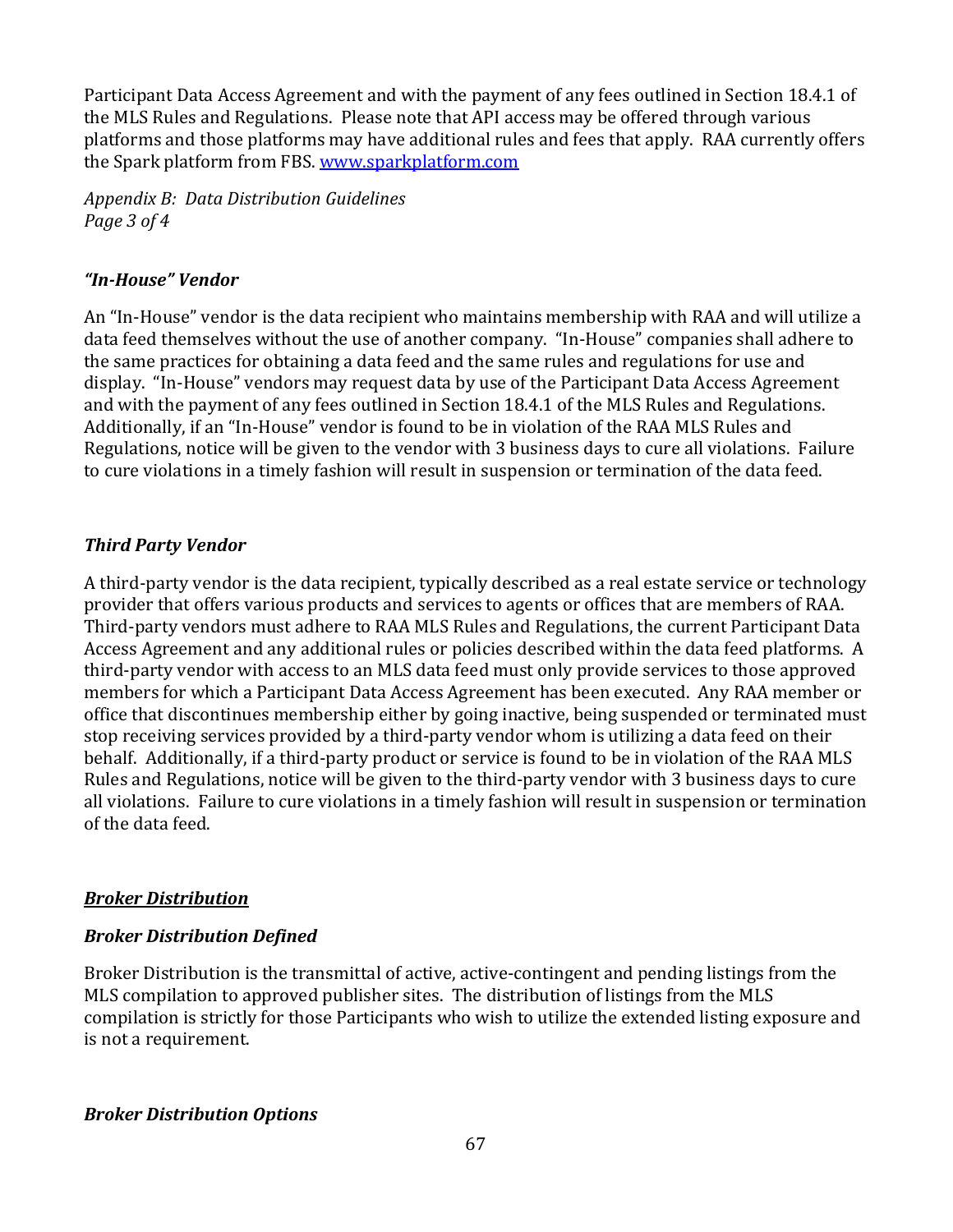Participants of RAA MLS have the option to choose where their listing are published. They will find these settings within the MLS software by visiting the Broker Distribution option on the Flexmls Menu. Additionally, Participants and Subscribers have the ability to manage broker

*Appendix B: Data Distribution Guidelines Page 4 of 4*

distribution options on a listing-by-listing basis, as directed by the seller, which can be accessed on the Broker Distribution tab when adding or editing the listing information.

The goal of RAA is to put the Participant in charge by giving them the tools, the knowledge and control they need to distribute their listings online.

Current RAA MLS publishers include The Daily Advertiser, Realtor.com, ListHub, Zillow Group, Homes.com and CoStar (Apartments.com).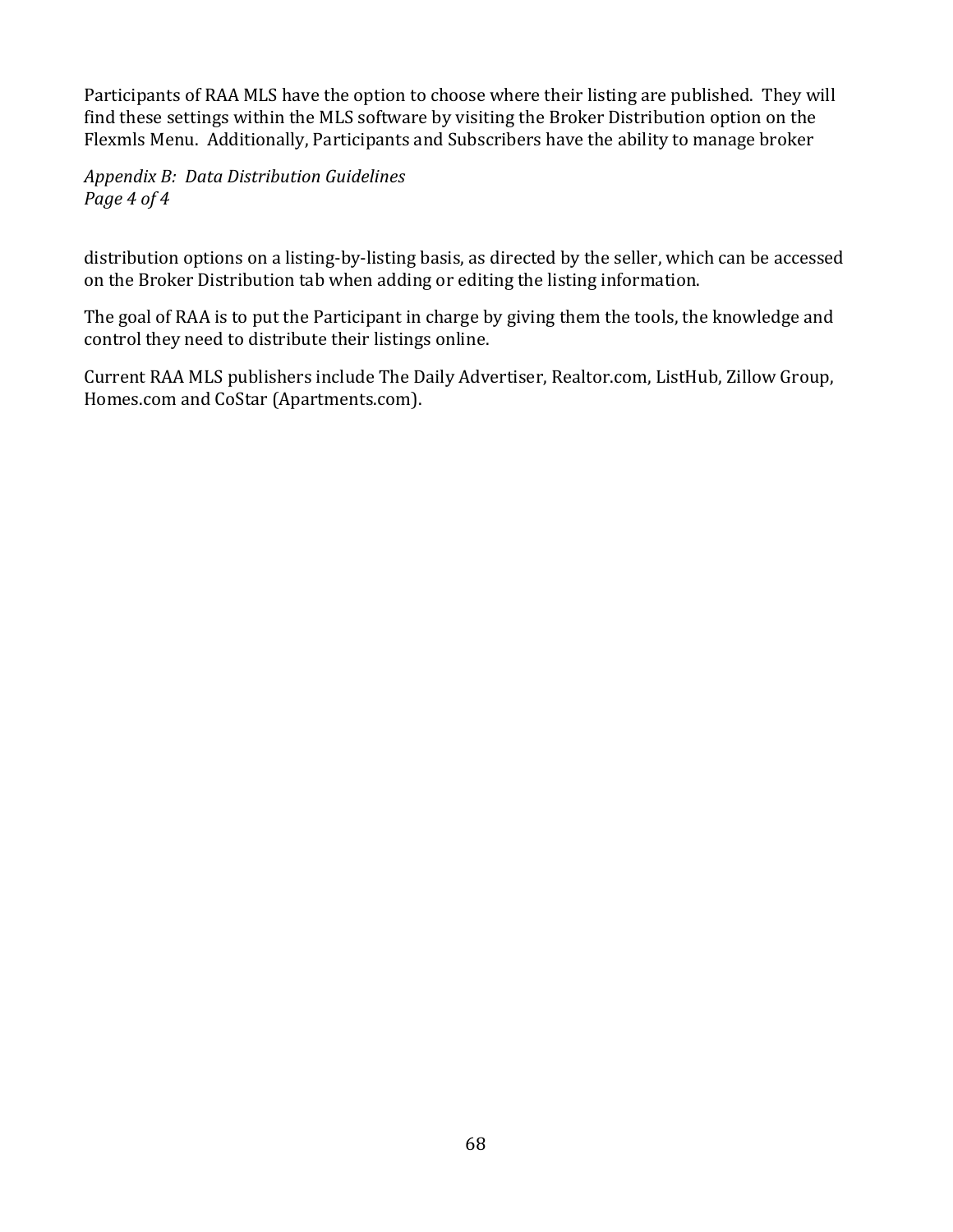## **APPENDIX C: COMING SOON STATUS/NON-MLS LISTING GUIDELINES (Adopted February 2020)**

Effective April 1, 2020, the RAA is adding a new Coming Soon status to its MLS. This is an exciting new change for our MLS and its members, but we must ensure that the status and its rules are equitable to all MLS Participants and Subscribers.

When joining the RAA MLS, Broker Participants have committed to cooperating with all MLS members by sharing their listings in the MLS.

RAA is committed to recognizing and responding to changing market conditions, but must always respect the principals of cooperation and compensation that the MLS Participants have developed and rely on. We want each Participant to have an opportunity to take advantage of the benefits of RAA MLS and expect each Participant to accept the responsibilities.

This new Coming Soon status will allow all of our Participant and Subscriber members to take advantage of pre-marketing exposure should their client wish.

## **Here is the procedure for a new listing:**

When your seller signs the listing agreement with you and your broker, the seller now has 3 choices on how to proceed:

- **Active Status**: the property is ready to be marketed in RAA MLS and shown to prospective buyers immediately.
- **Coming Soon Status**: up to 30 days before the property is ready for showings, the listing can be entered into RAA MLS in the Coming Soon status within 1 business day of the list date. An MLS Coming Soon Notice form must be executed by the Seller and Listing Agent and then filed with the RAA MLS within 1 business day of the listing date. The Coming Soon listings will be available in Flexmls to be viewed by MLS members only. Days on Market will not accrue while the listing is in the Coming Soon status.
- **Non-MLS Listing**: the Seller does not wish for their property to be marketed in the RAA MLS at all. An MLS Exclusion Notice form must be executed by the Seller and Listing Agent and then filed with the RAA MLS within 3 business days of the listing date. NO PUBLIC MARKETING ALLOWED FOR NON-MLS LISTINGS. *Should public marketing begin on this property, the listing is required to be added in the MLS within 1 business day of the commencement of the public marketing.* If Non-MLS listing remains out of the MLS until the property closes, the listing shall be entered in the MLS within 3 business days of the closing for comparable purposes and statistics.

For additional information, reference the Procedure for New Listings flowchart are additional clarification on options for your Sellers.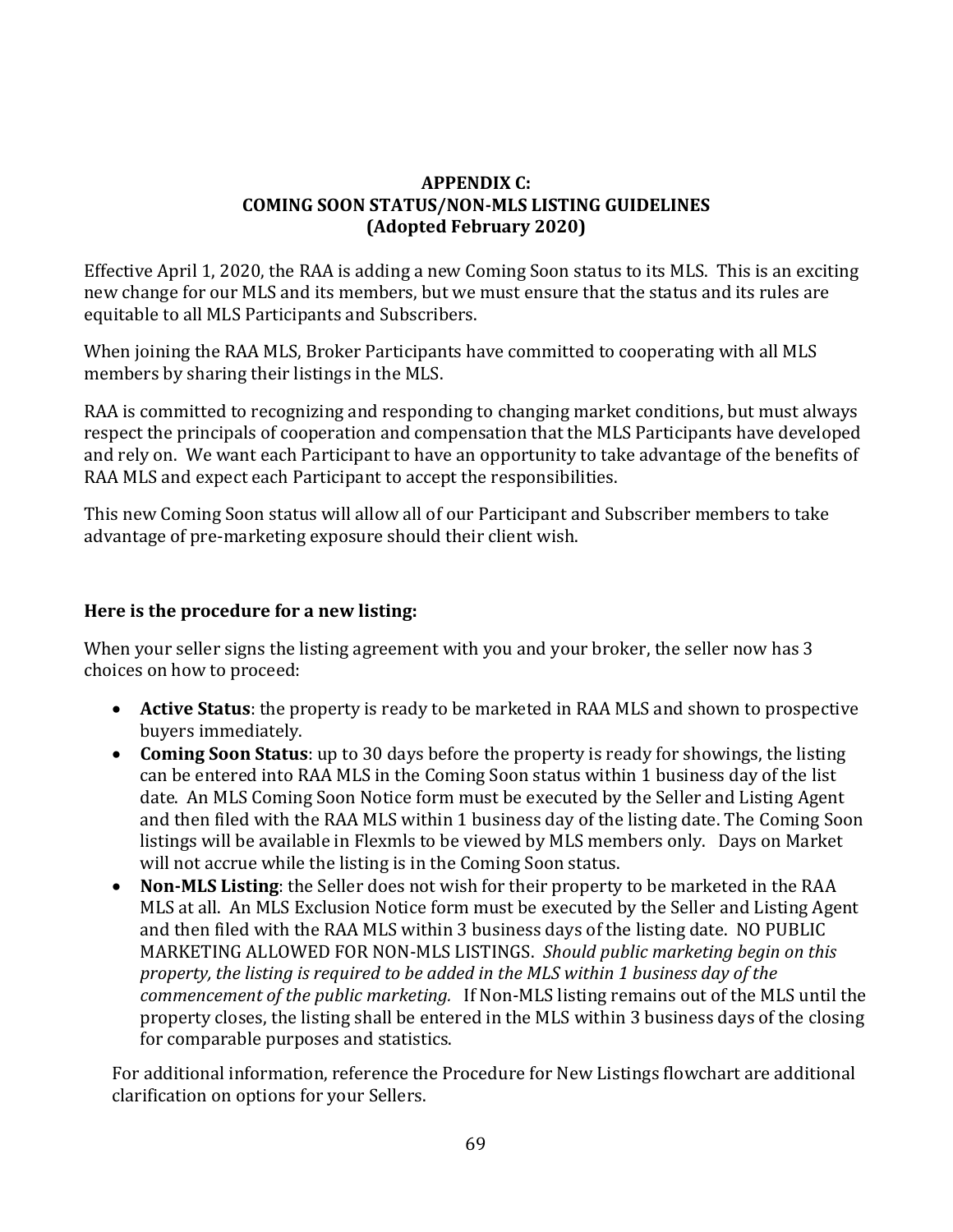*Appendix C: Coming Soon Status/Non-MLS Listing Guidelines Page 2 of 4*

## **Benefits of the Coming Soon status to the Participants and Subscribers:**

- Often times, sellers are not ready to show and sell their property when they sign the listing agreement. This new Coming Soon status gives them the time to get the property ready for showings while generating interest.
- Coming Soon listings can be viewed by all MLS members. These members may have a buyer(s) waiting for the perfect property to come on the market.
- During the Coming Soon period, the listing agent can generate their brand recognition through the for sale sign (with Coming Soon rider), social media postings and other mass media marketing all while promoting the seller's property.

## **Rules pertaining to the Coming Soon status:**

- a. In lieu of filing a property in the Active status in MLS, a Participant may submit the listing in the Coming Soon status. The purpose of this status is to allow a designation for those properties that are listed but require more time to prepare for the market and/or to allow for modern marketing practices with Seller consent. Utilization of this Coming Soon status will allow all properties to be searched by Participant and Subscribers, thereby removing the need for them to search on numerous external third party and social media websites. Listings in the Coming Soon status will not be included in any IDX feeds, third party syndication feeds and MLS email subscriptions.
- b. Coming Soon listings shall be defined as those listings which meet the following criteria:
	- i. A Coming Soon listing shall have a valid listing agreement executed by all parties.
	- ii. Seller has consented to a marketing plan from Listing Broker intended to generate interest in the property without the property being available for showing until the Start Showing Date.
- c. Use of the Coming Soon status shall be for a period of time not greater than 30 calendar days from the listing date and shall require Sellers' consent via the Coming Soon Notice form. Listing Broker will enter the Start Showing Date not to exceed 30 calendar days from the listing date.
- d. A minimum of one front exterior photo is required to be added for the Coming Soon listing. There are no other limitations or requirements for photos on Coming Soon listings, however, when the listing is set to Active status in the MLS, the listing MUST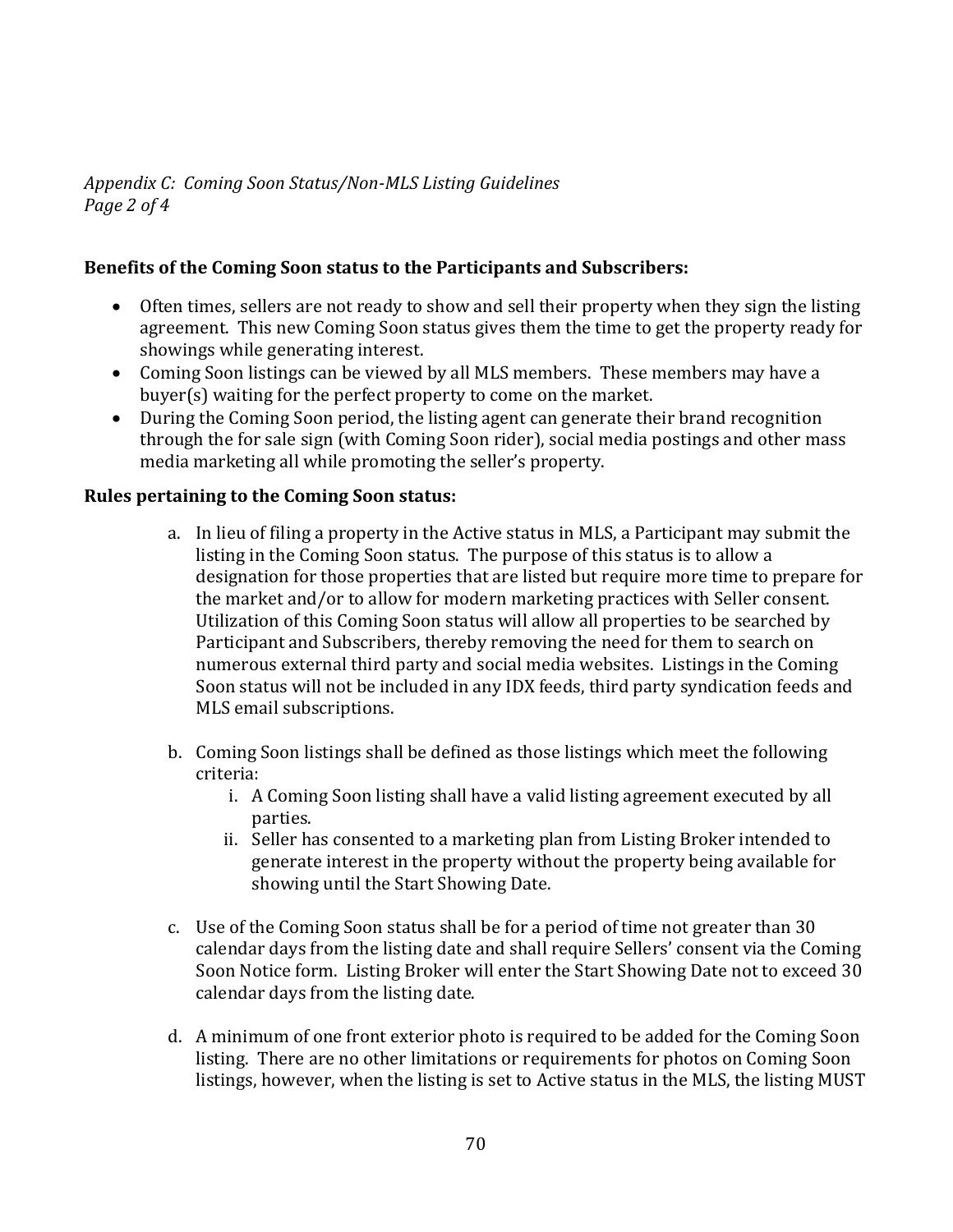comply with all photos rules as currently outlined in MLS Rules and Regulations. For Residential listings, the property disclosure can be added during the Coming Soon period, but must be on the listing within 1 business day of the listing changing to Active status.

### *Appendix C: Coming Soon Status/Non-MLS Listing Guidelines Page 3 of 4*

- e. Once the listing reaches its Start Showing Date, the MLS software will automatically change the listing to the Active status.
- f. Should the Seller decide to move the Start Showing Date up to an earlier date, the listing broker/agent may change the status manually once an executed MLS Change of Status form is received from the Seller.
- g. If, during the Coming Soon period, a seller determines that more time is needed to prepare the property for showings, the listing broker/agent shall change the status of the property to Temporary Off Market and follow all MLS Rules and Regulations for this status.
- h. The Coming Soon status shall not be used or implemented to create a "pocket listing" or to circumvent other MLS Rules and Regulations. It is understood that, unless Seller has consented to the terms of the MLS Exclusion Notice form, the listing broker/agent may not show a property where showings are not being offered to cooperative agents and brokers.
- i. No Participant or Subscriber shall request a showing or access a listing in the Coming Soon status.
- j. No Participant or Subscriber shall allow showings for a listing in the Coming Soon status to any other Participant or Subscriber.
- k. A listed property with the same owner and the same licensee is allowed in the Coming Soon status one time and may not come back as a Coming Soon listing unless the property has been off-market for at least 30 calendar days.

## **Fines and penalties for violations of Coming Soon rules:**

| a. Failure to submit Coming Soon listing | \$100 first offense<br>\$250 second offense<br>\$500 third offense |
|------------------------------------------|--------------------------------------------------------------------|
| b. Listing Agent Allows Showings         | \$1,000 each offense                                               |
| c. Selling Agent Accesses Property       | \$1,000 each offense                                               |